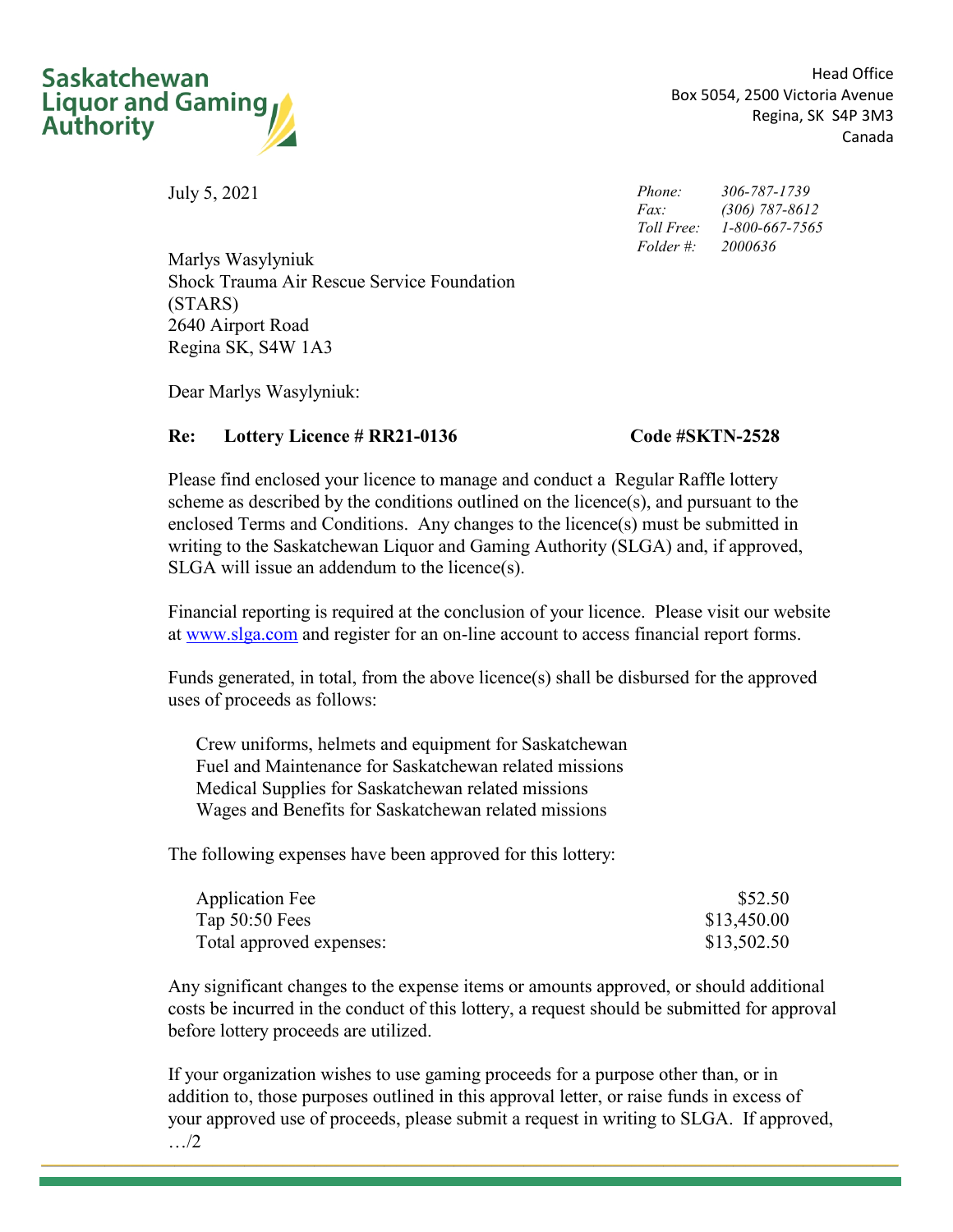SLGA will issue an addendum to your approved use of proceeds.

All disbursements must be made by cheque directly from the lottery account for the authorized charitable purpose only, as per the banking requirements outlined in the Terms and Conditions. All equipment and supplies purchased with lottery proceeds must be retained by [Shock Trauma Air Rescue Service Foundation \(STARS\)](#page-0-1).

All charitable groups and organizations licensed under section 207(1)(b) of the Criminal Code to conduct charitable gaming (bingo, breakopen, raffles, Texas hold'em poker tournaments and Monte Carlo charity events) are eligible to receive a charitable gaming grant up to a maximum of \$100,000 per organization per year. If charitable, your organization will receive a grant equal to 25% of net proceeds raised on your lottery licences, within the annual limit noted above.

If the total net proceeds of the event(s) covered by the charitable gaming licence equals or exceeds \$100,000, SLGA requires an independent audit opinion on the accuracy of the revenue and expenses being reported to SLGA before we will issue the final grant payment on that licence. The audit needs to be completed in accordance with Canadian Generally Accepted Accounting Principles (GAAP). SLGA's review of your audited financial statement will include a comparison between the audited figures and the figures reported on the financial reports previously submitted to SLGA. If there are any discrepancies between these figures, an explanation for the discrepancy must be included in the notes accompanying the financial statement.

Please note that Charitable Gaming Grants are calculated based on the financial reports submitted for your charitable gaming licences. If your financial reports are not submitted within six (6) months of the expiry of this licence, for net proceeds less than \$100,000, your organization will not be eligible for a grant on this licence. If your net proceeds equal or exceed \$100,000, both your financial reports and audited financial statements must be submitted within 18 months of the expiry of this licence or your organization will not be eligible for a grant on this licence.

Please retain this letter as part of your lottery records. If you have questions or require any assistance, please refer to the Charitable Gaming Policy Manual which is available online at www.slga.com or contact our office quoting your licence number and code.

Yours truly,

David Temrick, Licensing Specialist Gaming Integrity and Licensing Branch Saskatchewan Liquor and Gaming Authority

encl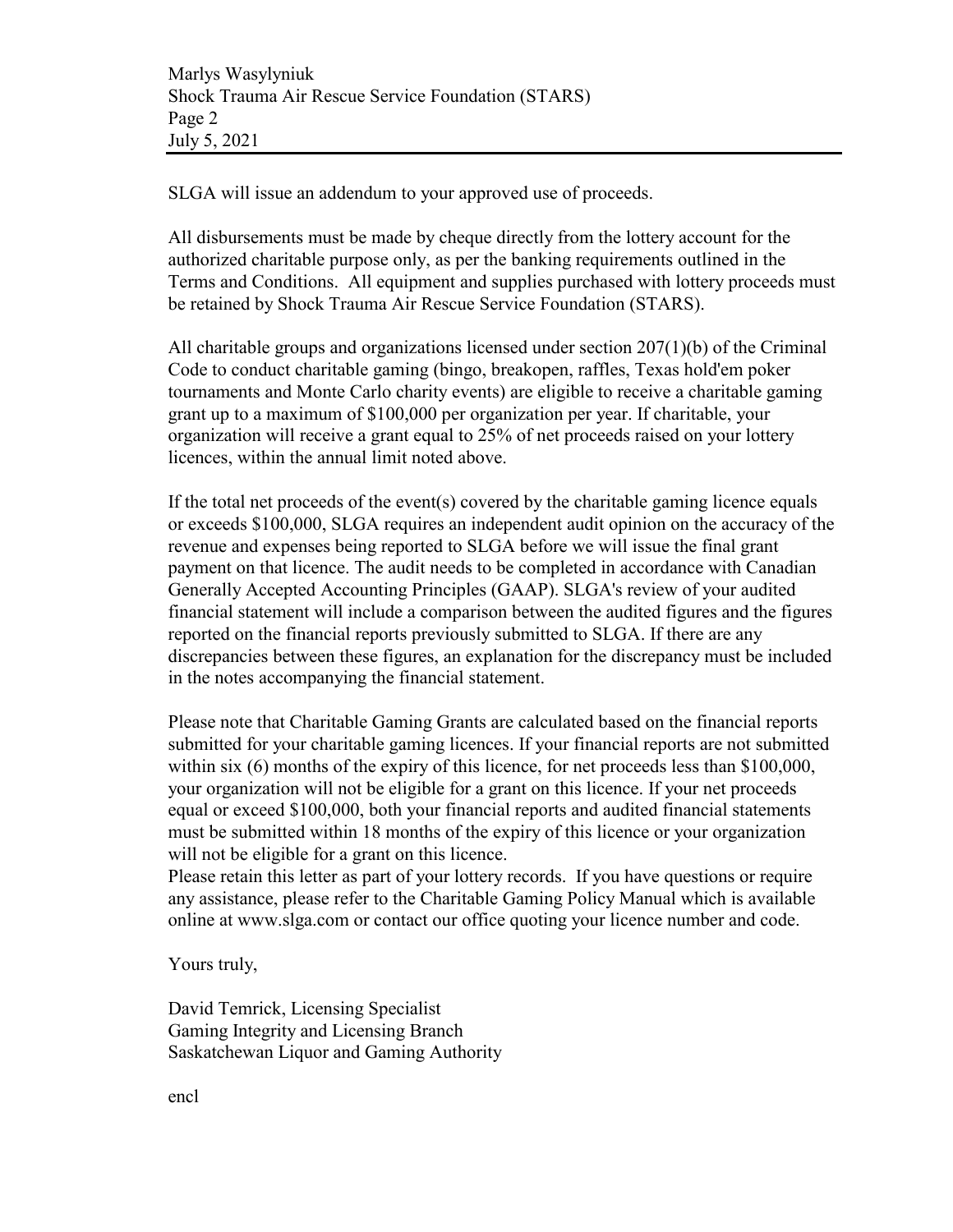### Saskatchewan **Liquor and Gaming Authority**

## **Lottery Licence**

Licence Number: [RR21-0136](#page-0-3) Code: [SKTN-2528](#page-0-4)

Pursuant to Section 207 of the *Criminal Code* and *The Alcohol and Gaming Regulation Act, 1997,*

[Shock Trauma Air Rescue Service Foundation \(STARS\)](#page-0-1) Hangar 21, 2475 Airport Road Saskatoon SK, S7L 1M4

is licenced to manage and conduct a [Regular](#page-0-5) Raffle Lottery scheme at:

### Stars Nutrien Hangar 2475 Airport Dr Saskatoon, SK

subject to the terms and conditions issued pursuant to this licence and such additional terms and conditions as may be specified heron:

Ticket sales to commence: July 5, 2021 Total retail value of prizes offered: \$12,378.00 Draw type(s): Regular Draw

Draw date(s) and time(s):

December 9, 2021 at 2pm

Initial fee received: \$ 52.50 Issued at Regina in the Province of Saskatchewan on July 5, 2021

**This licence is issued subject to compliance with all other federal, provincial, or municipal laws that may apply to the holding of this licence.** 

Susan Ross President & CEO Saskatchewan Liquor and Gaming Authority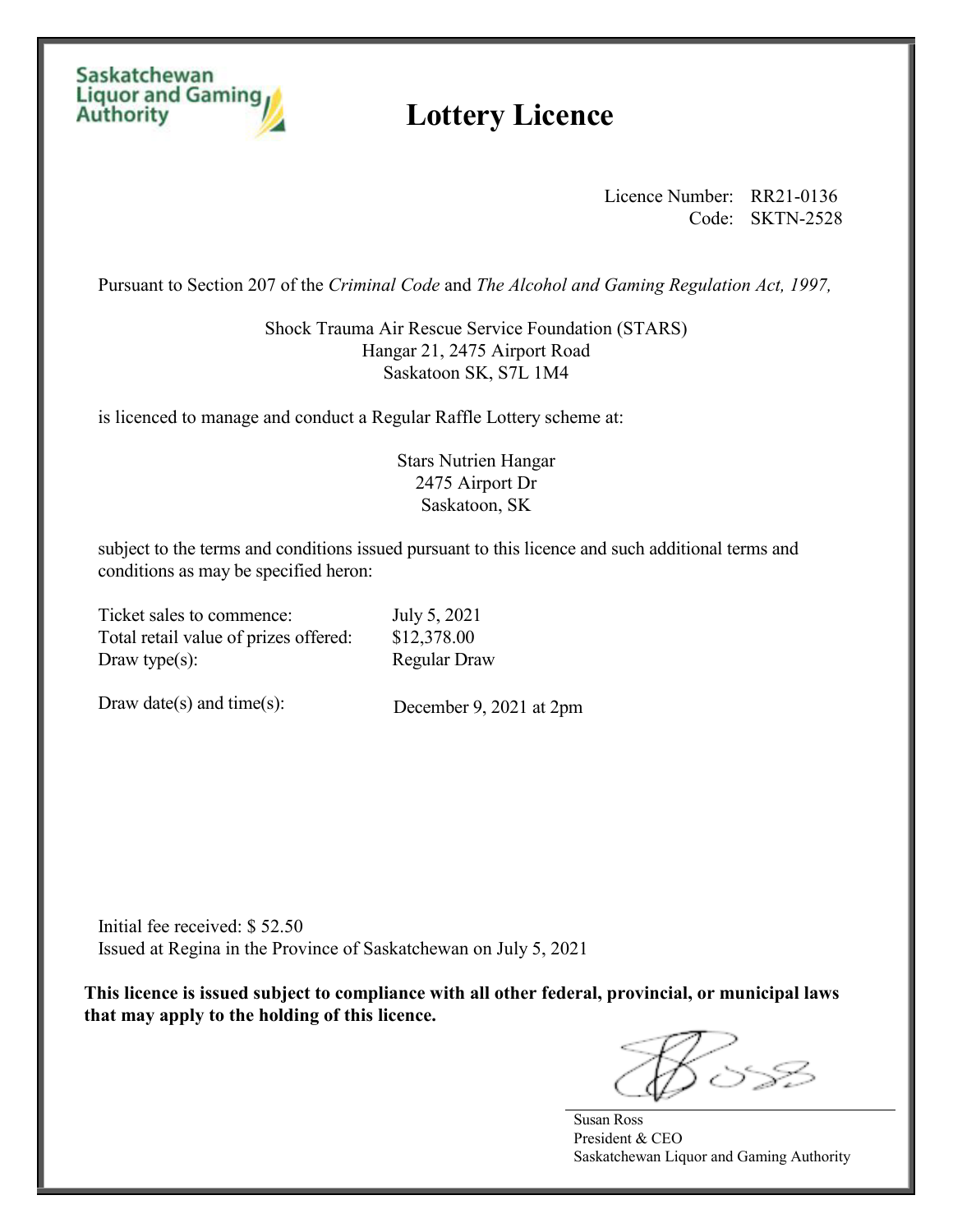Tickets: 1000 Sets of tickets at 1 ticket for \$25.00 1550 Sets of tickets at 5 tickets for \$50.00 610 Sets of tickets at 20 tickets for \$75.00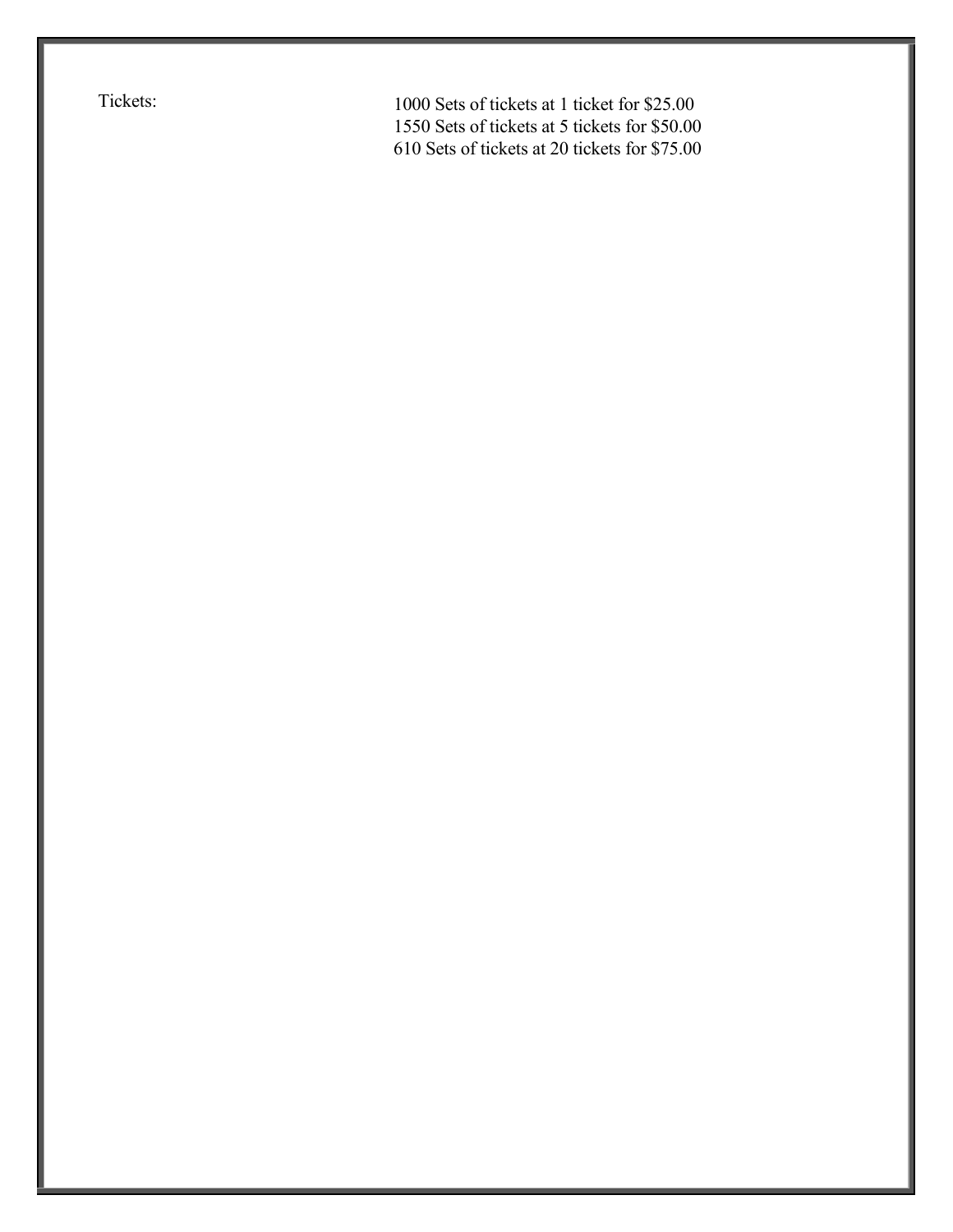# *RAFFLE TERMS AND CONDITIONS*

# **(Raffles with a Total Retail Prize Value over \$2,500)**



 **January 2018**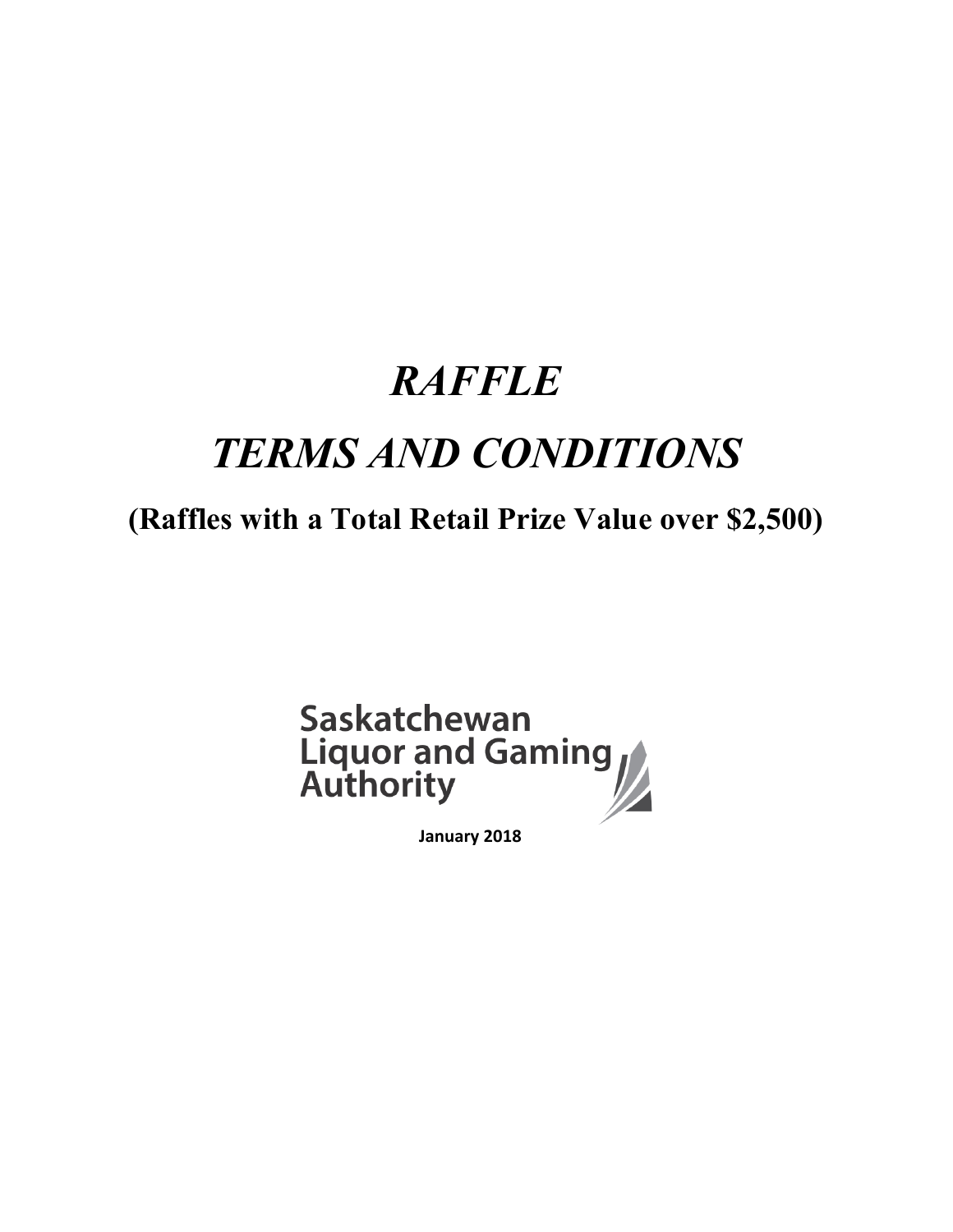### **TABLE OF CONTENTS**

| 1.  |  |
|-----|--|
| 2.  |  |
| 3.  |  |
| 4.  |  |
| 5.  |  |
| 6.  |  |
| 7.  |  |
| 8.  |  |
| 9.  |  |
| 10. |  |
| 11. |  |
| 12. |  |
| 13. |  |
| 14. |  |
| 15. |  |
| 16. |  |
| 17. |  |
| 18. |  |
| 19. |  |
| 20. |  |
| 21. |  |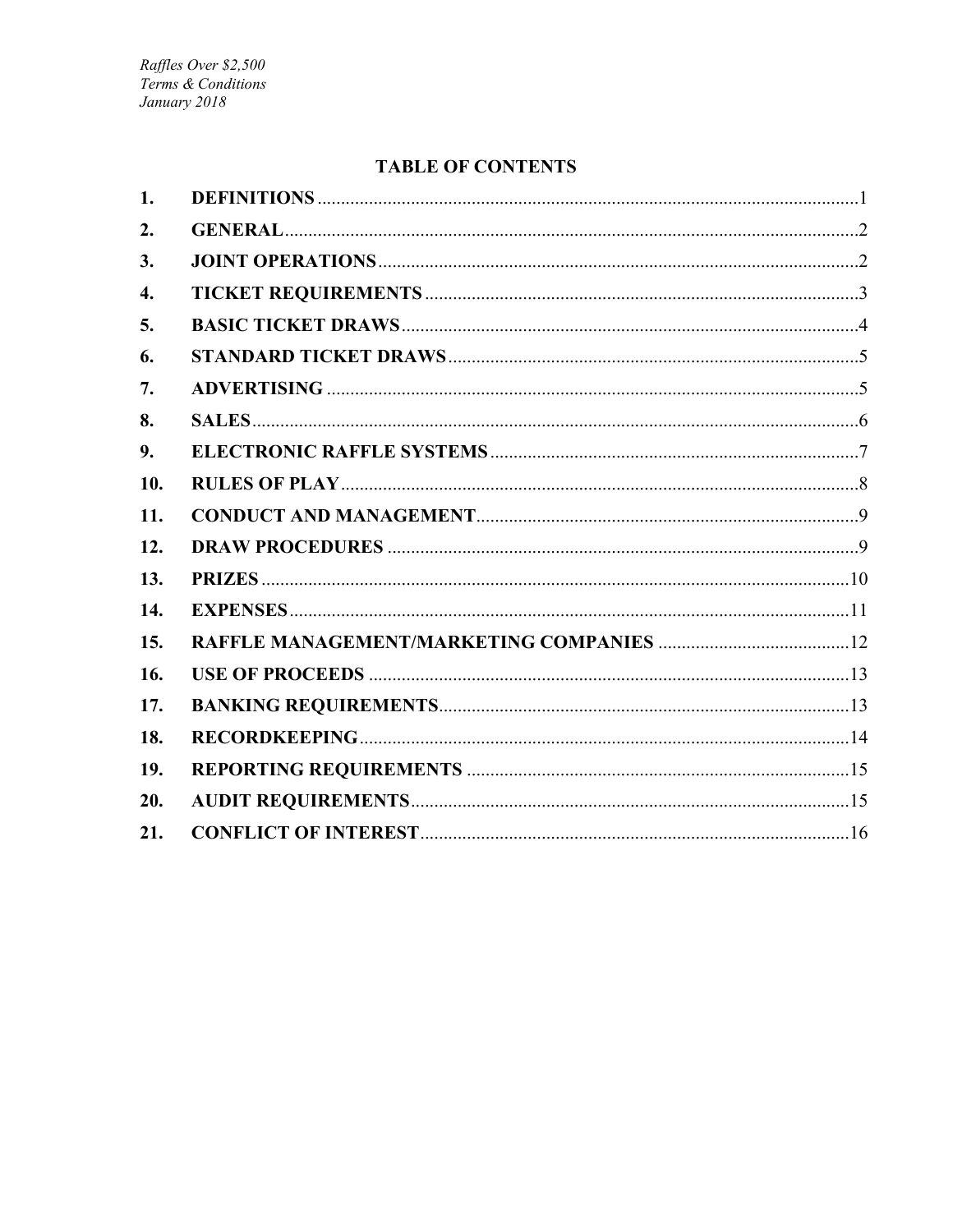*Raffles Over \$2,500 Terms & Conditions January 2018*

#### <span id="page-6-0"></span>**1. DEFINITIONS**

In these Terms and Conditions:

- (a) "BASIC TICKET" means a ticket without the purchaser's contact information. This type of ticket may also be known as a "bearer ticket". Basic ticket draws will not be allowed for Large Raffles except in special circumstances as approved by SLGA.
- (b) "DRAW" means the approved selection process by which the winner(s) are determined on a random basis.
- (c) "ELECTRONIC RAFFLE SYSTEM" means any website, computer software, and/or related equipment used by a raffle Licensee for any or all of the following: sell tickets; account for sales; facilitate the selection of winners (and associated tasks); pay prizes.
- (d) "EXPENSES" means actual costs incurred in the conduct of the event (ticket printing, advertising, etc.) and approved in advance by SLGA.
- (e) "GROSS REVENUE" means all monies spent by patrons when purchasing tickets to participate in any raffle.
- (f) "LARGE RAFFLE" means a raffle offering prizes with a total retail prize value in excess of \$50,000.00.
- (g) "LICENCE" means a licence issued by SLGA pursuant to the Criminal Code, for the conduct and management of a lottery scheme.
- (h) "LICENSEE" refers to the holder of a valid and subsisting licence issued by SLGA.
- (i) "NET PROCEEDS" means the funds left for the approved charitable purpose after the payment of all prizes and expenses approved by SLGA.
- (j) "RAFFLE" means a lottery scheme where for consideration, tickets are sold on a random chance of winning a prize, excluding breakopen and scratch tickets but including such schemes as 50/50 draws, elimination draws, calendar draws, sports pools and rubber duck races or derbys, without restricting the generality of the foregoing.
- (k) "REGULAR RAFFLE" means a raffle offering prizes with a total retail prize value in excess of \$2,500 but not more than \$50,000.
- (l) "TICKET" means a ticket which the holder has purchased as proof of a chance to win.
- (m) "TOTAL RETAIL PRIZE VALUE" means the total value of all prizes offered (including all applicable taxes) even if the prizes are donated.
- (n) "VENUE" means a physical location where a raffle event is being held.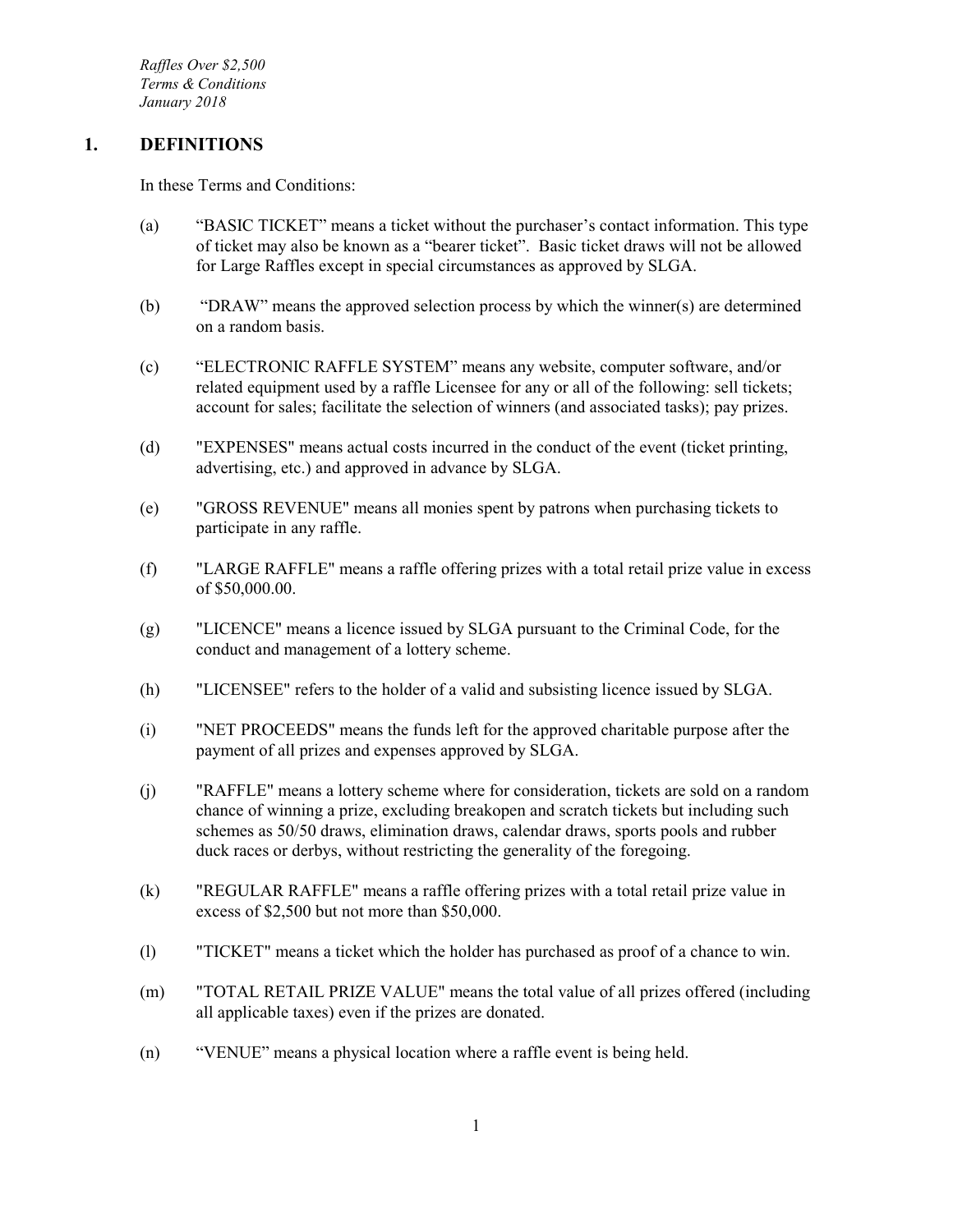*Raffles Over \$2,500 Terms & Conditions January 2018*

### <span id="page-7-0"></span>**2. GENERAL**

- (a) The Licensee shall conduct the raffle in accordance with the application as approved, these Terms and Conditions, and any other Terms and Conditions as imposed by SLGA either before or after issuance of the licence.
- (b) The Licensee shall not revise any aspect of the raffle without prior SLGA approval. Requests for such changes must be submitted in writing by the Licensee to SLGA. If approved, SLGA will issue an addendum to the licence. If the approved amendments occur after ticket sales have commenced and affect the awarding of prizes, the Licensee is required to advise ticket holders and amend unsold tickets.
- (c) Amendments to extend or delay draw dates will not be approved except in extenuating circumstances. If approval is given to have a draw date amended, any purchaser's request for a ticket refund shall be accepted and a full refund issued.
- (d) A copy of the approved licence, any amendments to the licence and rules of play for the raffle must be posted or available during sales, whenever reasonable to do so, and at the time and location of the draw(s).
- (e) Licences are not transferable or assignable. The licence is rendered void.
- (f) The licensee shall ensure that the raffle is conducted completely within the province of Saskatchewan.
- (g) The Licensee shall comply with all municipal, provincial, and federal laws in connection with the licence issued.
- (h) An individual considered not being of good character or good standing shall not be involved in the operation of the raffle, if in the opinion of SLGA, the integrity of the raffle could be compromised by that person's involvement.
- (i) Licensees shall immediately notify SLGA in writing about any conduct, activity or incident that may be contrary to these Terms and Conditions or the approved Rules of Play for the event or that has, or may, compromise the fair and honest conduct of the raffle. This includes, for example, any suspected cheating or irregularities.

### <span id="page-7-1"></span>**3. JOINT OPERATIONS**

- (a) All partners in a joint licensing agreement must be eligible for a licence and are subject to an eligibility review by SLGA as part of the application process. The eligibility review includes the submission of a proposed use of proceeds from each partner. Each partner is named on the licence.
- (b) A copy of a partnership agreement or letter of understanding must be submitted at the time of application, and include the following: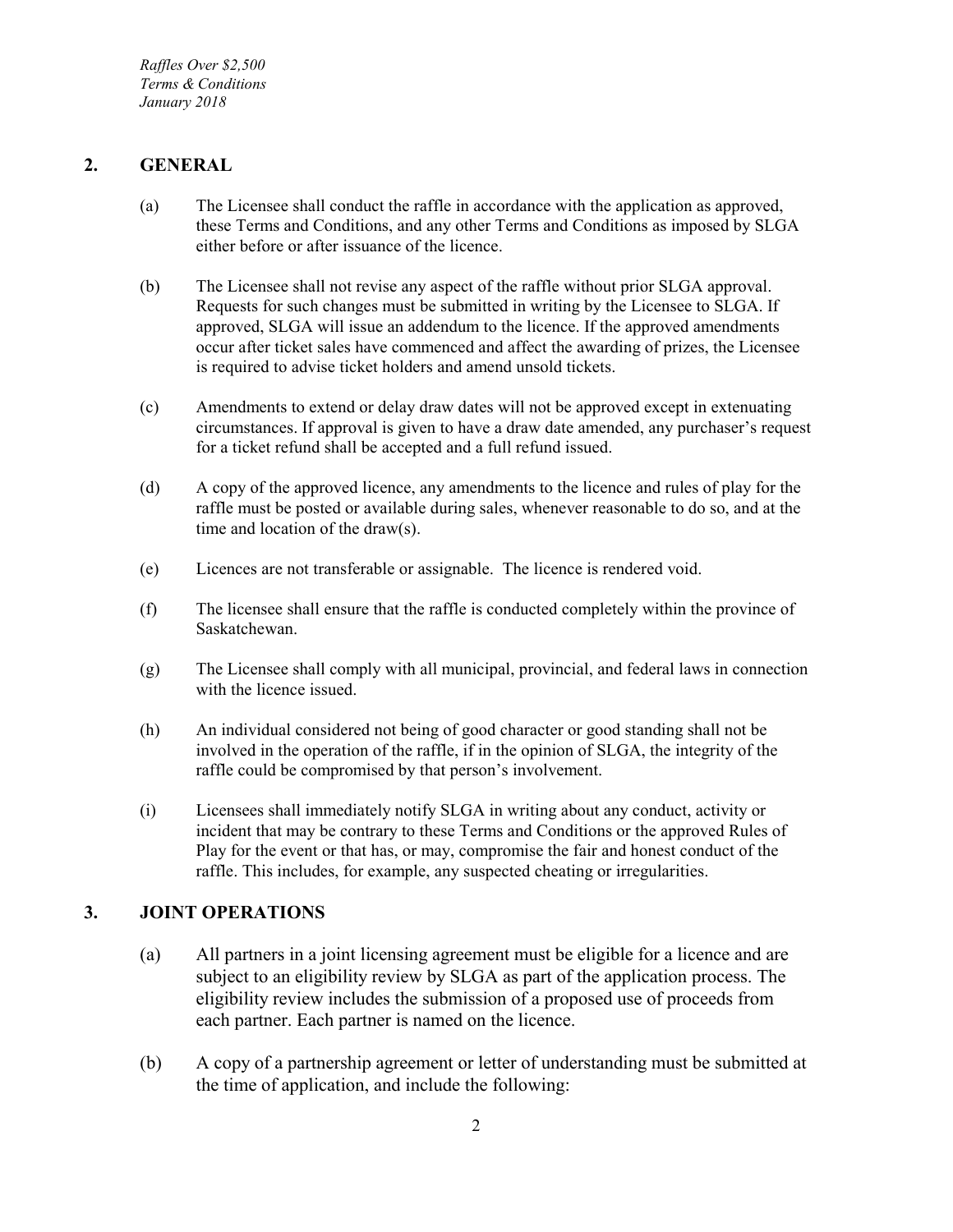- (i) The names of the charitable or religious organizations involved;
- (ii) How the proceeds are distributed and the expenses shared;
- (iii) A joint bank account number;
- (iv) A contact person/persons for each partner.
- (c) All partners must share equal responsibility for the costs/liabilities of the raffle, or have an agreement specifying the liabilities and the distribution of revenues.
- (d) The partners will share in the responsibility for conduct of the raffle and for compliance with these Terms and Conditions.
- (e) All funds must be deposited directly in the joint bank account, and expenses, including the cost of prizes, must be paid from that account.
- (f) All partners are required to identify a lottery bank account into which their share of the net proceeds will be deposited. Disbursements to the approved use of proceeds shall be made directly from the lottery bank accounts.
- (g) All partners are required to use the proceeds only for approved purposes consistent with the use of proceeds approved as part of the licence approval and are required to provide access to the joint bank account and lottery bank accounts, as participants in the raffle, to SLGA auditors or investigators for financial review or audit.

### <span id="page-8-0"></span>**4. TICKET REQUIREMENTS**

- (a) The Licensee may be required to submit a draft or hand drawn copy of the proposed ticket with the licence application, for SLGA's approval.
- (b) The Licensee shall print only the number of tickets, and sell tickets only at the price or prices indicated and approved in the application for the licence.
- (c) The Licensee shall ensure that the total value of tickets printed and offered for sale does not exceed, but is not restricted to, twelve (12) times the total retail prize value of all prizes to be awarded (for example, if prize is \$1,000.00, gross sales cannot exceed \$12,000.00).
- (d) Tickets must be sold individually for the price indicated on the ticket. The Licensee may be approved to sell multiple tickets at a discounted price (e.g. 3 tickets for \$5.00); however, discounted tickets must be clearly distinguishable from the individual tickets by having the price printed on the ticket, or by a means acceptable and approved by SLGA at the time of application, to ensure financial accountability and integrity.
- (e) All tickets shall be numbered consecutively.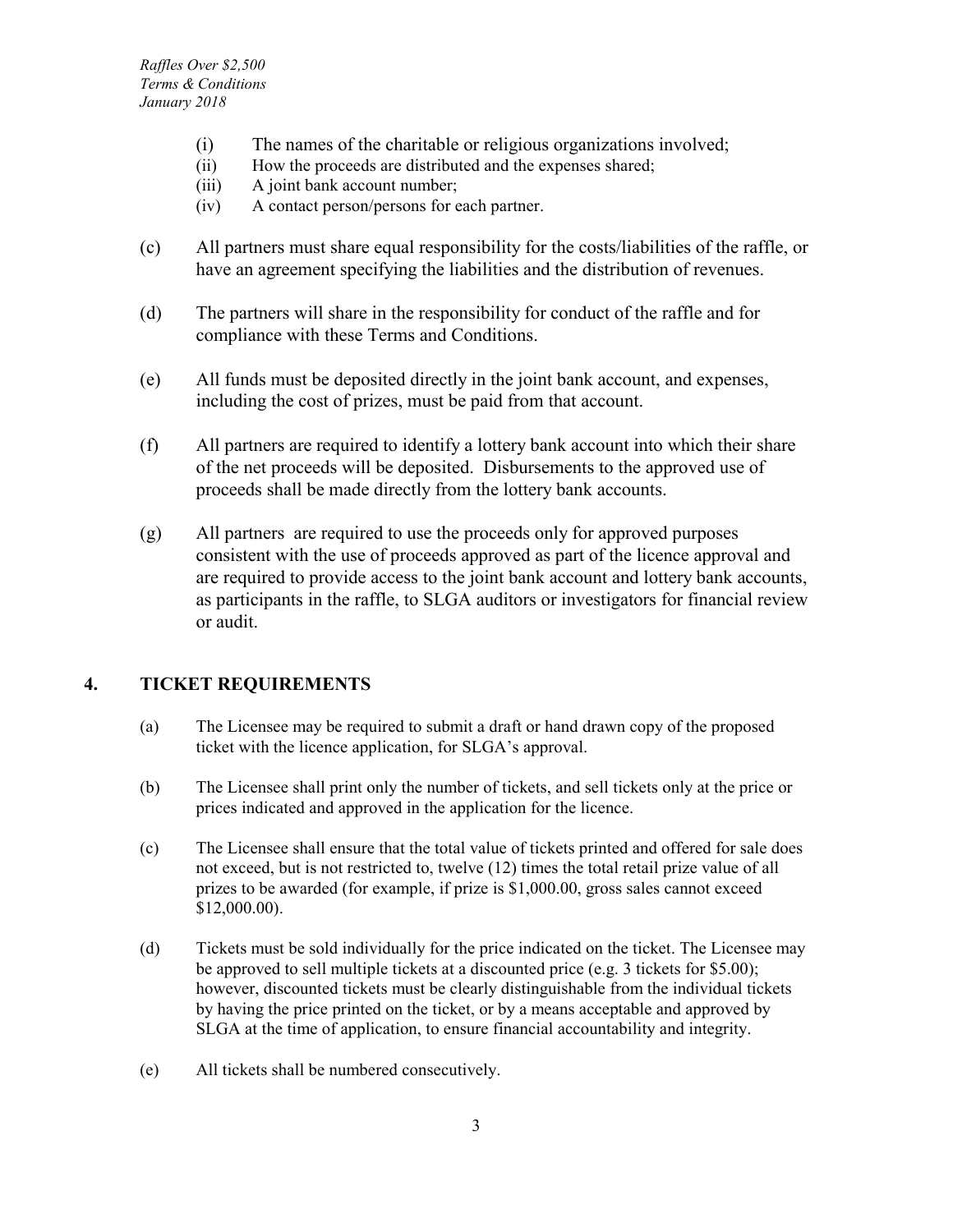*Raffles Over \$2,500 Terms & Conditions January 2018*

(f) Licensees conducting sports lotteries, where tickets are issued related to the outcome of a sporting event (e.g. Grey Cup Pools), must ensure that all tickets are sold on the basis of pure chance and that the specific score/time is unknown until after the sale.

### <span id="page-9-0"></span>**5. BASIC TICKET DRAWS**

- (a) Raffles using basic tickets are only allowed where ticket sales and draws will take place during the span of a single day's event. Basic tickets can be used when the event is taking place in one or more venues, as long as all venues are controlled by the event organizer. Applications for raffle schemes proposing to use basic tickets should be made well in advance of the event, in order for SLGA to give appropriate consideration.
- (b) Basic ticket sales shall only occur in the area(s) in which the event takes place and such adjacent or associated areas as are approved by SLGA.
- (c) Tickets are to be numbered consecutively. Roll tickets are not acceptable.
- (d) If there are daily draws occurring on consecutive days, different colored tickets shall be used on each day.
- (e) All tickets used for a draw must be identical with the exception of the numbering (e.g. two different colors must not be used).
- (f) Appropriate ticket inventory control sheets must be used for each draw to ensure that all sold tickets are entered into each draw. Inventory control sheets must track all tickets that are distributed, sold and returned by volunteer ticket sellers.
- (g) Licensees must use a transparent barrel large enough to accommodate all tickets and ensure proper mixing of tickets prior to the draw unless otherwise approved by SLGA.
- (h) Ticket draws are to be announced to the public and are to occur before the end of the entertainment event when purchasers are likely to be in attendance. Where tickets are sold in multiple venues, winners must be announced at all venues. If a draw cannot be made before the end of the event (i.e. due to a technical issue or due to unforeseen natural circumstances), or if tickets are sold in multiple venues, sufficient notification is to be given to customers of when and where the final draw will take place and where winning numbers will be advertised or publicized.
- (i) Ticket purchasers are to have access to winning numbers at the event (subject to (h) above). All winning tickets are to be displayed at the event until all prizes are claimed or until close of the event.
- (j) All rules of play for the raffle, as outlined in Section 10 and approved on the licence application, must be readily available to potential ticket purchasers.
- (k) At a minimum, basic tickets shall include the following information on the portion that is retained by the purchaser:
	- (i) Ticket number;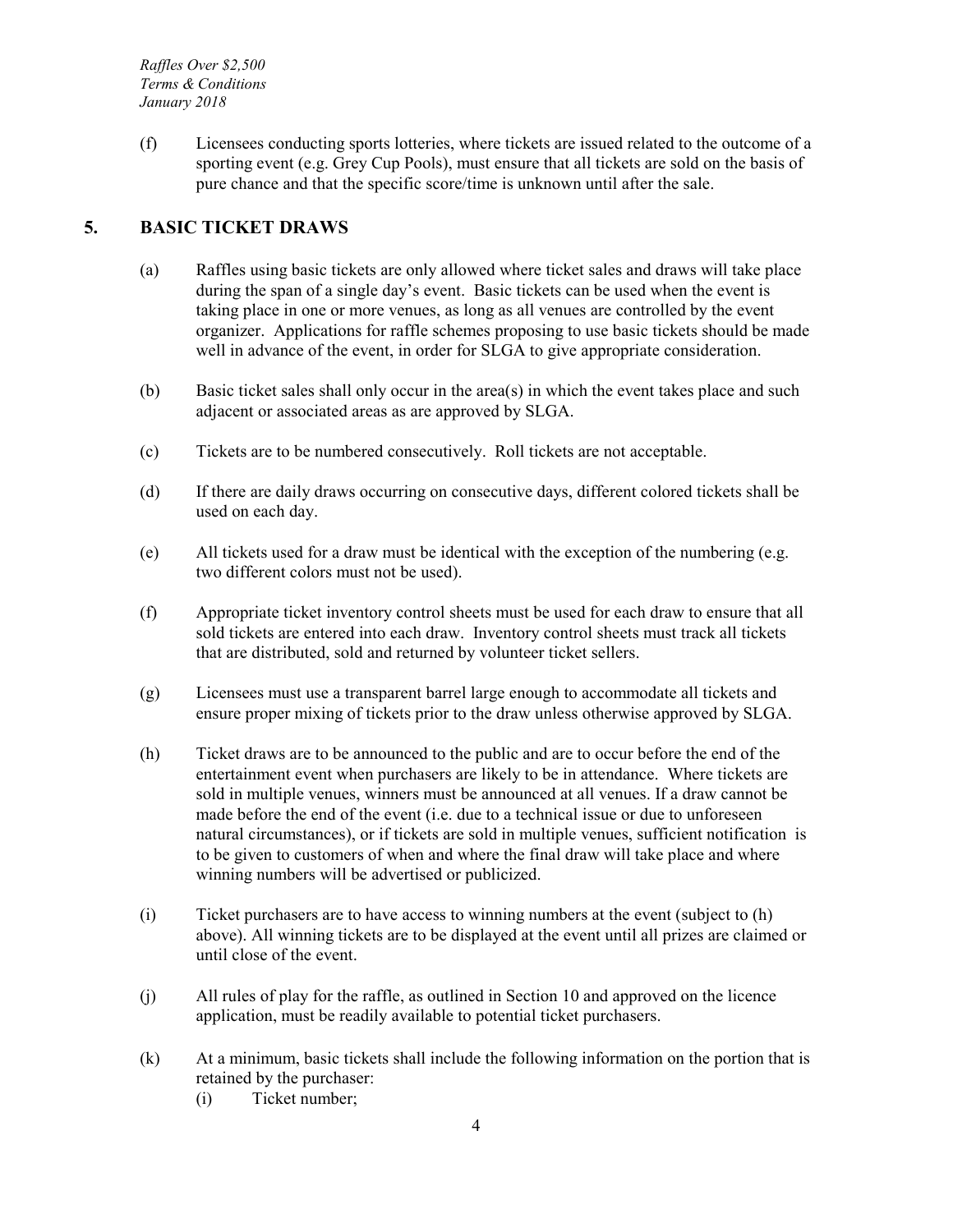- (ii) Name of the Licensee;
- (iii) Licence number
- (iv) Telephone number or website for Licensee contact person.
- (l) Basic ticket draws will not be allowed for large raffles except in special circumstances as approved by SLGA.

#### <span id="page-10-0"></span>**6. STANDARD TICKET DRAWS**

- (a) Except as outlined in Section 5 above, raffle tickets and/or sales systems for raffles must be designed to collect standard customer information at the time of sale in order that winners may be contacted. An example of standard customer information is a customer's phone number. Additional customer information can be obtained at the discretion of the charity.
- (b) At a minimum, tickets shall include the following information on the portion that is retained by the purchaser:
	- (i) Name of Licensee;
	- (ii) Number of the ticket;
	- (iii) Licence number;
	- (iv) Description of prizes, their total retail prize value, and any cash alternatives;
	- (v) Time, date and location of draws;
	- (vi) Any restrictions that may be placed on the awarding of prizes;
	- (vii) Instructions on how to claim prizes (for example, website or phone number);
- (c) Licensees must use a transparent barrel large enough to accommodate all tickets and ensure the proper mixing of tickets prior to the draw. Any other draw barrel design must be approved by SLGA in advance.
- (d) All unclaimed prizes must be distributed in accordance with Section 13(d) of these Terms and Conditions unless otherwise approved by SLGA.
- (e) All rules of play for the raffle, as outlined in Section 10 and approved on the licence application, must be readily available to potential ticket purchasers.

### <span id="page-10-1"></span>**7. ADVERTISING**

- (a) The Licensee shall ensure all forms of advertising are accurate, and include the name of the Licensee as well as contact information. Advertising descriptions and prize values must accurately match prizes described in the licence application.
- (b) The Licensee shall ensure the following information regarding the raffle is readily available to potential customers (for example, included in advertising, posted online or available by mail/email upon request):
	- (i) Name of Licensee;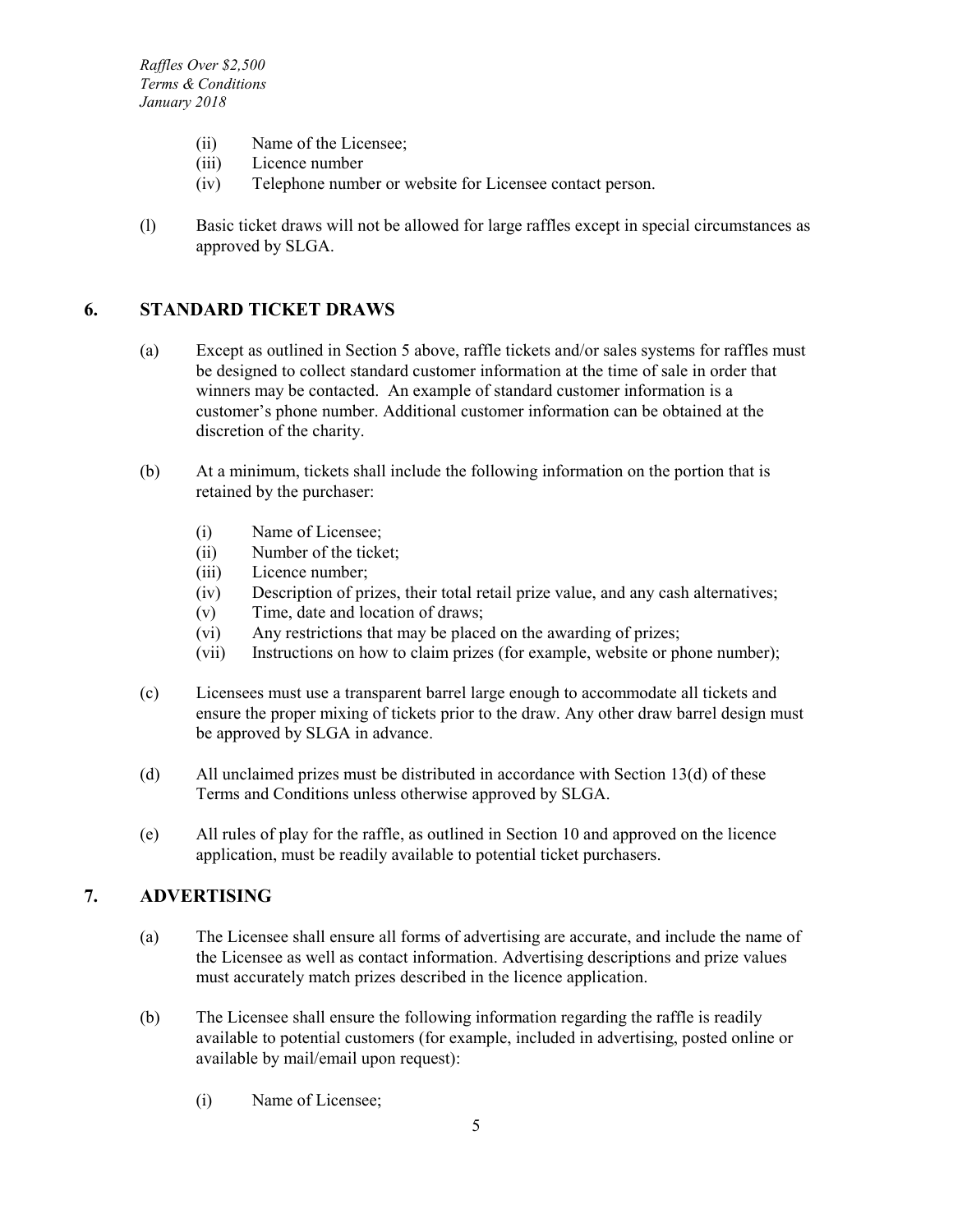- (ii) Licence number;
- (iii) Price per ticket;
- (iv) Description of prizes and their total retail prize value;
- (v) Any cash alternatives to prizes, if applicable;
- (vi) Date, time and location of all draws;
- (vii) Total number of tickets offered for sale; and
- (viii) Rules of play as outlined in Section 10.
- (c) Tickets shall not be sold, advertised or promoted to persons located outside of Saskatchewan.
- (d) The Licensee shall ensure all media advertising is done through outlets having a geographical location in Saskatchewan.
- (e) If applicable, raffle advertisements shall state that some tickets are eligible for more draws than other tickets. For example, those tickets purchased before a specific cut-off date are eligible for early bird draws.
- (f) Advertising a list of prize winners is not required. A list of winners, along with being submitted to SLGA as part of the reporting requirements, must be kept with the raffle records and the winners' names, ticket numbers and prizes won must be provided at no cost to any purchaser upon request.
- (g) The Licensee shall ensure that raffle advertising or publicity is not addressed to minors.
- (h) The Licensee shall not promote the raffle through a form of advertising or publicity that:
	- (i) Gives a person an unrealistic perception of a player's chances of winning; or
	- (ii) Does not conform to prevailing community standards.

### <span id="page-11-0"></span>**8. SALES**

- (a) The Licensee shall ensure all purchases are made on a voluntary basis. No person shall be obligated to purchase tickets as a condition of registration for the Licensee's programs or services.
- (b) A Licensee may distribute books of tickets to its membership to be sold or purchased by the membership on a voluntary basis, and where this occurs:
	- (i) A control sheet documenting the series of tickets shall be prepared;
	- (ii) The Licensee shall ensure that all ticket stubs and unsold tickets are returned to the Licensee prior to any draws taking place; and
	- (iii) The control sheets are to be retained as part of all lottery records.
- (c) The Licensee shall not distribute books of tickets to the general public to sell.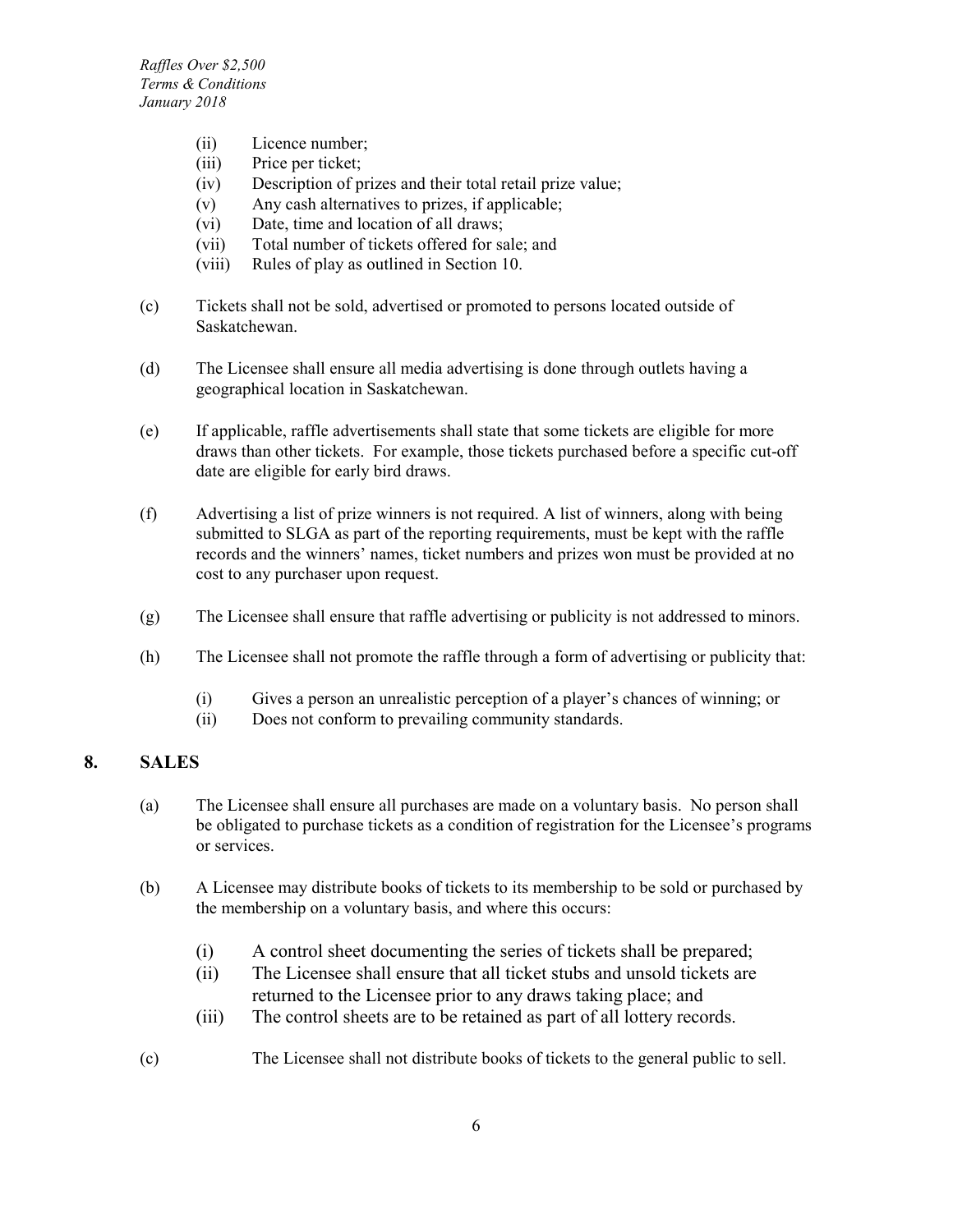- (d) The Licensee may only sell tickets for cash, cheque, money order, debit, or credit card. If accepting non-certified cheques or credit card payments, the Licensee shall ensure the revenue from the ticket sales is received before tickets are eligible for draw(s).
- (e) Ticket sales must take place within Saskatchewan. Persons visiting from out of province may purchase a ticket if the entire transaction of payment and receipt of ticket occurs while the person is in Saskatchewan.
- (f) If the Licensee maintains a previous purchaser list from previously licensed raffles and there are customers on the list from outside Saskatchewan, these customers shall not be contacted or solicited in any fashion, or sent a ticket application form.
- (g) Websites and/or software used to sell tickets online must restrict sales to ticket purchasers located within Saskatchewan. Ticket requests by telephone shall only be processed if the call originates in Saskatchewan. The Licensee shall ensure that ticket orders are not accepted from, or solicited or processed for, a person located outside of Saskatchewan.
- (h) Licensees who offer an online sales option for customers must maintain other purchase options such as telephone or in-person ticket sales. Online sales may not be the only purchase option for customers. See Section 9 for the Terms and Conditions relating to the use of websites and other electronic systems in raffles.

#### <span id="page-12-0"></span>**9. ELECTRONIC RAFFLE SYSTEMS**

- (a) Licensees may use an Electronic Raffle System for a raffle under the following conditions:
	- (i) The Electronic Raffle System meets the SLGA *Integrity Certification Requirements for Electronic Raffle Systems* including certification by an independent test lab;
	- (ii) If a third party is providing the technology, the third party is a gaming supplier registered with SLGA;
	- (iii) Use of the Electronic Raffle System is approved by SLGA in advance (typically at the time of application); and
	- (iv) Any use of an electronic random number generator (RNG) is approved by SLGA in advance (typically at the time of application).
- (b) Licensees may be approved to use Electronic Raffle Systems to do any or all of the following:
	- (i) Take payment for and/or deliver tickets;
	- (ii) Account for sales;
	- (iii) Use an RNG to facilitate the selection of winners and other associated tasks; or
	- (iv) Pay prizes.
- (c) Licensees may also use websites, software, and other electronic systems to advertise raffles and to accept orders to purchase tickets that will be paid for and delivered off-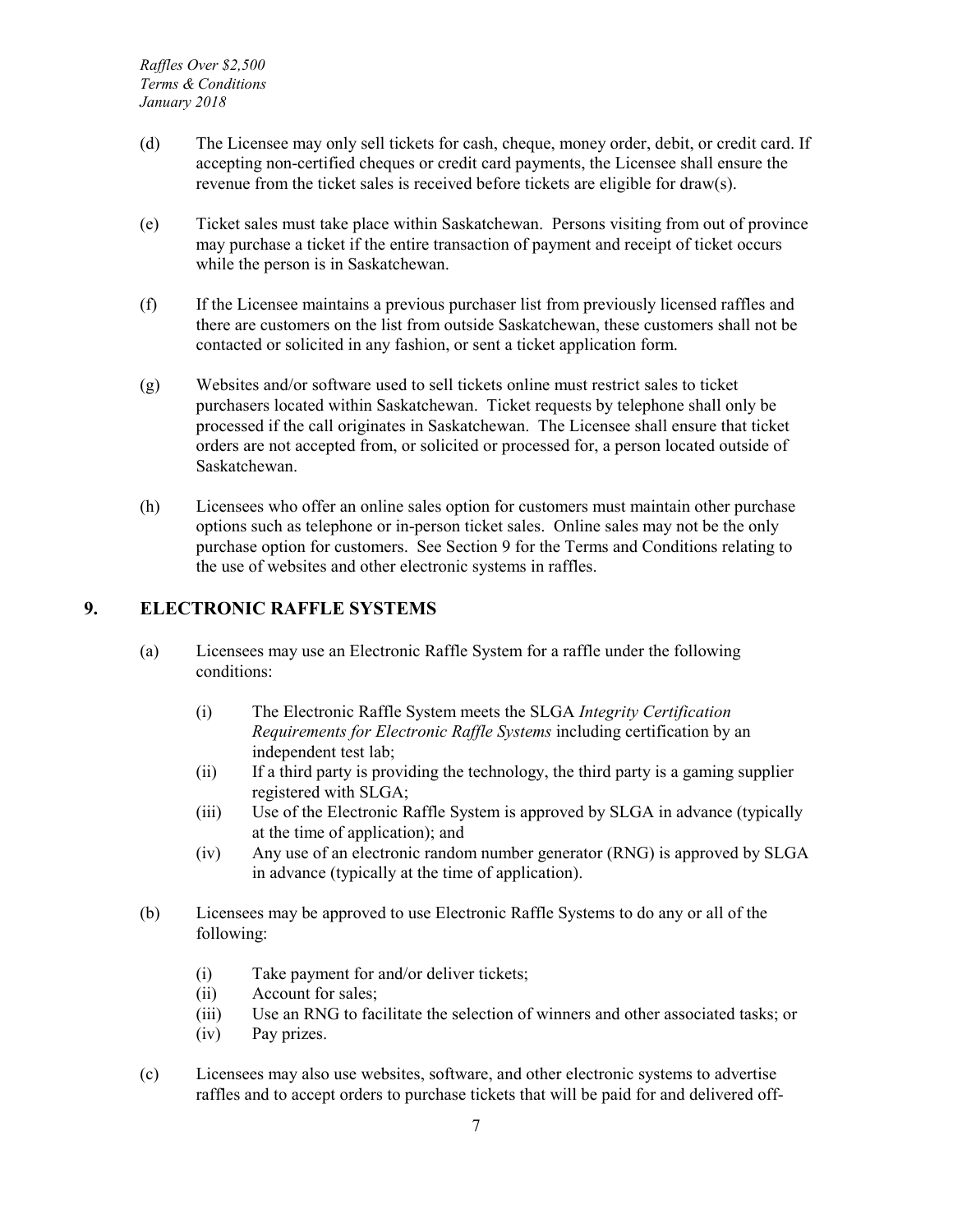line. Systems used only for these purposes are not required to be certified under SLGA *Integrity Certification Requirements for Electronic Raffle Systems*.

- (d) At all venue-based events where Electronic Raffle Systems are used, Licensees must comply with the following conditions:
	- (i) All electronic tickets must be sold by representatives of the Licensee. Licensees must ensure that all electronic ticket units (handhelds or kiosks) are operated by a charity representative. Unattended electronic ticket kiosks are not permitted.
	- (ii) All charity representatives must receive adequate training in advance of selling electronic tickets. The number of Licensee supervisory and management staff must be sufficient to support all ticket sellers and they must have a level of expertise and requisite training to operate the Electronic Raffle System.
	- (iii) Licensee supervisory and management staff must be present at all times during the course of the raffle to deal with any potential equipment or personnel issues.
	- (iv) Unless the use of an RNG to select winning tickets has been approved:
		- a. Licensees must ensure that ticket printing rooms/servers rooms must be kept secure at all times. The rooms must be staffed while sales are active and while tickets are printing. Unauthorized access to these rooms is not permitted at any time.
		- b. Licensees must ensure that all computers, accessories and printers are properly maintained in order to ensure the proper operation during the course of the raffle. Printer maintenance must ensure that tickets are printing properly at all times during the course of the raffle.
		- c. All electronic ticket stubs used for manual draws must be the same size, shape, and weight, and must have the same chance to win.
		- d. If there is a power failure or technical problem with the system and the system can no longer be used, the raffle draw must be delayed until such time that all tickets sold can be printed. In the case of a delayed draw, customers must be properly informed of where winning ticket number(s) will be advertised. The draw can be made when all tickets sold have been printed and the accumulated cash prize must be paid.

#### <span id="page-13-0"></span>**10. RULES OF PLAY**

- (a) The Licensee shall establish rules of play governing the conduct of the Raffle, including the Draw and awarding of prizes. The rules of play shall be approved by SLGA, must be consistent with these Terms and Conditions, and shall be made readily available to all Ticket purchasers if requested.
- (b) Rules of play must include any of the following that are applicable:
	- (i) Whether members of the organization, immediate family, or people involved in the conduct and management of the raffle are allowed to purchase tickets;
	- (ii) Any other restrictions on eligibility to purchase tickets, such as any minimum age requirement.
	- (iii) The purchase price of the ticket;
	- (iv) The number of tickets being made available for sale;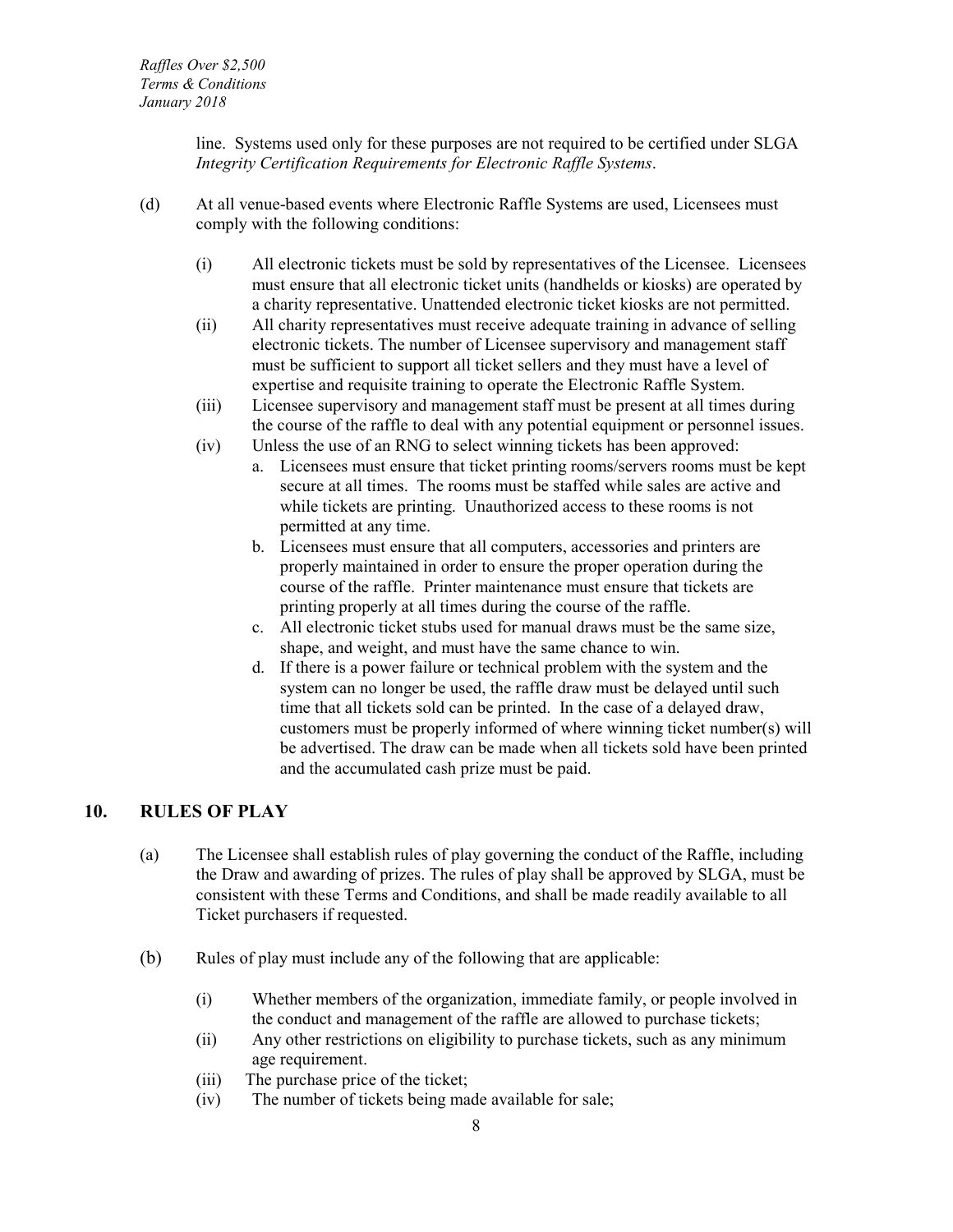- (v) The date(s), time(s), and location(s) of the draw(s);
- (vi) The location of the draw;
- (vii) The method by which the draws will be conducted, including but not limited to the order in which prizes will be awarded;
- (viii) A description of each prize and its retail value (can be shown as dollar amount or percentage of sales, as appropriate), along with the value of any cash alternatives. If merchandise prizes are used, this must be identified;
- (ix) Any conditions affecting ability to win or claim prizes (all require SLGA approval at time of application). Such conditions may include, but are not necessarily limited to:
	- a.If ticket purchasers must be present to win;
	- b.Prizes that are available only to a subset of ticket purchasers (for example, early bird or returning purchasers);
	- c.Any delivery costs the winner may be required to pay to take possession of a merchandise prize;
	- d.Any prize expiry dates (for example, trip vouchers);
	- e.If tickets will be discarded after being drawn rather than returned to the draw barrel to be eligible to win remaining prizes;
	- f. The method of distributing unclaimed prizes (see Section 13(d) for requirements);
	- g.For sports lotteries, how prizes will be awarded if the winning ticket is not sold.
- (x) A method for ticket purchasers to contact the Licensee in the event of a question, complaint, or dispute.

### <span id="page-14-0"></span>**11. CONDUCT AND MANAGEMENT**

- (a) The Licensee shall supervise, as well as be responsible and accountable for the conduct and management of every aspect of the raffle, including:
	- (i) The collection of all ticket sale revenue;
	- (ii) The payment of prizes;
	- (iii) The payment of all operating expenses;
	- (iv) Completing and filing the required financial report on the raffle;
	- (v) Ensuring that all Terms and Conditions of the licence, and any additional Terms and Conditions, are adhered to;
	- (vi) Supervising all ticket sellers;
	- (vii) Keeping all required records and depositing all monies into the raffle bank account; and
	- (viii) The reconciliation of all tickets and cash.

### <span id="page-14-1"></span>**12. DRAW PROCEDURES**

(a) The Licensee must be able to account for all tickets at the draw. Prior to the draw, the Licensee shall reconcile the number of sold tickets and unsold tickets, with the number of tickets in the draw container to ensure that all eligible tickets are available for the draw.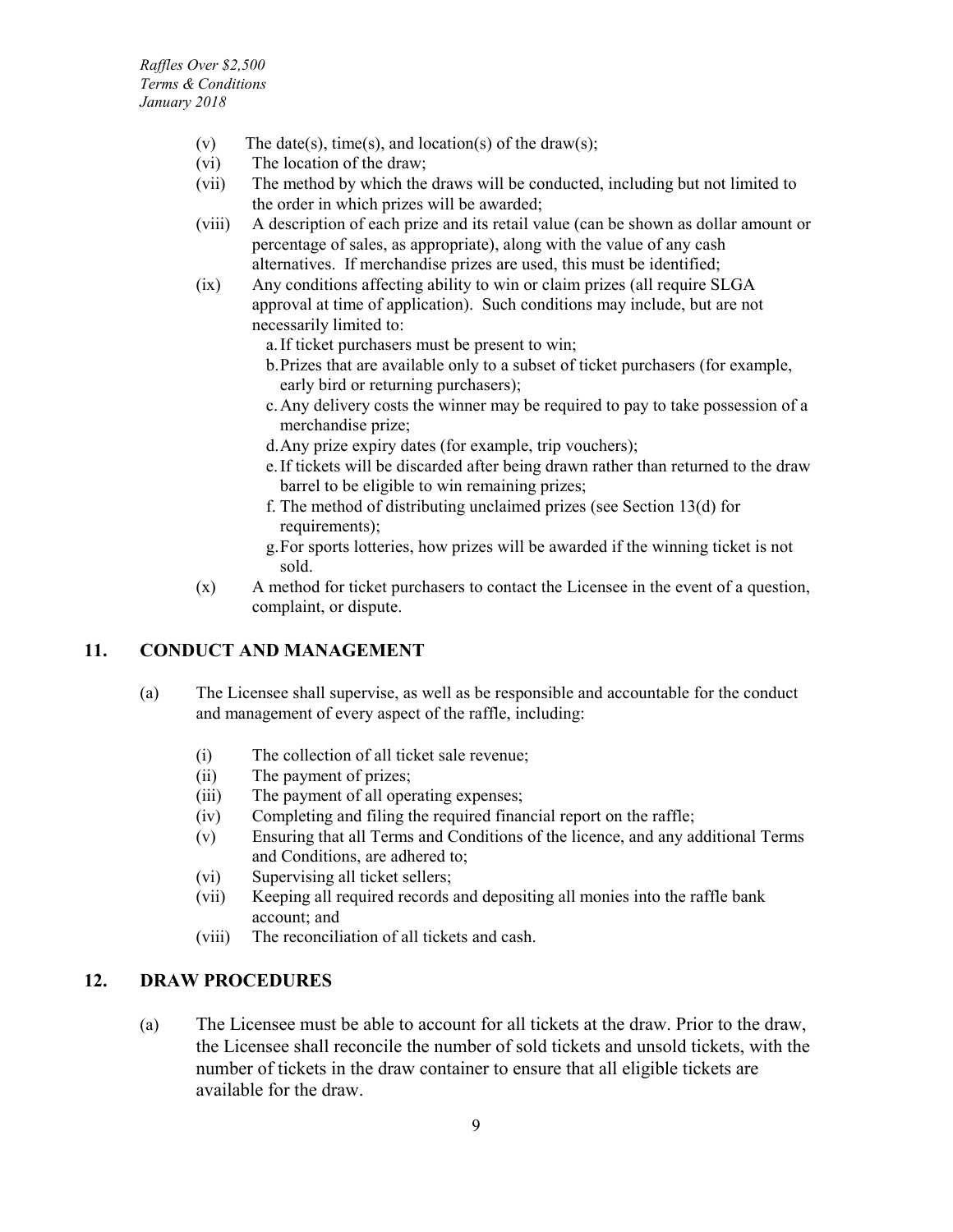- (b) All draws must be open to the public. The name, address and ticket number of the winner for each prize shall be recorded and verified by a party other than the person drawing the ticket.
	- (i) For Regular Raffles, the draws shall be witnessed by at least three members of the Licensee or other non-participating party (see Section 21 – Conflict of Interest).
	- (ii) For Large Raffles, the draws shall be made by an impartial party such as an accounting firm, or other non-participating party (see Section 21 – Conflict of Interest).
- (c) All winning tickets that are drawn shall be returned to the draw drum after each draw to allow for equal opportunity to participate in all draws, unless otherwise approved by SLGA.
- (d) The Licensee shall select the winning tickets by a method of random selection as described at the time of application and approved by SLGA.
- (e) The Licensee shall not require a ticket purchaser to be present at the draw to win the prize, unless warranted by the raffle scheme and approved in advance by SLGA.
- (f) The Licensee shall afford access to all areas of prize draw premises during the conduct of prize draws to ticket purchasers, inspectors or other persons designated by SLGA.
- (g) If a draw occurs and the Licensee later determines that not all eligible ticket stubs were in the draw, SLGA shall be immediately notified. The Licensee shall complete a report specifying the total number and serial numbers of the affected tickets and an explanation for how this occurred.

### <span id="page-15-0"></span>**13. PRIZES**

- (a) SLGA reserves the right to restrict the total retail prize value of any raffle prior to issuing a Licence.
- (b) The Licensee shall award all prizes as described on the Licence application and approved by SLGA.
- (c) The Licensee is responsible for contacting the prize winner(s) and shall make every reasonable effort to notify the prize winner(s).
- (d) The Licensee shall hold prizes that are unclaimed in a secure location for a period of one (1) year from the date of the draw. If the prizes go unclaimed beyond their hold date, the prize/cash equivalent shall be donated to a charitable beneficiary approved by SLGA. Additionally, the following conditions apply to unclaimed prizes: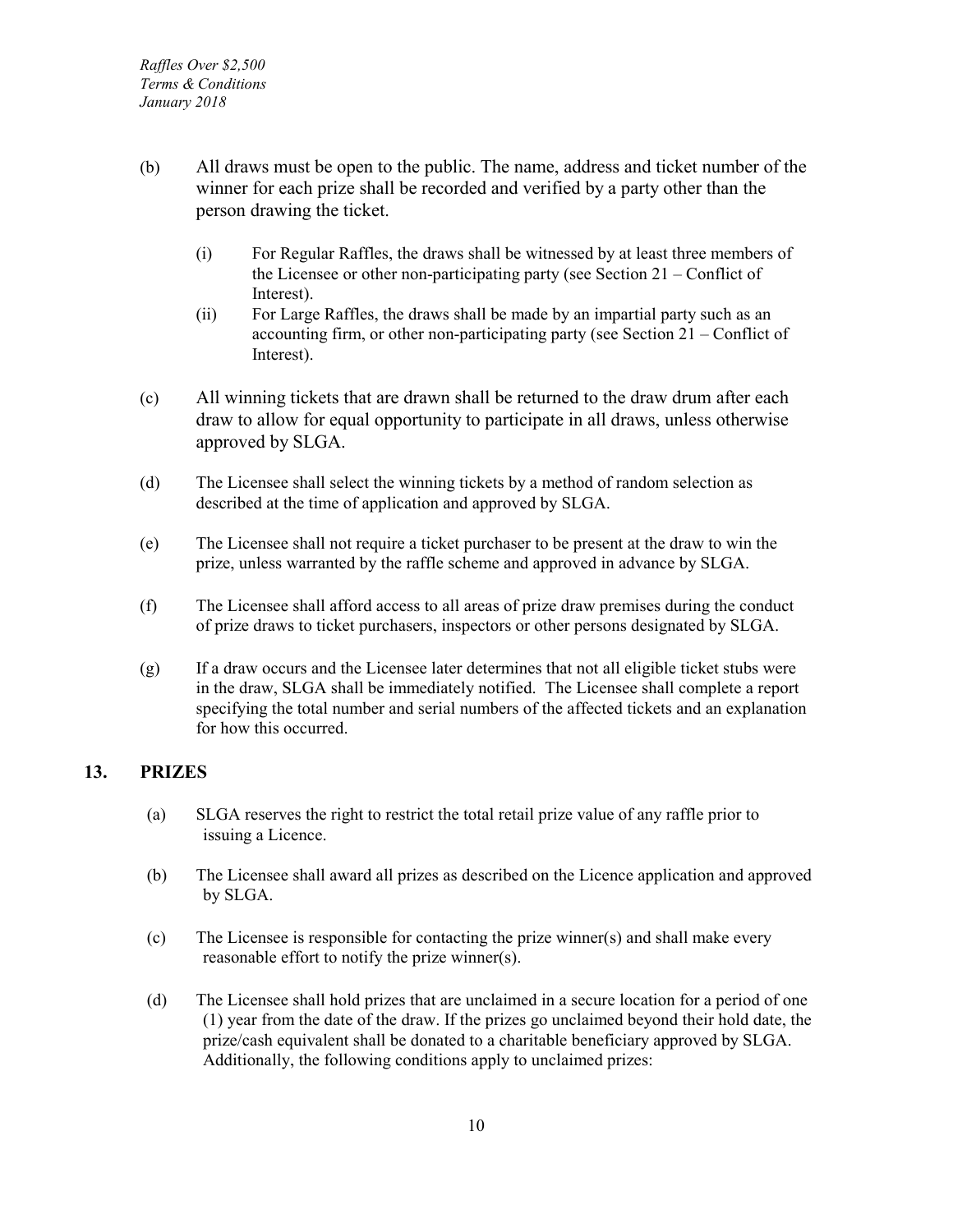- (i) An exception is made for cash draws with basic tickets (e.g. 50-50), as these draws may have a timeframe of ninety (90) days for which unclaimed prizes must be held.
- (ii) Licensees that have cash draws with basic tickets can either reuse the prize money within the current or future licensed raffle or donate the unclaimed prize money after the ninety (90) day hold has expired.
- (iii) Any other unclaimed prize process, including those used in a basic ticket raffle, shall be approved in advance by SLGA and shall be outlined in the Rules of Play.
- (e) For prizes such as live animals, travel packages, food or other perishable items, the Licensee may set a specified time, subject to SLGA approval, in which the prize winner may claim the prize. The specified time shall be listed in the Licensee's Rules of Play.
- (f) The Licensee shall submit a list of unclaimed prizes to SLGA with the raffle financial report.
- (g) The Licensee shall not offer 'tickets for a proposed future lottery' as a prize.
- (h) For Large Raffles, applicants may be required by SLGA to guarantee that sufficient funds are available to cover the cost of all prizes offered. The guarantee may be either an irrevocable letter of credit or written documentation confirming a trust account has been established by a qualified Trustee, and that all Gross Revenues from the raffle will be deposited into that account.
- (i) Cash alternatives must be fully disclosed at the time of application, and if less than stated retail value of the prize including taxes, must be included on tickets and in all advertising.
- (j) Prizes must be immediately transferable to the winner without encumbrances on the title. No costs, including taxes, may be charged to the winner(s) to transfer ownership of the prize to the winner's name, with the possible exception of delivery costs to other locations as specified in the raffle Rules of Play at the time of application.
- (k) Where prizes are paid by cash, the Licensee must obtain a receipt from the winner showing the cash received, to be retained as part of the raffle records.
- (l) A raffle Licensee may award monetary prizes to winners by cash, cheque or electronic fund transfers or other electronic methods.

### <span id="page-16-0"></span>**14. EXPENSES**

(a) The Licensee shall not pay any person or organization any remuneration, per diem, honoraria, or any other form of direct or indirect compensation or consideration for assistance in the conduct and management of a raffle, without prior SLGA approval. The Licensee may, with SLGA approval, pay a commission to other charitable or religious organizations for selling tickets. The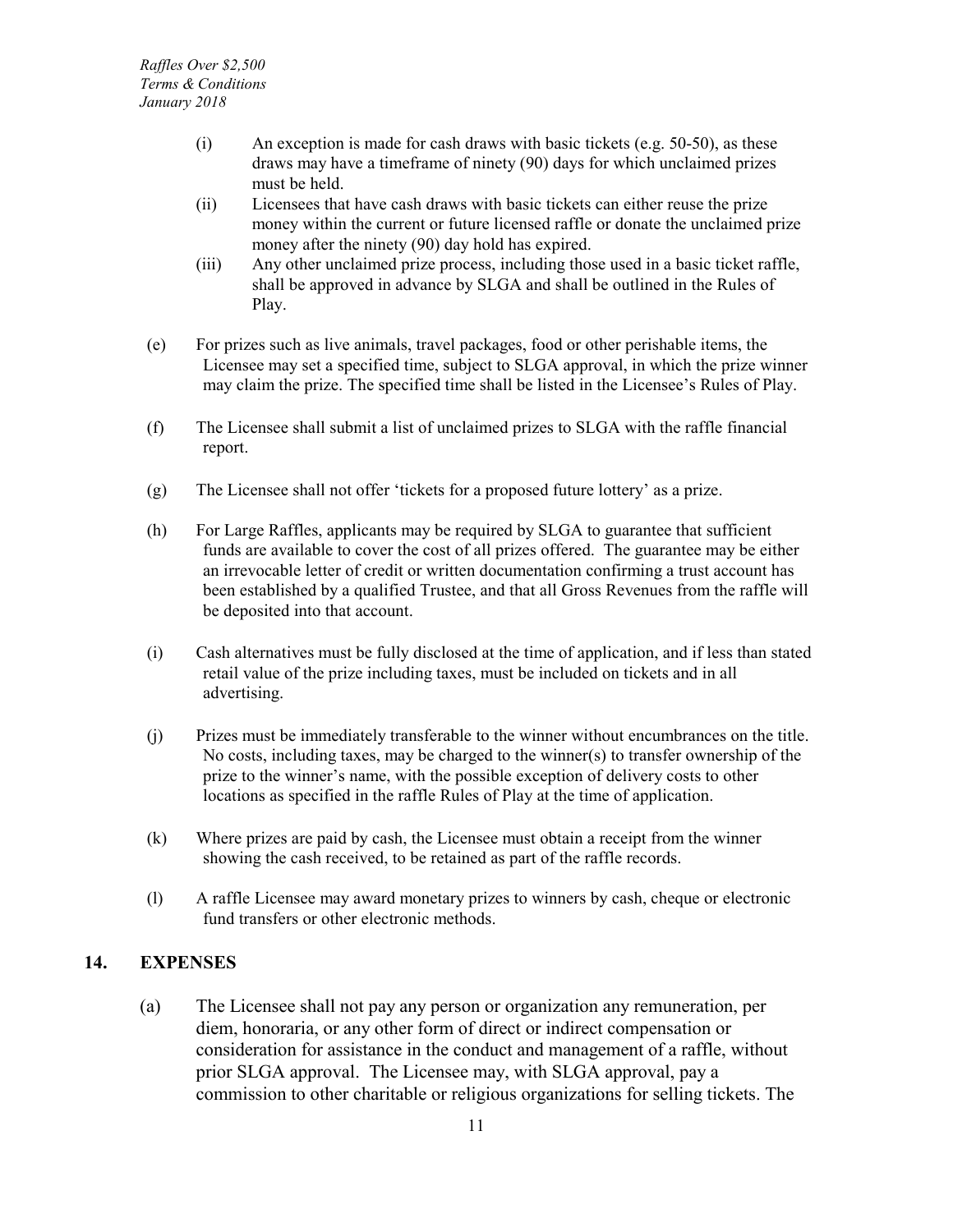other organizations must use the funds for approved purposes consistent with the use of proceeds guidelines outlined in the SLGA Policy and Procedures Manual.

- (b) The Licensee shall pay by cheque, or electronic transfer, directly from the lottery bank account those operating expenses approved by SLGA. Approved expenses include (for more detail see the Gaming Event Expenses section of the Policy Manual):
	- (i) Ticket printing;
	- (ii) Advertising;
	- (iii) Licence fee;
	- (iv) Appraisal fees for prizes, if required;
	- (v) Registered raffle management/marketing company fee, if applicable; and
	- (vi) Other expenses receiving prior approval from SLGA relating to the conduct and management of the raffle (e.g. mall space rental, credit card charges, banking charges, etc.).
- (c) Only actual and reasonable expenses related to the conduct of the raffle are allowed. Total cost of expenses (excluding prize costs) shall not exceed 30% of Gross Revenues. Exceptions to this limit may be considered by SLGA, at point of licensing or during the course of the license, if circumstances of the raffle scheme warrant such approval.
- (d) The Licensee shall pay directly from the lottery bank account all expenses as approved by SLGA. Until the raffle prizes are secured, approved raffle expenses may be paid from non-gaming funds. Once the prizes are secured, revenue from the lottery bank account shall be used to reimburse the expenses paid from non-gaming funds, with the appropriate corresponding receipts.

#### <span id="page-17-0"></span>**15. RAFFLE MANAGEMENT/MARKETING COMPANIES**

- (a) The Licensee shall only use management or marketing services that are provided by a registered gaming supplier approved by SLGA.
- (b) Raffle management/marketing company employees and members of their immediate family are not eligible to win prizes in raffles for which they provide services.
- (c) Licensees contracting raffle management/marketing companies shall retain responsibility for conduct and management of the raffle. The Licensee must ensure the raffle management company complies with these Terms and Conditions, with *The Alcohol and Gaming Regulation Act, 1997,* with SLGA policy, and also maintains the integrity of the gaming. Licensees are required to report, in writing, to SLGA any non-compliance or issues which may impact upon the integrity of the gaming.
- (d) A draft copy of the raffle management/marketing contract must be provided with the raffle application for review by SLGA prior to being signed. A final copy must also be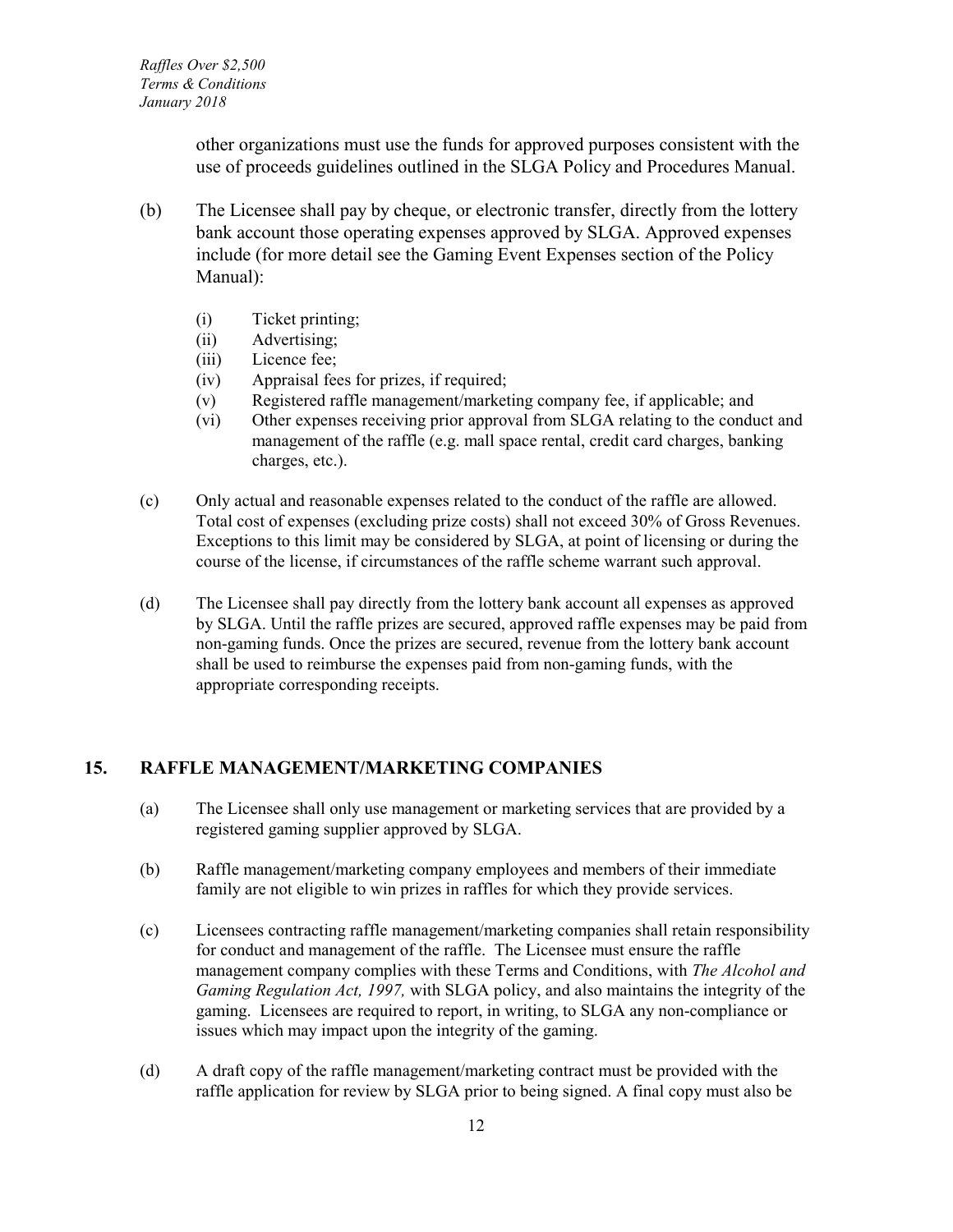*Raffles Over \$2,500 Terms & Conditions January 2018*

submitted once the contract is signed by both parties.

- (e) The raffle management/marketing contract shall specify all services provided, including the fees paid.
- (f) The raffle management/marketing company shall provide the Licensee with a business plan for the raffle and the business plan must be submitted to SLGA with the raffle application.
- (g) The raffle management/marketing company shall provide to the Licensee, if requested, a monthly summary of all income and expenses relating to the raffle.
- (h) The raffle management/marketing company shall comply with the Terms and Conditions of their registration as well as *The Alcohol and Gaming Regulation Act, 1997,* and the Terms and Conditions of the applicable raffle for which they are contracted to provide services.
- (i) The raffle management/marketing company shall maintain the integrity of the raffle.

#### <span id="page-18-0"></span>**16. USE OF PROCEEDS**

- (a) The Net Proceeds from the raffle must be used for charitable or religious purposes, as required by the *Criminal Code,* and as approved by SLGA at the time of application. (For further details on approved use of proceeds, see SLGA's Charitable Gaming Policy Manual.)
- (b) The Licensee shall ensure any and all interest paid into the lottery bank account becomes part of the gaming proceeds and subject to the licensed charitable spending restrictions as though such interest was earned as part of lottery proceeds.
- (c) The Licensee shall not use Net Proceeds for any purpose not approved at the time of application without advance approval from SLGA.
- (d) The Licensee shall not use any lottery proceeds for the approved charitable purposes until all prize commitments have been met.
- (e) Gaming proceeds may not be used to cover gaming losses or expenses from other gaming licences unless approved by SLGA.
- (f) Disbursements of proceeds shall normally be payable directly to the vendor or supplier. Disbursements to individuals are not permitted unless prior approval is obtained from SLGA and/or proper documentation is maintained to ensure the disbursement was for an approved use.

#### <span id="page-18-1"></span>**17. BANKING REQUIREMENTS**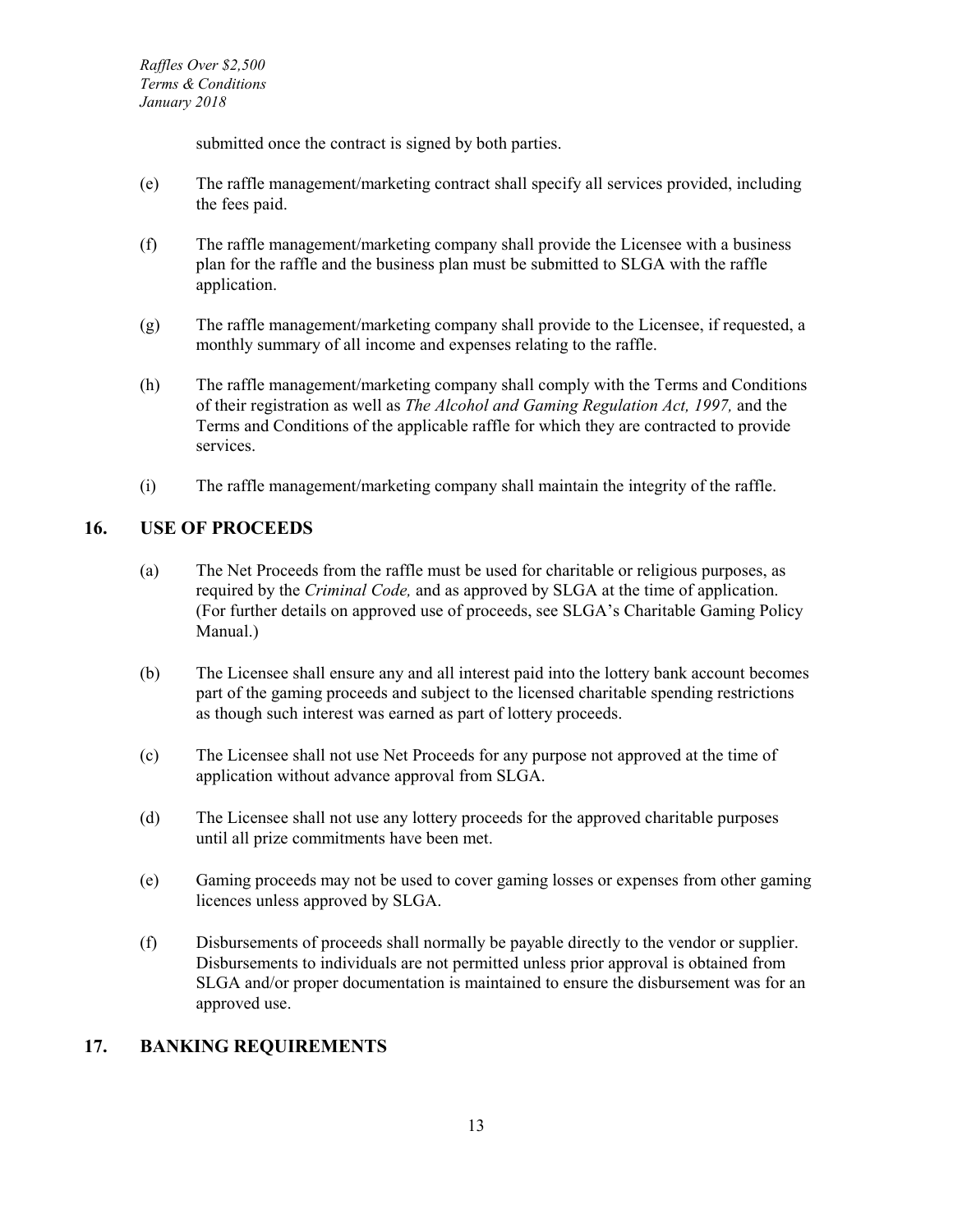- (a) The Licensee shall open and maintain a designated lottery bank account to administer all funds related to the conduct of the raffle. The Licensee shall have the option of:
	- (i) Opening and maintaining one designated lottery bank account to administer all lotteries conducted by the Licensee; or
	- (ii) Opening and maintaining separate designated lottery bank accounts for each type of lottery conducted by the Licensee.
- (b) The Licensee shall prepare and maintain a ledger to accurately reflect and describe all transactions occurring in the lottery bank account including outlining financial details of the raffle event conducted including proceeds derived from the lottery, expenses paid in the conduct of the raffle event, and a detailed list of how proceeds have been disbursed.
- (c) Where the Licensee opts to have only one designated lottery bank account, the Licensee shall maintain separate ledgers outlining financial details of each lottery event conducted including proceeds derived from each, expenses paid in the conduct of each lottery event, and a list of how proceeds have been disbursed.
- (d) The lottery bank account shall be in the name of the Licensee and shall have cheque privileges and monthly return of cancelled cheques or digital image of cheques.
- (e) The Licensee shall deposit all funds from ticket sales, prior to the final draw date, into the raffle bank account. Funds shall be deposited as soon as it is practical to do so.
- (f) The Licensee shall not transfer funds to a general account or any other account unless otherwise approved by SLGA.
- (g) All disbursements from the lottery bank account shall be made by cheque or electronic transfer directly to the expense or authorized charitable purpose.
- (h) The lottery bank account shall be administered by a minimum of two signing officers and each cheque shall be signed by a minimum of two members of the Licensee's executive.
- (i) The Licensee shall not deposit funds received from any source other than lottery events, conducted by the Licensee and licensed by SLGA, into the lottery bank account.
- (j) The Licensee shall not close the lottery bank account until all funds have been disbursed for the approved charitable objects and purposes.

### <span id="page-19-0"></span>**18. RECORDKEEPING**

- (a) The Licensee shall retain all records pertaining to the lottery for a period of three (3) years from the final draw, including:
	- (i) Bank statements;
	- (ii) Cancelled cheques;
	- (iii) Ledgers;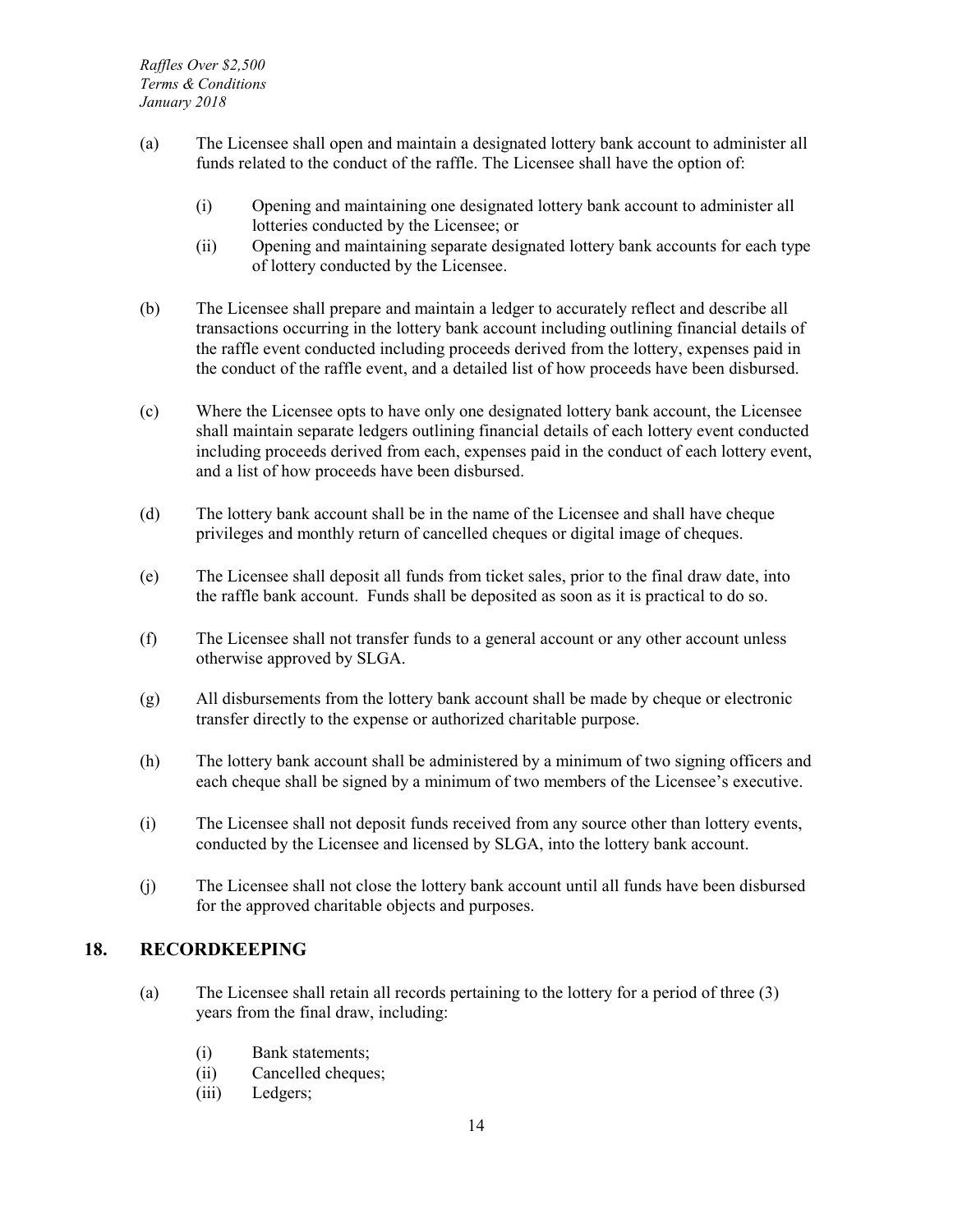- (iv) Invoices/receipts for expenses;
- (v) Ticket inventory control sheets;
- (vi) List of prize winners;
- (vii) All unsold tickets;
- (viii) All ticket stubs of sold tickets. When tickets are sold through an Electronic Raffle System, an SLGA approved record of sales must be kept and non-winning tickets may be destroyed. Winning tickets must be kept;
- (ix) Agreement with commercial outlets, if applicable;
- (x) Contract with registered raffle management/marketing company, if applicable;
- (xi) Agreement or letter of understanding with any other charities involved in the raffle, if applicable;
- (xii) Any other information relevant to the conduct and management of the raffle.
- (b) The Licensee shall keep a record of the distribution of ticket stubs and cash or unsold tickets in order to account for all tickets and cash for reconciliation of the raffle results.
- (c) The Licensee shall ensure that, at all reasonable times, SLGA representatives have access to all records. SLGA representatives may copy or temporarily remove records at their discretion.
- (d) The Licensee shall maintain a detailed record of how all raffle Gross Revenues have been spent/dispersed.

#### <span id="page-20-0"></span>**19. REPORTING REQUIREMENTS**

- (a) All lost or stolen tickets shall be immediately reported to SLGA. The report shall specify the total number and serial numbers of the lost or stolen tickets and an explanation for how the tickets were lost or stolen.
- (b) The Licensee is required to complete a financial report including the Gross Revenue, prizes, expenses and proceeds generated as a result of the raffle. The Licensee shall complete the raffle financial report on forms prescribed by SLGA and submit these forms, along with a list of all winners, to SLGA within 60 days of the final draw, or within the time period approved by SLGA.
- (c) Financial reports must be signed, and certified correct, by a member of the Licensee who is indicated on the application.
- (d) SLGA may request additional documents deemed necessary to confirm the particulars of the event.
- (e) The Licensee shall indicate on the financial report any prizes which have been donated.

### <span id="page-20-1"></span>**20. AUDIT REQUIREMENTS**

(a) The books and records of the Licensee are subject to review and/or audit by SLGA and must be maintained in a manner acceptable to SLGA.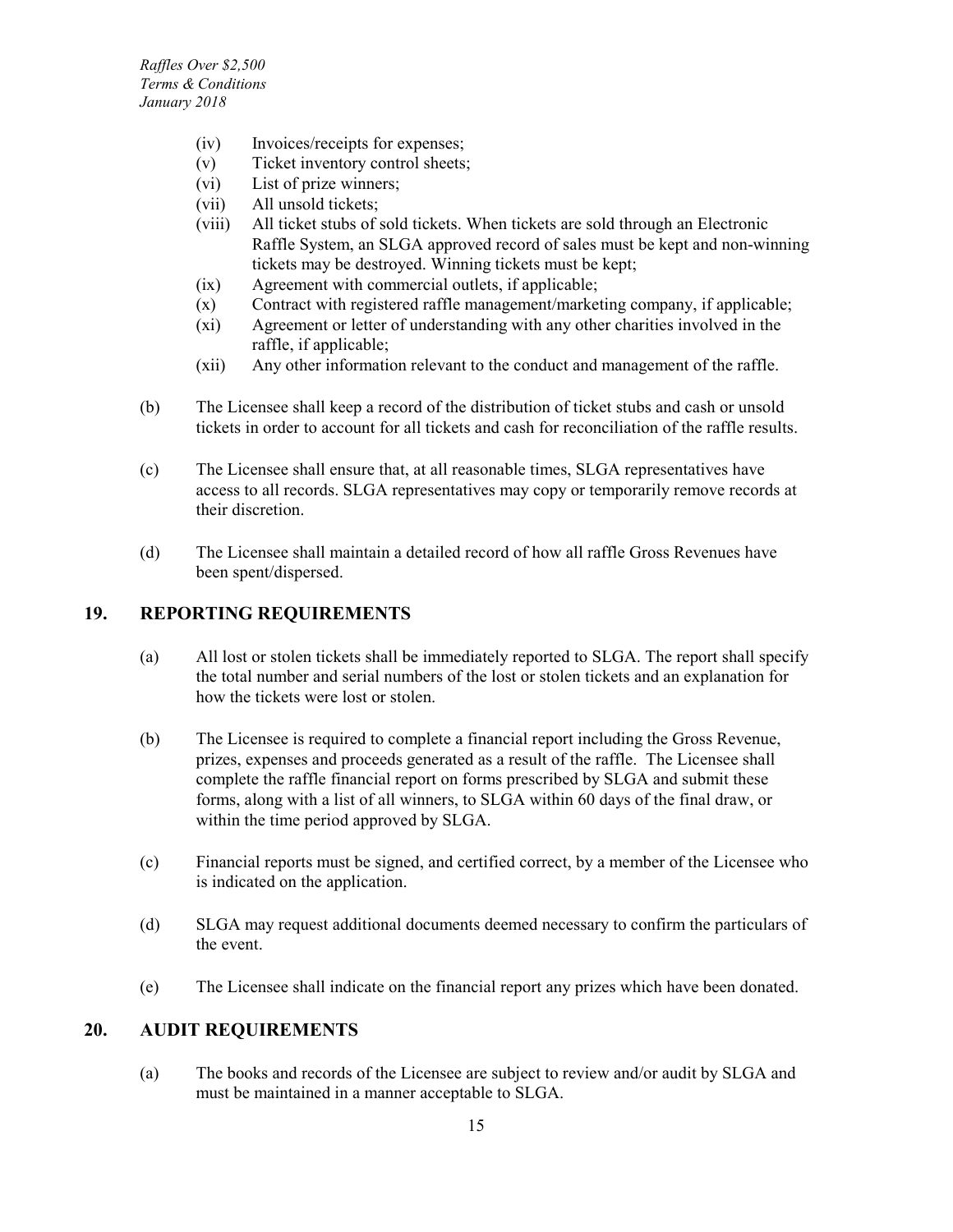*Raffles Over \$2,500 Terms & Conditions January 2018*

(b) Licensees which realize Net Proceeds in excess of \$100,000 from the conduct of lottery events shall provide to SLGA an independent audit opinion to confirm the accuracy of the raffle financial reports submitted to SLGA. The independent audit opinion must be signed by an accountant with a recognized professional accounting designation (CPA). The audited opinion shall be provided to SLGA within 120 days or such other time as may be approved by SLGA.

### <span id="page-21-0"></span>**21. CONFLICT OF INTEREST**

- (a) The Licensee shall ensure there is no conflict of interest, real or perceived, with regard to the operation of gaming activity.
- (b) A conflict of interest means any situation in which a Licensee or any officer, director or member of the organization, or any person who supplies gaming services to the Licensee, either for himself or some other person(s), promotes or attempts to promote a private or personal interest which results or appears to result in the following:
	- (i) A conflict or interference with the exercise of his duties; or
	- (ii) A gain or an advantage by virtue of his position.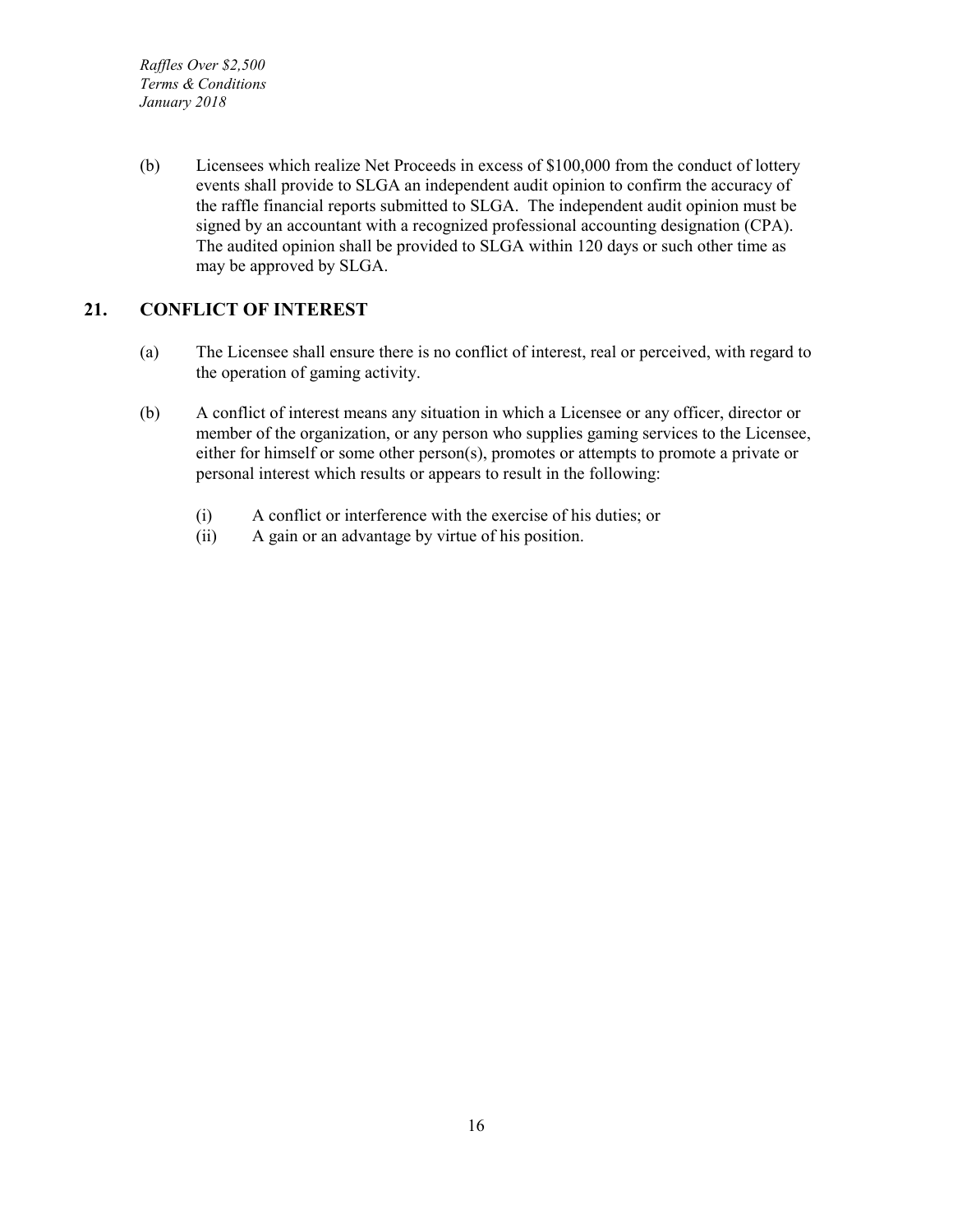# INTEGRITY CERTIFICATION REQUIREMENTS

# **Electronic Raffle Systems**



January 2018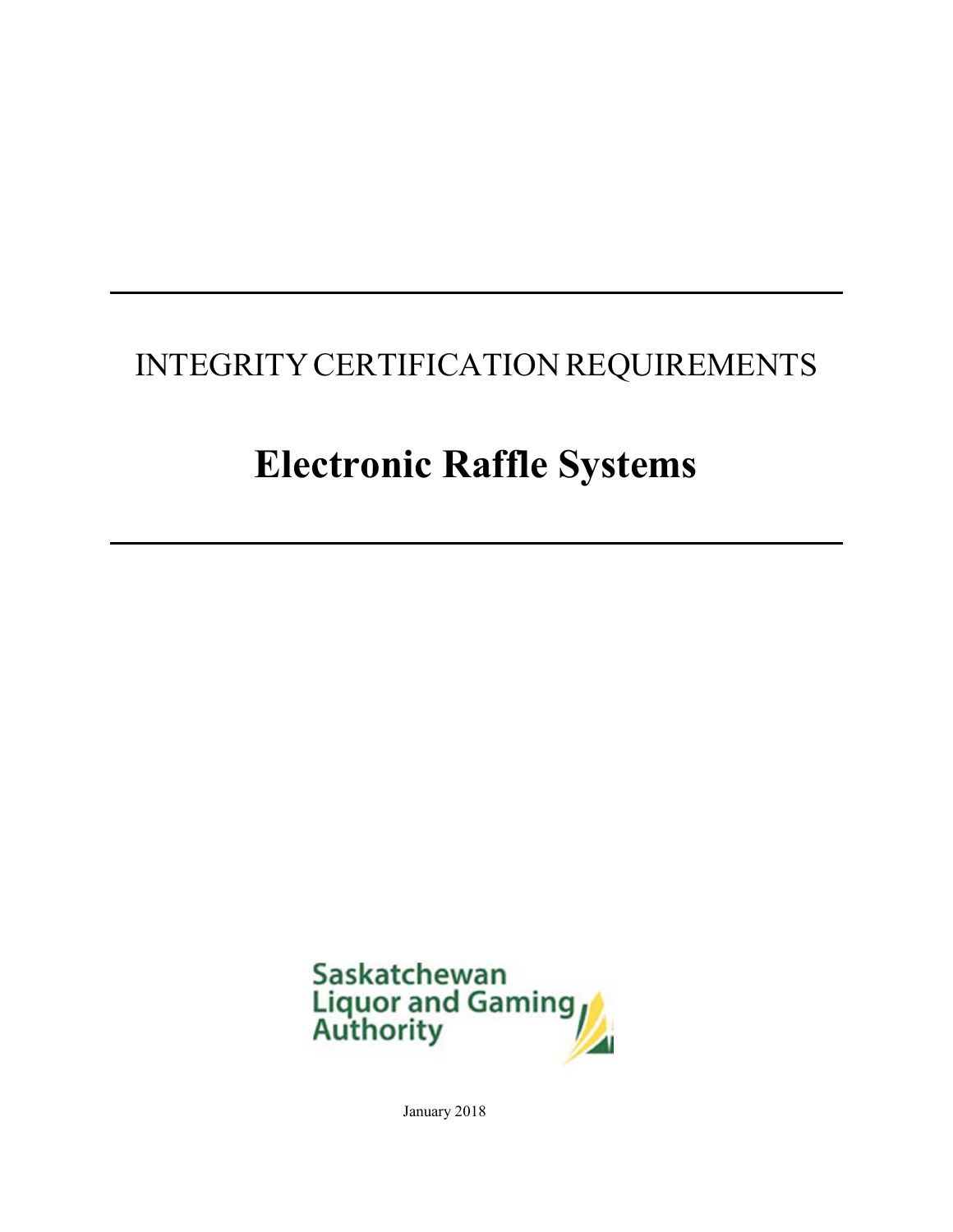Raffles Over \$2,500<br>Terms & Conditions January 2018

### **Table of Contents**

| IN.1.01 Ownership and Control of Technical Gaming Integrity Document 2 |  |
|------------------------------------------------------------------------|--|
|                                                                        |  |
|                                                                        |  |
|                                                                        |  |
|                                                                        |  |
|                                                                        |  |
|                                                                        |  |
|                                                                        |  |
|                                                                        |  |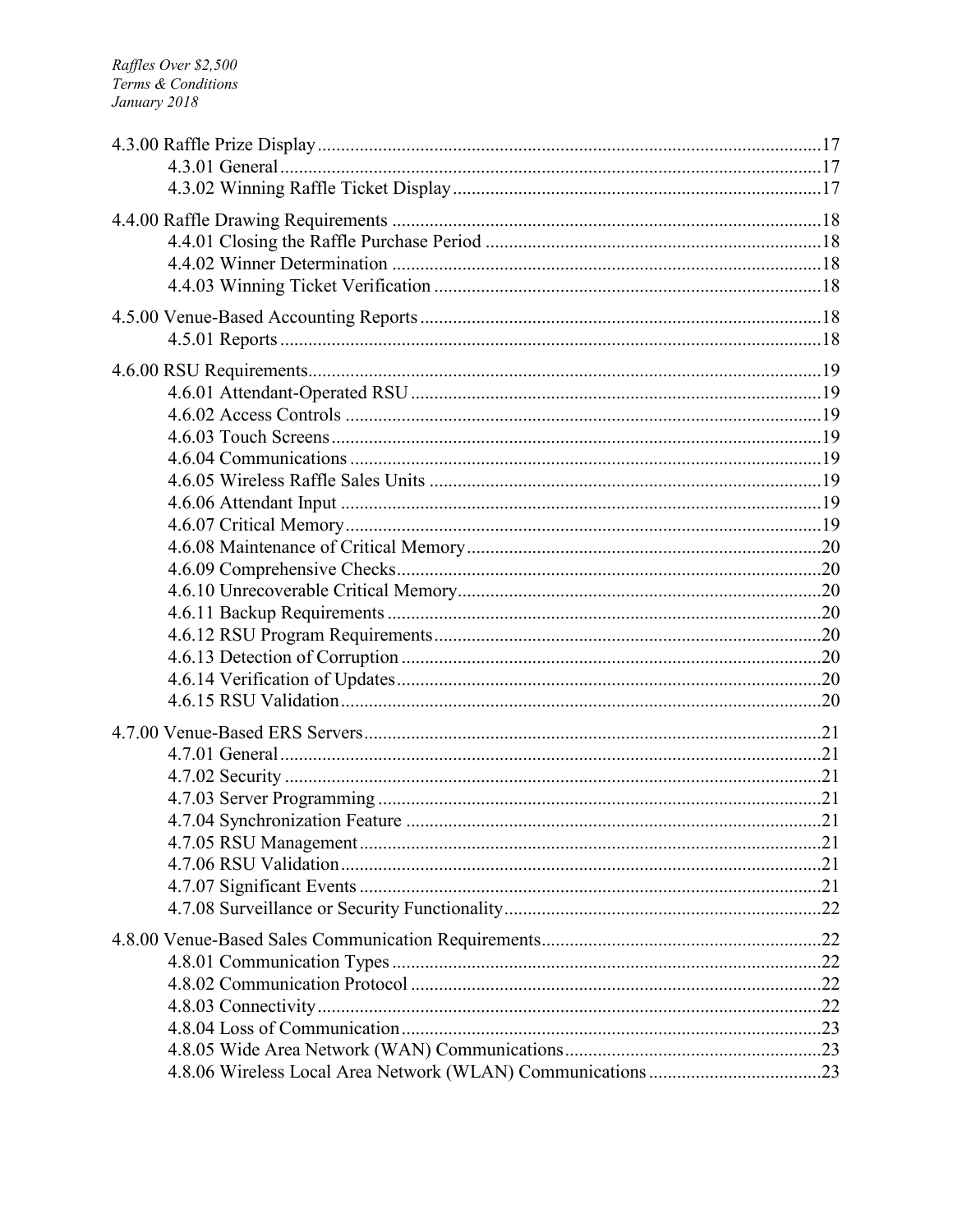Raffles Over \$2,500 Terms & Conditions January 2018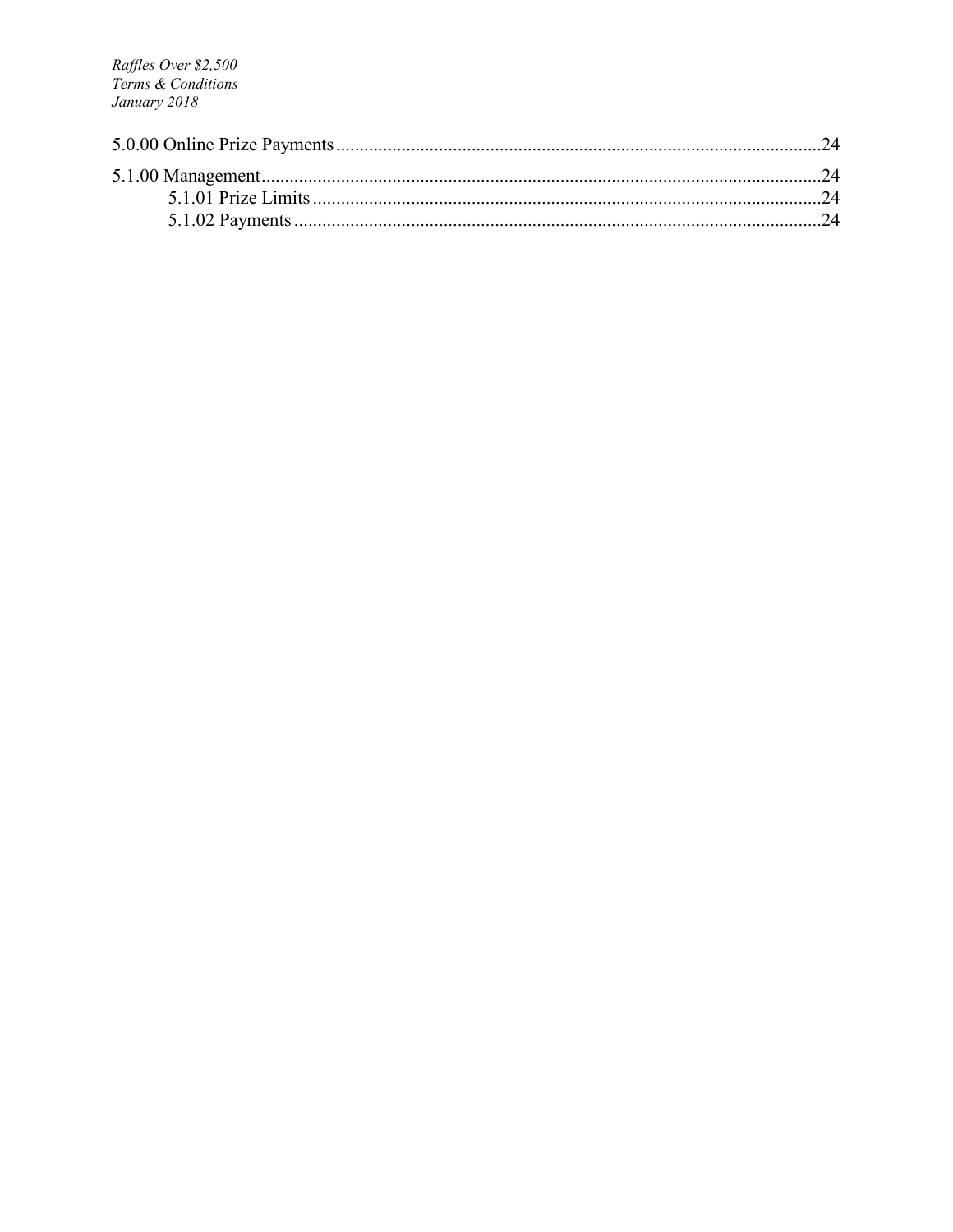# <span id="page-27-0"></span>**Revision History**

| <b>REVISION</b><br><b>APPROVAL</b><br><b>SIGNATURE</b> | <b>REVISION</b><br><b>APPROVAL</b><br><b>DATE</b> | <b>REVISION DESCRIPTION</b>                                                                                                                                                                                               | <b>REVISION</b><br><b>TRACKING NOTES</b>                                                 |
|--------------------------------------------------------|---------------------------------------------------|---------------------------------------------------------------------------------------------------------------------------------------------------------------------------------------------------------------------------|------------------------------------------------------------------------------------------|
|                                                        |                                                   | Merged and reorganized two previously<br>approved standards regarding raffle<br>systems:<br>Online Raffle Sales Standards, 2014<br><b>Integrity Certification Requirements</b><br>2.<br>- Electronic Raffle Systems, 2016 | All sections from both<br>documents have been<br>incorporated into a<br>single standard. |
|                                                        |                                                   |                                                                                                                                                                                                                           |                                                                                          |
|                                                        |                                                   |                                                                                                                                                                                                                           |                                                                                          |
|                                                        |                                                   |                                                                                                                                                                                                                           |                                                                                          |
|                                                        |                                                   |                                                                                                                                                                                                                           |                                                                                          |
|                                                        |                                                   |                                                                                                                                                                                                                           |                                                                                          |
|                                                        |                                                   |                                                                                                                                                                                                                           |                                                                                          |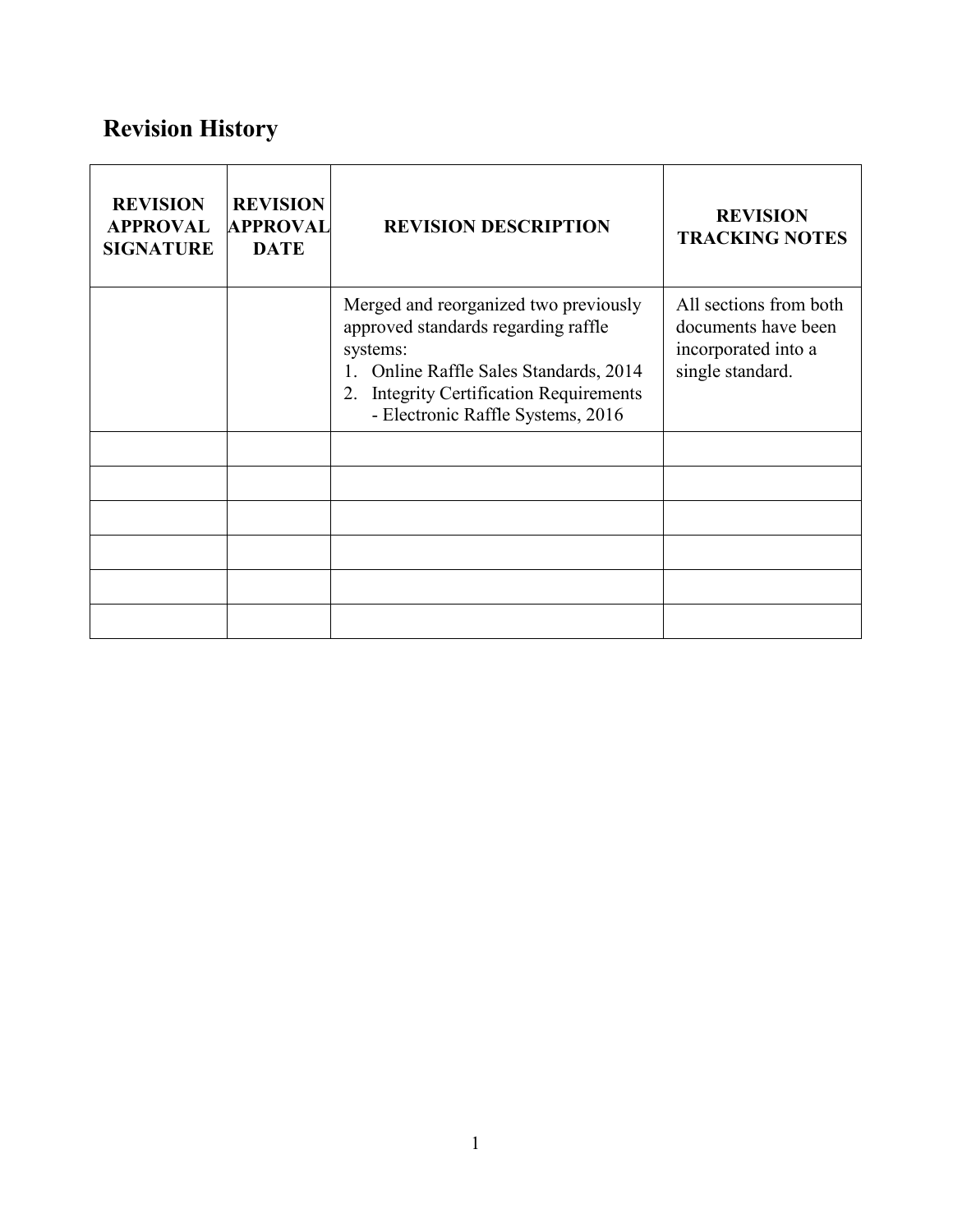### <span id="page-28-0"></span>**Introduction**

The Saskatchewan Liquor and Gaming Authority (SLGA) is responsible for the regulation of gaming in Saskatchewan as mandated under *The Alcohol and Gaming Regulation Act*, *1997*. This document outlines the integrity certification requirements for Electronic Raffle Systems (ERS). All systems used for Venue-Based sales, online sales, the management and auditing of raffle tickets, and for the use of Random Number Generators (RNGs) must meet the requirements contained within this document and any relevant charitable gaming Terms and Conditions set forth by SLGA.

### <span id="page-28-1"></span>**Background**

These standards were developed from consultations with Gaming Laboratories International, LLC, Burnaby, British Columbia, referencing GLI standards: GLI-26 Wireless Systems v2.0, February 24, 2015; GLI-27 Network Security Best Practices v1.1, January 21, 2013; and GLI-31 ERS , v.1.1, July 24, 2015, Trusted Geolocation in the Cloud: Proof of Concept Implementation (NISTIR 7904), National Institute of Standards and Technology, U.S. Department of Commerce, International Organization for Standardization, Information Systems (ISO), ISO 27001 and 31000 Series and Control Objectives for Information and Related Technologies (COBIT), COBIT 5.

### <span id="page-28-2"></span>**Purpose**

These standards are intended to provide regulatory guidance to manufacturers, suppliers and gaming operators and licensees regarding technical gaming integrity requirements in Saskatchewan. Where variations from these standards are proposed, SLGA will review to determine acceptable practices.

These standards provide the basis for consistent public policy. They are founded on objectives that meet the test for fairness, accountability, security, honesty, reliability, and safety.

### <span id="page-28-3"></span>**IN.1.00 General**

### <span id="page-28-4"></span>**IN.1.01 Ownership and Control of Technical Gaming Integrity Document**

The ownership and control of this document and all subsequent amendments rests with SLGA.

### <span id="page-28-5"></span>**IN.1.02 Document Revision**

Technological change in the industry may require SLGA to issue corresponding amendments and changes to previously approved standards. Reasonable notice will be given to all manufacturers, suppliers, testing laboratories, and operators, for implementation.

### <span id="page-28-6"></span>**IN.1.03 Parameters of Document**

This document outlines those requirements that apply to ERS to create a standard which will ensure that ERS are fair, secure and have the capability to be audited and operated in accordance with SLGA as the regulator.

### <span id="page-28-7"></span>**IN.1.04 Technology**

SLGA recognizes that technology changes. New technology will be evaluated, as required, and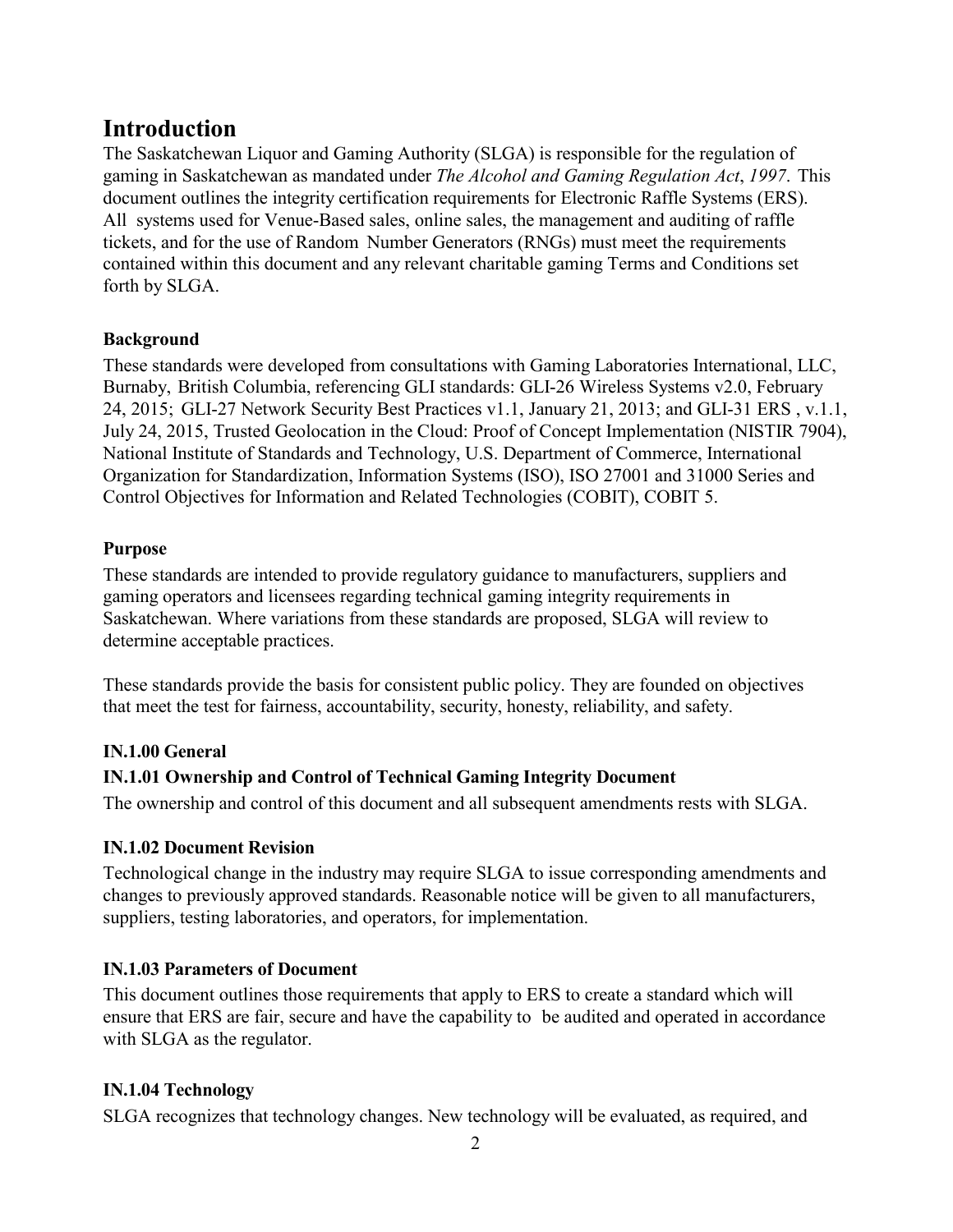the standards amended accordingly.

### <span id="page-29-0"></span>**IN.2.00 Regulatory Requirements**

### <span id="page-29-1"></span>**IN.2.01 General**

SLGA reserves the right to decide what constitutes an ERS and determine what type of product requires laboratory testing.

**All ERS must be tested by an independent test laboratory approved by SLGA to meet the applicable requirements set forth in this document.** For circumstances where there is uncertainty regarding specific testing requirements, SLGA will review each situation and engage in discussions with the testing laboratory and manufacturer to make a determination.

### <span id="page-29-2"></span>**IN.2.02 Asset Management**

All assets housing, processing or communicating controlled information, including those comprising the operating environment of the ERS and/or its components shall be:

- a) Accounted for and have a designated "owner" responsible for ensuring that information and assets are appropriately classified, and defining and periodically reviewing access restrictions and classifications;
- b) Housed in a secure, controlled location such that access to the ERS is limited to authorized personnel; and,
- c) Physically located within the boundaries of the Province of Saskatchewan.

### <span id="page-29-3"></span>**IN.2.03 Software Updates**

Changes to the systems that would affect the critical files are not permitted without first consulting SLGA. If a manufacturer proposes to makes changes to the system that substantially affects system software, the manufacturer will be required to submit the change to an approved laboratory for testing prior to implementation in the field. SLGA reserves the right to determine what constitutes a substantial change. SLGA shall be notified of any system updates or changes and may request additional information regarding the specific system components that may be affected. As well, SLGA may request a report from the manufacturer identifying:

- a) The nature of the software change(s);
- b) The modules affected by the change(s); and
- c) Proposed date of change.

### <span id="page-29-4"></span>**IN.2.04 Network Security Management**

To ensure security of ticket purchaser privacy, security requirements shall apply to the following critical components of the ERS:

- a) ERS components which record, store, process, share, transmit or retrieve sensitive purchaser or payment information, e.g. credit card/debit card details, authentication information, purchaser account balances, online payments;
- b) ERS components which store results of the current state of a purchaser's order or payment;
- c) Points of entry to and exit from other systems which are able to communicate directly with the core critical systems; and
- d) Communication networks which transmit sensitive purchaser information, e.g. payment gateways.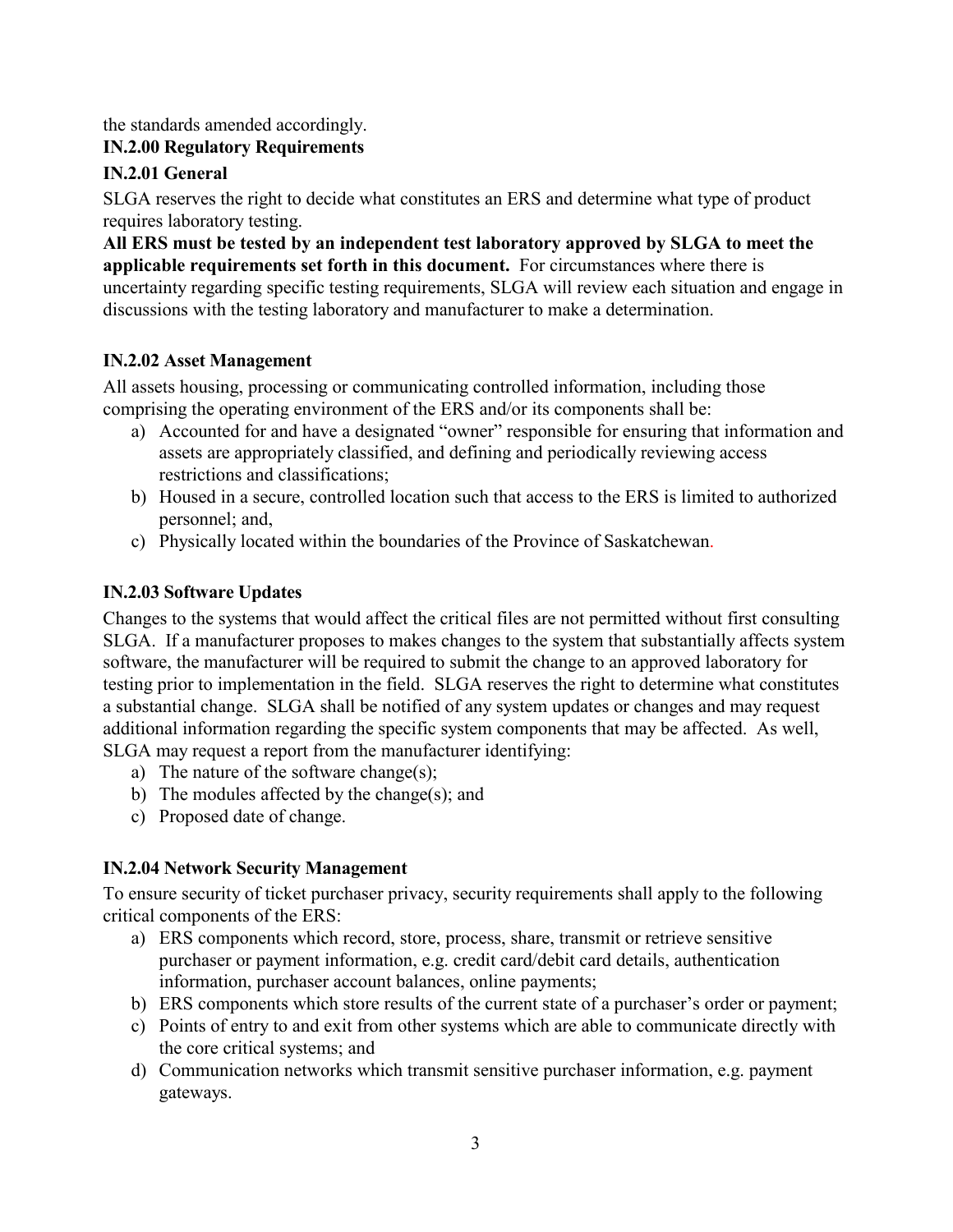### <span id="page-30-0"></span>**IN.2.05 Information Systems Security (ISS) Industry Standards**

SLGA specifies the requirements for establishing, implementing, maintaining and continually improving information security management processes within the context of any products submitted for testing. Furthermore, aspects of products that fall outside the realm of testing by the laboratory are subject to assessment and treatment of information security risks tailored to the design and functionality of the product. These subsequent requirements set out by SLGA are generic and are intended to be guiding principles to all gaming system related products, regardless of type, size or nature.

### <span id="page-30-1"></span>**IN.2.06 Normative references**

The following documents, in whole or in part, are normatively referenced by SLGA and are indispensable for implementation or deployment of gaming system products:

- a) International Organization for Standardization, Information Systems (ISO), ISO 27001 Series;
- b) International Organization for Standardization, Risk Management, ISO 31000 Series:
- c) Control Objectives for Information and Related Technologies (COBIT), COBIT 5;
- d) Payment Card Industry (PCI), PCI Data Security Standard v3.2.

This list is not exhaustive and should not be interpreted as the only source of guidance. Other normative references will be considered on by SLGA a case-by-case basis.

### <span id="page-30-2"></span>**IN.2.07 Manuals**

Technical and operational information must be directly relevant to system being submitted for testing and must be provided at the request of SLGA. Required information may include:

- a) Operational manuals associated with the applicable system;
- b) Technical Service manuals which:
	- i. Accurately depict the system for which the manual is intended to cover;
	- ii. Provide adequate detail and are clear in their wording and diagrams to support interpretation by SLGA personnel;
	- iii. Include a maintenance schedule outlining the elements of the system that require maintenance and the frequency at which that maintenance should be carried out;
	- iv. Include a maintenance checklist that enables appropriate staff to make a record of the work performed and the results of the inspection; and
	- v. Include a complete list and samples of available reports that can be generated by the system.
- a) Technical documentation that provides adequate detail and is sufficiently clear in wording and diagrams to enable a review/evaluation of the system used;
- b) Complete documentation for programming patches, fixes and any upgrades made to the system.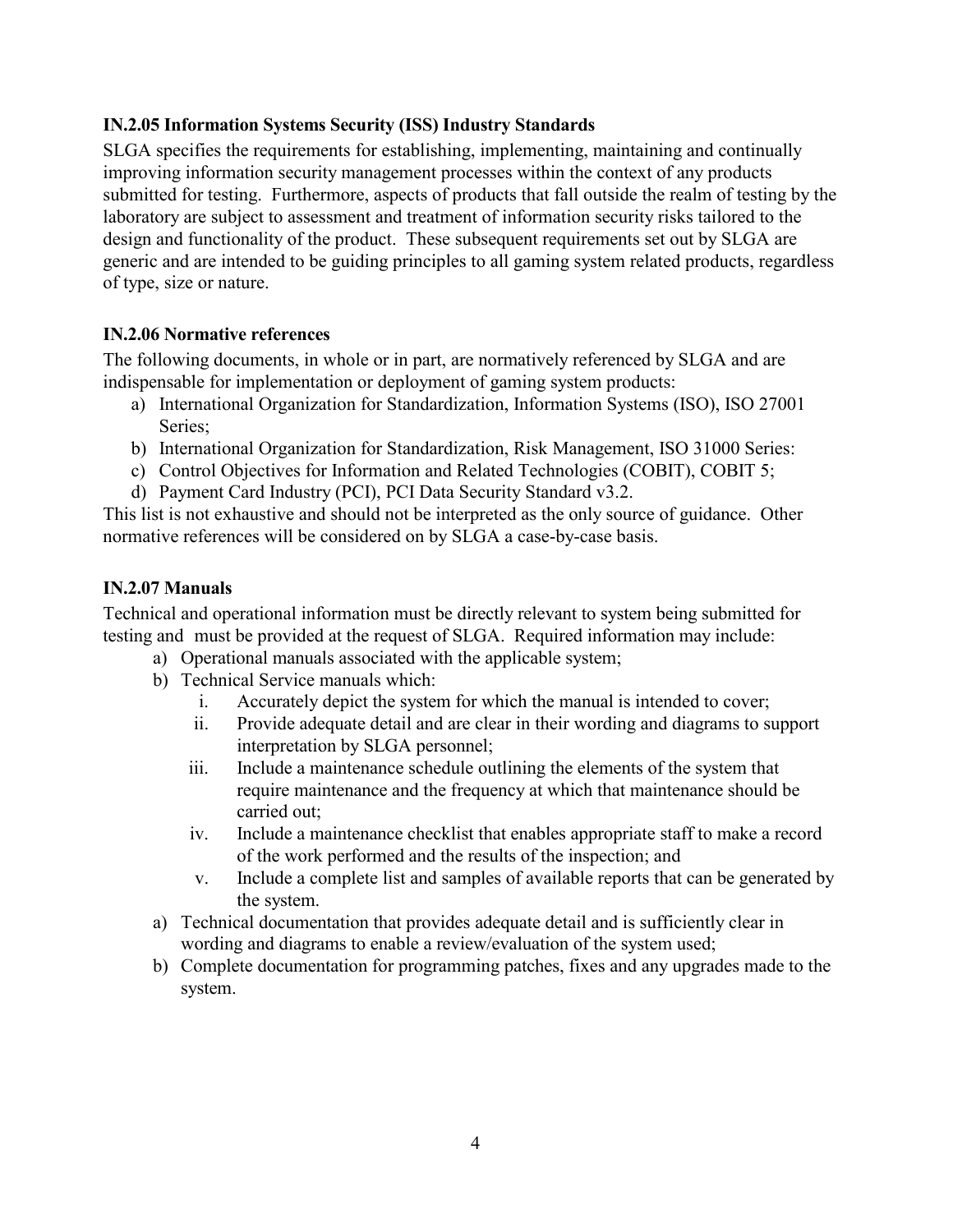### <span id="page-31-0"></span>Part I **1.0.00 Common Requirements**

### <span id="page-31-1"></span>**1.1.01 General**

The criteria set forth within this section provide the foundation for any type of ERS and are common to all test submissions. Depending on the type of ERS submitted for testing, specific criteria applicable to a particular product can be located in subsequent sections of this document. The testing laboratory or SLGA will clarify instances of ambiguity regarding the application of requirements.

### <span id="page-31-2"></span>**1.1.02 Access Control**

The ERS must be logically secured and protected against intrusion and unauthorized access. These protective methods may include:

- a) Passwords;
- b) PINs (Personal Identification Numbers);
- c) Security Access Levels dependent on different classes of administrative responsibilities;
- d) System administrator notification and user lockout or audit trail entry, after a set number of failed login attempts; and,
- e) Any other methods deemed acceptable by SLGA.

### <span id="page-31-3"></span>**1.1.03 Remote Access**

The manufacturer/supplier may be required to remotely access the system and its associated components for the purpose of product and user support. Remote access is defined as any access from outside the system or system network including any access from other networks within the same establishment. Remote access shall remain disabled and be allowed only if authorized by SLGA. The manufacturer shall have no access:

- a) To administration functionality (i.e. adding users, changing permissions, etc.);
- b) To any database other than information retrieval using existing functions;
- c) To the operating system; and
- d) During the operation of a "live" raffle.
- e) Any exceptions will be determined by SLGA on a case-by-case basis.
- f) The ERS must maintain an activity log which updates automatically depicting all remote access information to include:
	- i Log-on name;
	- ii Time and date the connection was made;
	- iii Duration of connection; and
	- iv Activity while logged in, including the specific areas accessed and the changes that were made.

### <span id="page-31-4"></span>**1.1.04 Security from Tampering or Unauthorized Access**

Securing raffle data against alteration, tampering or unauthorized access is paramount and the ERS must provide a logical means for securing raffle data:

a) No equipment will have a mechanism whereby an error will cause the raffle data to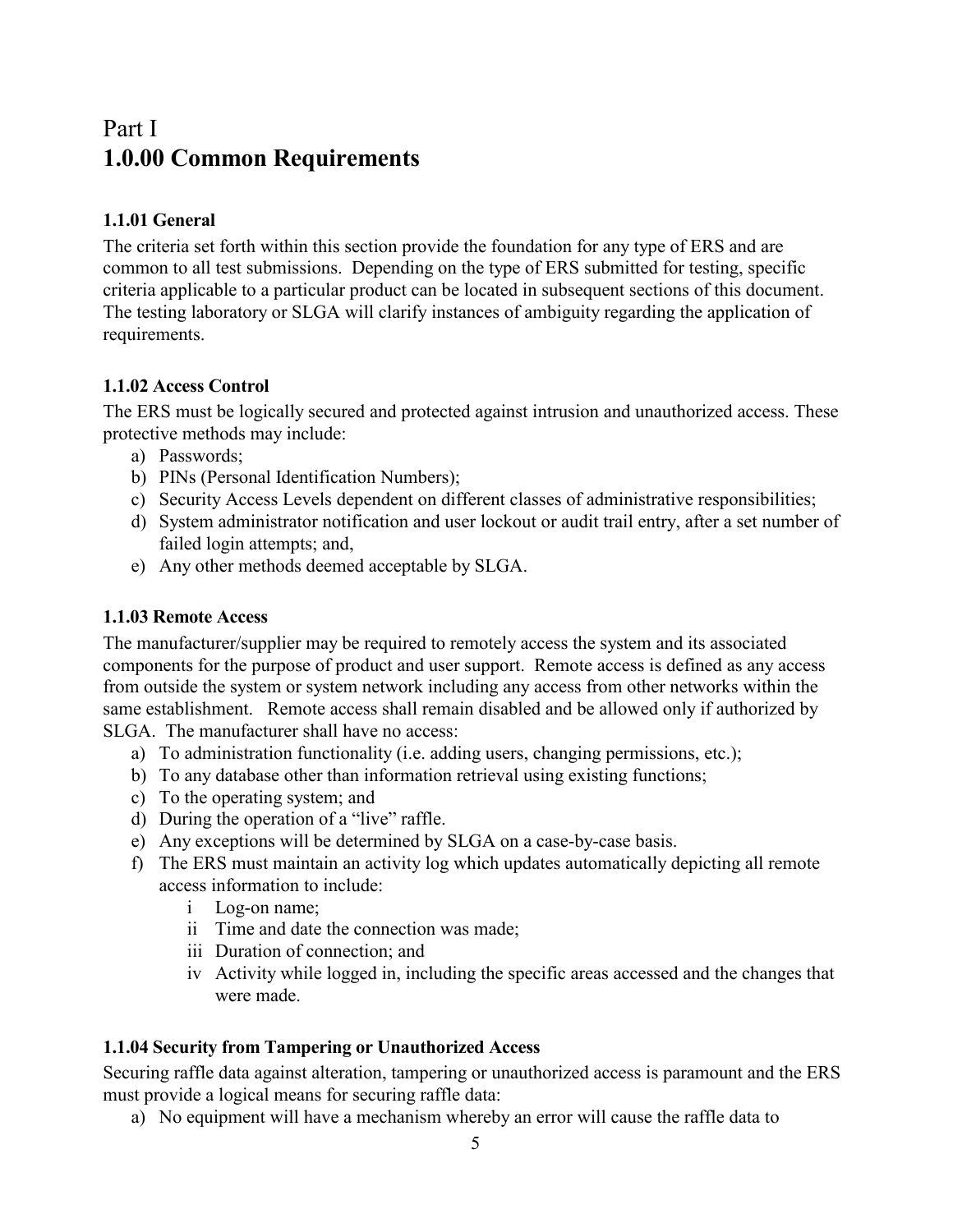automatically clear;

- b) Data shall be maintained at all times whether or not server is supplied with power; and
- c) Data shall be stored in such a way as to prevent the loss of the data when replacing parts or modules during normal maintenance.

### <span id="page-32-0"></span>**1.1.05 Data Alteration**

The ERS must not permit the alteration of any accounting, reporting or significant event data without access level permission. In the event that any data is changed, the following information must be documented or logged:

- a) Data element altered;
- b) Data element value prior to alteration;
- c) Data element value after alteration;
- d) Time and date of alteration; and
- e) User that performed alteration (user login).

### <span id="page-32-1"></span>**1.1.06 Backups, and Recovery**

The ERS must properly back up critical information with the capability for timely recovery. The ERS shall have redundancy and modularity so that if any single component or part of a component fails, the raffle can continue. Redundant copies of critical data shall be kept with open support for backups and restoration. Storage must meet the following criteria:

- a) The online system must properly back up critical information with a proven methodology for real-time recovery striving for zero downtime or loss of fidelity. The online system shall have redundancy so that if a failure occurs, transactions can continue.
- b) All storage shall be through an error checking, non-volatile physical medium or an equivalent architectural implementation, so that should the primary storage medium fail, the functions of the ERS and the process of auditing those functions can continue with no critical data loss;
- c) The database shall be stored on redundant media so that no single failure of any portion of the system would cause the loss or corruption of data.
- d) If a system failure should occur, all processes and transactions shall be seamless and unnoticeable to the end-user.

### <span id="page-32-2"></span>**1.1.07 Shutdown**

The ERS must have the following capabilities:

- a) The ERS must be able to perform a graceful shutdown with no loss of data and only allowing automatic restart after the following minimum requirements have been met on power up:
	- i. Program resumption routine(s), including self-tests that complete successfully;
	- ii. All critical control program components of the ERS have been authenticated; and
	- iii. Communication with all ERS components have been established and authenticated;
- a) The ERS must be able to identify any master resets that have occurred on system components;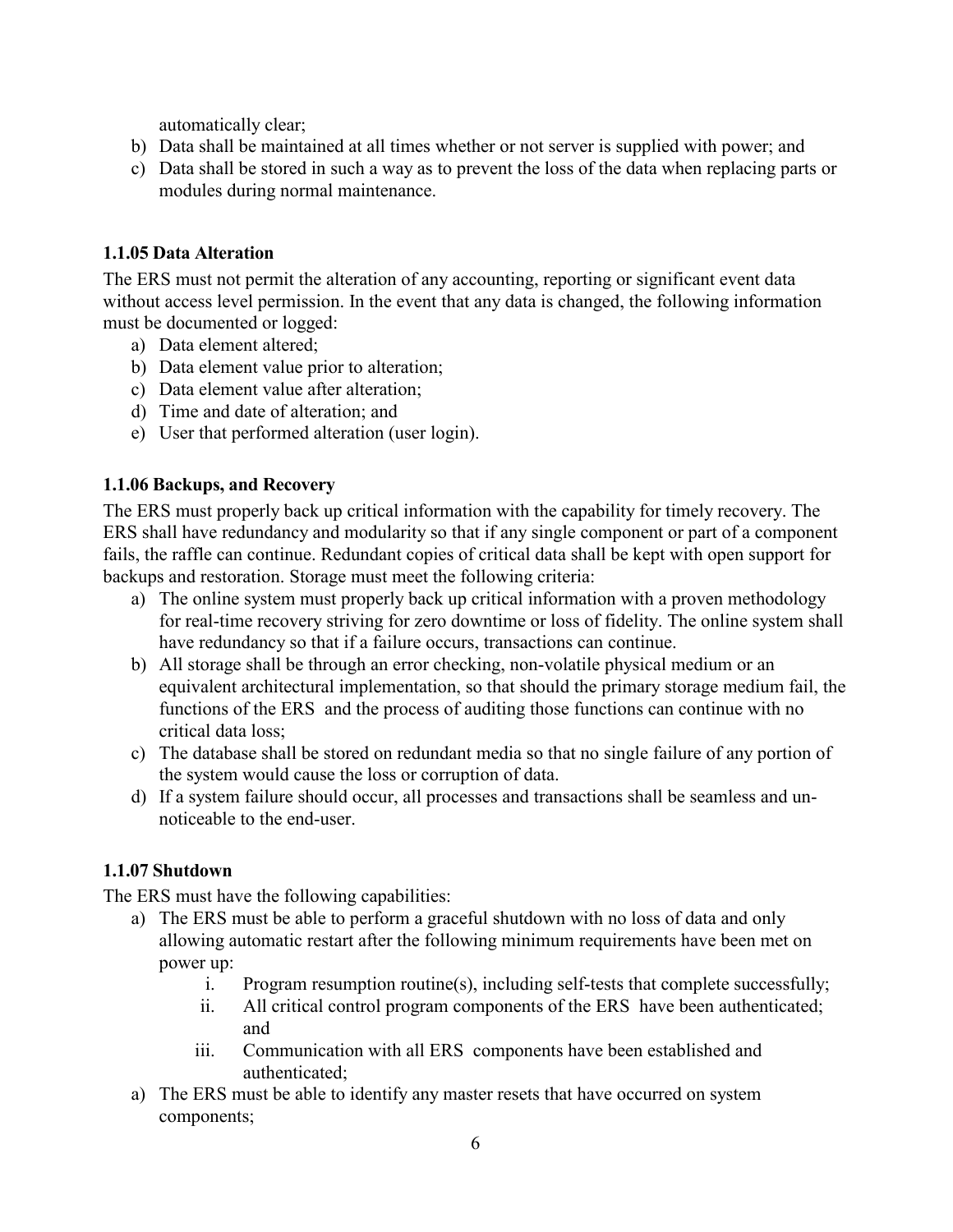- b) The ERS must have the ability to recover all critical information from the last backup; and
- c) If a system failure should occur, all critical information from the time of the last backup to the point in time that the system failure occurred must be recoverable.

### <span id="page-33-0"></span>**1.1.08 Error Recovery**

Messages received in error must be fully recoverable by the ERS. This would include inaccurately inputting personal/banking information which would result in the Purchaser being notified that the information is invalid and must require review and corrective measures. In the event of a catastrophic failure when the system cannot be restarted in any other way, it shall be possible to reload the system information from the last viable backup point and fully recover the contents of that backup, including, but not limited to:

- a) Significant events;
- b) Accounting information;
- c) Reporting information; and
- d) Specific site information such as employee file, raffle set-up, etc.

### <span id="page-33-1"></span>**1.1.09 Recovery Requirements**

In the event of a catastrophic failure when the ERS cannot be restarted in any other way, it must be possible to reload the ERS from the last viable backup point and fully recover the contents of that backup, including but not limited to:

- a) Significant events;
- b) Accounting information;
- c) Reporting information; and
- d) Specific site information such as employee file, raffle set-up, etc.

### <span id="page-33-2"></span>**1.1.10 Firewalls**

All connections to ERS hosts, including remote access, must pass through at least one applicationlevel firewall and must not have a facility that allows for an alternate network path. This includes connections to and from any non-related hosts used by the operator. Any path existing for backup purposes must also pass through at least one application-level firewall.

### <span id="page-33-3"></span>**1.1.11 Firewall Audit Logs**

The firewall application must maintain an audit log and must disable all communications and generate a significant event if the audit log becomes full. Logs shall be kept for a minimum of 90 days. The audit log shall contain:

- a) All changes to configuration of the firewall;
- b) All successful and unsuccessful connection attempts through the firewall; and
- c) The source and destination IP addresses, and port numbers.

Note: A configurable parameter 'unsuccessful connection attempts' may be utilized to deny further connection requests should the predefined threshold be exceeded. The system administrator must also be notified.

### <span id="page-33-4"></span>**1.1.12 System Clock Requirements**

A system must maintain an internal clock that reflects the current date and time in twenty-four (24)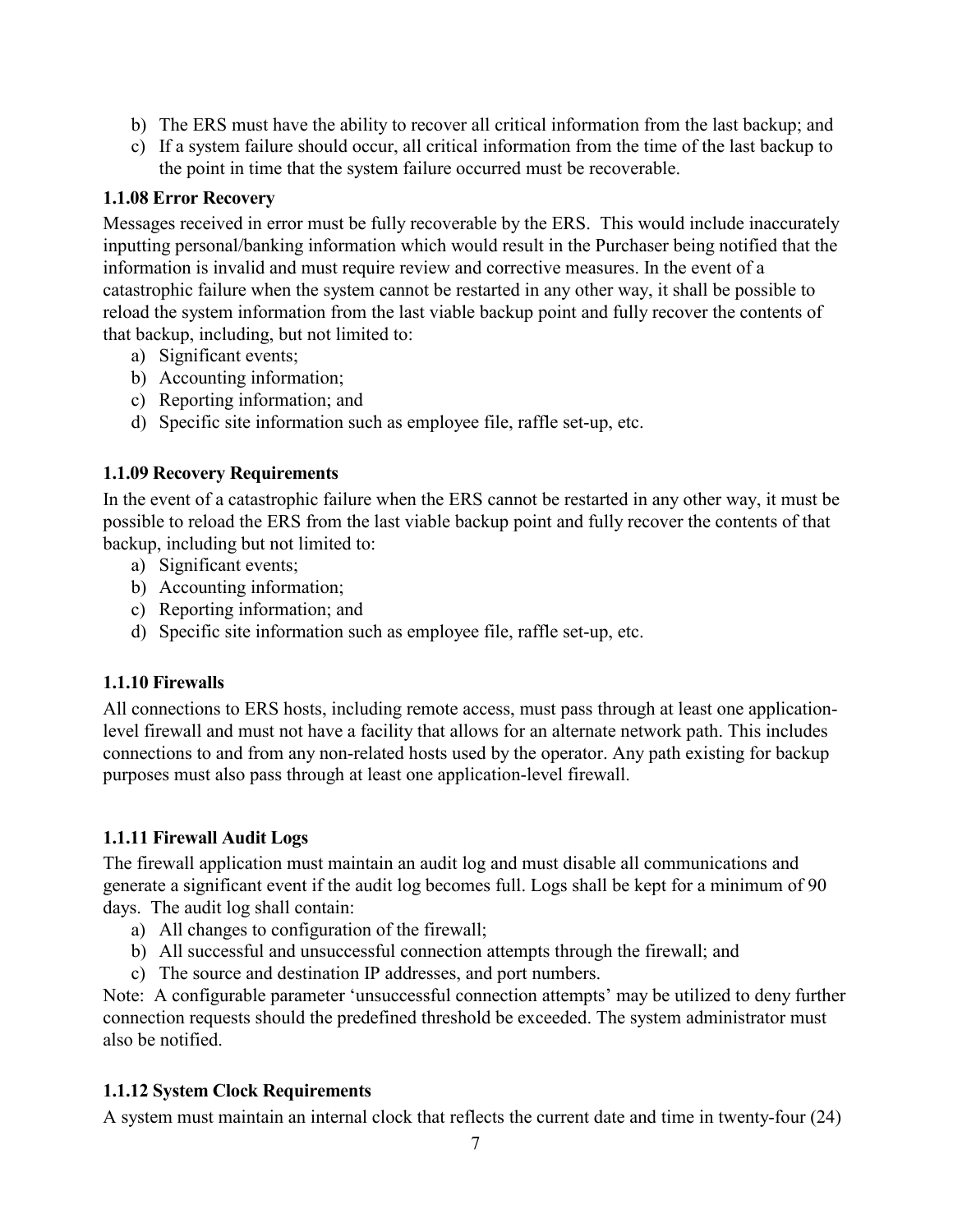hour format showing hours and minutes that shall be used to provide for the following:

- a) Time stamping of significant events;
- b) Reference clock for reporting; and
- c) Time stamping of all sales and draw events.

### <span id="page-34-0"></span>**1.2.00 Authentication**

### <span id="page-34-1"></span>**1.2.01 General**

Systems and RSU's shall have the ability to allow for an independent integrity check of the components and modules from an outside source and is required for all software that may affect the integrity of the system

### <span id="page-34-2"></span>**1.2.02 Authentication of Software and Devices**

System software components, modules and RSU's shall be authenticated by a secure means at the system level denoting program ID and version. This must be accomplished by being authenticated by a third-party device or by allowing for removal of media such that it can be authenticated externally. Other methods may be evaluated on a case-by-case basis. This integrity check will provide a means for field authentication of the system components and modules to identify and validate programs and files. The independent test lab shall approve the integrity check method prior to system approval.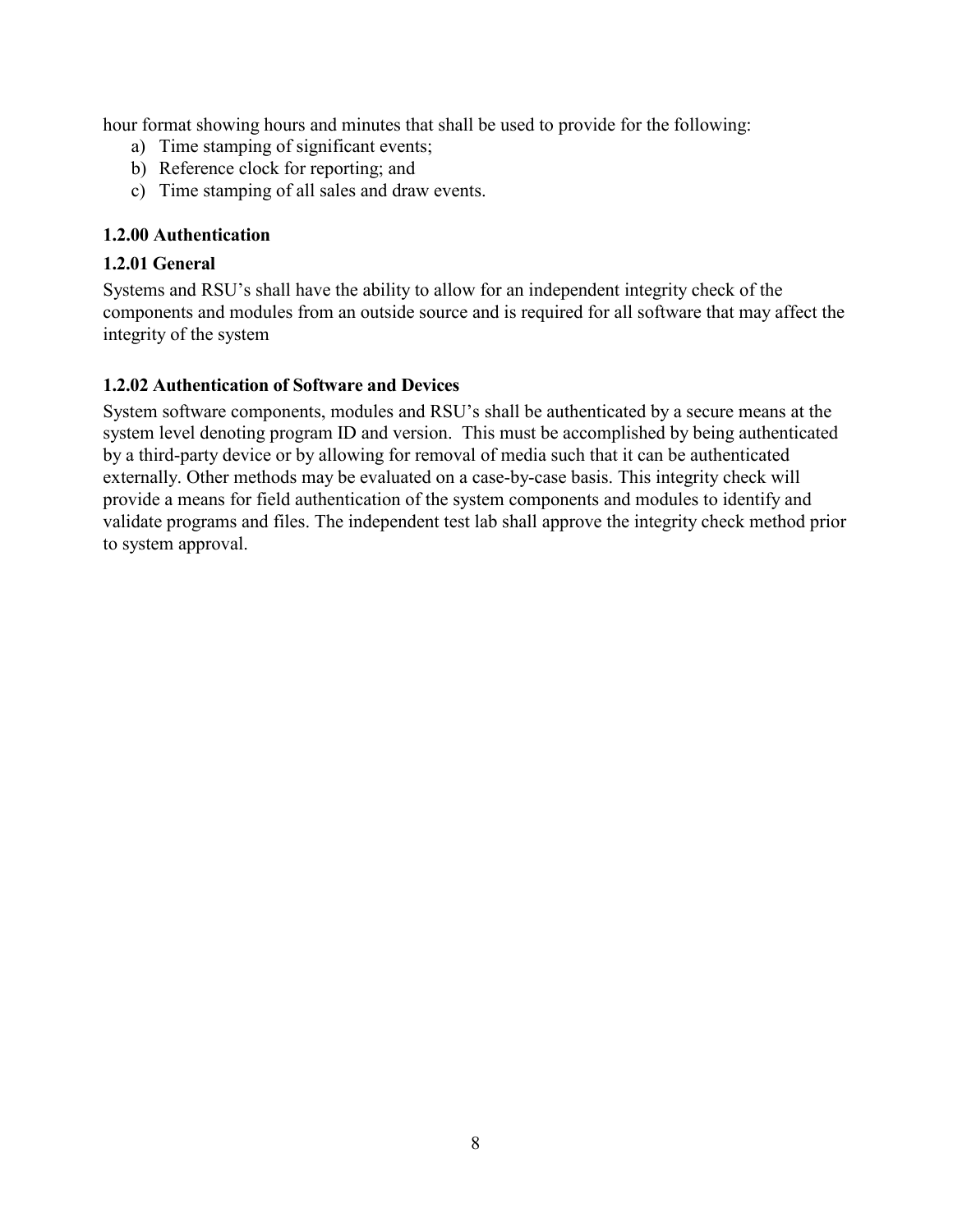### <span id="page-35-0"></span>**Part II 2.0.00 Online Raffle Tickets**

### <span id="page-35-1"></span>**2.1.00 Geolocation**

### <span id="page-35-2"></span>**2.1.01 Physical Location**

The Online Raffle Ticket Sales system must be able to reasonably detect the physical location of an authorized Purchaser attempting to access the service. Third parties may be used to verify the location of Purchasers as allowed by the SLGA.

### <span id="page-35-3"></span>**2.2.00 Tickets**

### <span id="page-35-4"></span>**2.2.01 Inventory**

When issued a charitable gaming license to conduct a raffle, the charitable organization will specify the number of raffle tickets to be made available for sale through the Internet. The Online Raffle Ticket Sales system software is required to have the ability to set limits for the number of raffle tickets which may be purchased and the time over which tickets may be purchased. Online Raffle Ticket Sales must cease when the number of tickets allocated for online sales has been reached or when the time limit for online sales has been reached, whichever comes first.

# <span id="page-35-5"></span>**2.3.00 Sales**

### <span id="page-35-6"></span>**2.3.01 General**

Any system used for the sale of raffle ticket(s) through the Internet must have a device or facility that provides for the collection and accounting tools needed to determine all sales initiated through the Internet. The accounting information is subject to an operational and financial audit by SLGA.

### <span id="page-35-7"></span>**2.3.02 Purchase Session**

A purchase session consists of all activities and communications performed by a Purchaser during the time the Purchaser accesses the ERS/Online Purchasing Platform. Tickets can only be purchased during a purchase session.

### <span id="page-35-8"></span>**2.3.03 Purchasing Tickets**

A participant may purchase a raffle ticket from the website by following the instructions appearing on the screen and providing payment for the ticket(s). Each raffle ticket must be sold for the price indicated. Multiple discounted prices will only be allowed if a way of ensuring financial accountability is possible by the ERS:

- a) A ticket purchase via a credit card transaction or other methods which can produce a sufficient audit trail must not be processed until such time as the funds are received from the issuer or the issuer provides an authorization number indicating that the purchase has been authorized;
- b) There must be a clear notification that the purchase has been accepted by the system and the details of the actual purchase accepted must be provided to the Purchaser once the purchase is accepted; and
- c) Purchase confirmation should include the amount of the purchase accepted by the Online ERS.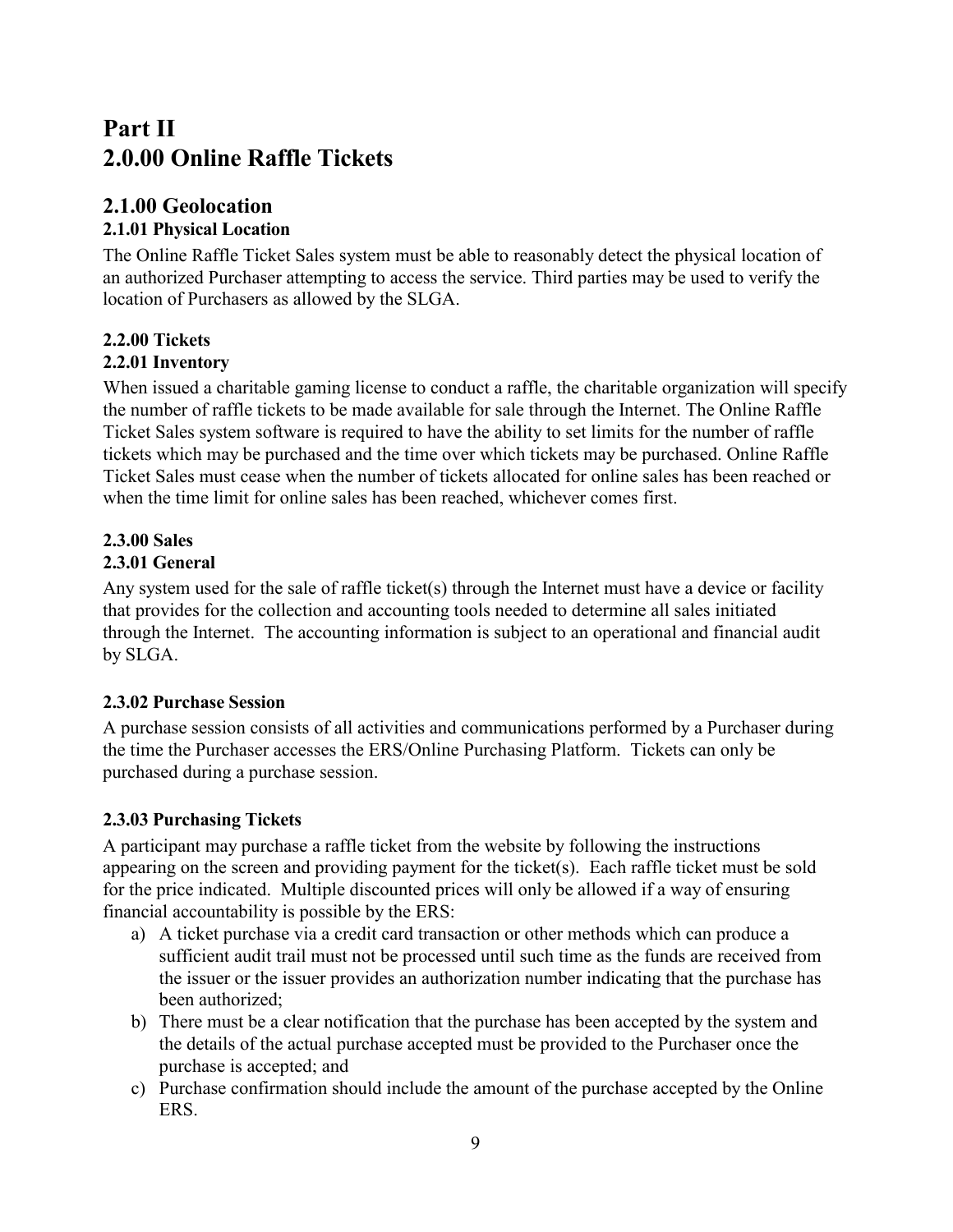### <span id="page-36-0"></span>**2.3.04 Disputes**

There must be an easy and obvious mechanism available to advise the Purchaser of the right to make a complaint against the operator, and to enable the Purchaser to notify the SLGA of such a complaint.

### <span id="page-36-1"></span>**2.3.05 Ticket Issuance**

After the payment of a fee, the Purchaser shall receive a receipt through the Internet that the purchase of raffle ticket(s) is complete. Upon receiving the receipt acknowledging the raffle ticket(s) purchased through the Internet, the Purchaser can receive the raffle ticket(s) bought via e-mail.

### <span id="page-36-2"></span>**2.3.06 Validation Numbers**

The method used by the ERS to generate the ticket validation number must be unpredictable and ensure against duplicate validation numbers for the raffle currently in progress.

### <span id="page-36-3"></span>**2.3.07 Official Draw Results**

Results of the draw become official and final after the drawn number is verified as a winning raffle ticket. The winning draw number shall be made available through a website and/or through any other means of communication.

### <span id="page-36-4"></span>**2.3.08 Voiding a Ticket**

If a ticket is voided, the appropriate information shall be recorded, which includes the draw numbers and the validation number pertaining to the voided ticket. Voided draw numbers shall not be able to be resold or reissued.

### <span id="page-36-5"></span>**2.4.00 Online Accounting Reports**

### <span id="page-36-6"></span>**2.4.01 Reports**

Any system used for the sale of raffle ticket(s) through the Internet must have the capability to log sales and to print reports detailing sales and accounting information for specific dates and time periods must be available. This information must include, but is not limited to:

a) Data required to be maintained for each raffle drawing, including:

- i. Date and time of event;
- ii. Organization running the event;
- iii. Sales information;
- iv. Value of prize(s) awarded;
- v. Prize distribution;
- vi. Refund totals of event;
- vii. Draw numbers-in-play; and;
- viii. Winning number(s) drawn (including draw order, call time and claim status).
- b) Exception Report. A report which includes system exception information, including, but not limited to, changes to system parameters, corrections, overrides and voids.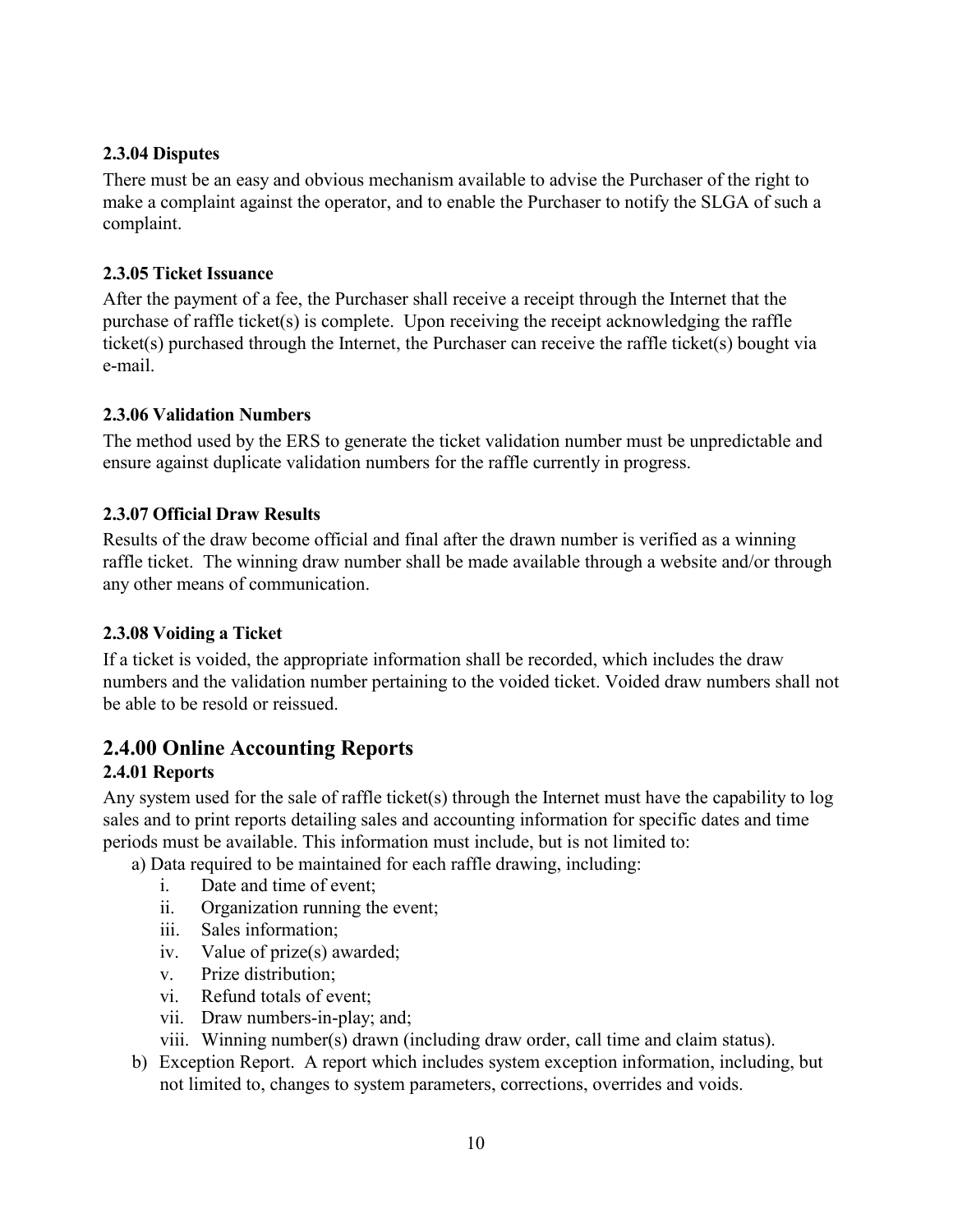- c) Ticket Reports. A report which includes a list of all tickets sold including all associated draw numbers and selling price.
- d) Sales Report. A report which includes a breakdown of sales of raffle ticket(s) through the Internet, including draw numbers sold and any voided and misprinted tickets.
- e) Event Log. A report which lists all events recorded specific to the sales of raffle ticket(s) through the Internet. This will include the date and time of the transaction and a brief description of the transaction and/or identifying code.
- f) Corruption Log. A report which lists all Internet transactions that were unable to be reconciled to the system.
- g) Sales and Accounting Report Requirements. Any raffle ticket(s) sold must be included in the sales and accounting reports and be detailed in all financial transactions on the system. In addition, a log relating to accounting and raffle ticket sales must be maintained on the system. The charitable organization conducting the raffle shall be given the option of printing this log on demand.

### <span id="page-37-0"></span>**2.5.00 Online ERS Requirements**

### <span id="page-37-1"></span>**2.5.01 General**

The following requirements are to be examined for Online ERS in addition to the requirements found in Part I.

### <span id="page-37-2"></span>**2.5.02 Network Separation**

Networks should be logically separated such that there should be no network traffic on a network link which cannot be serviced by hosts on that link.

- a) The failure of any single item should not result in denial of service;
- b) An Intrusion Detection System/Intrusion Prevention System must be installed on the network which can:
	- i Listen to both internal and external communications;
	- ii Detect or prevent Distributed Denial of Services (DDoS) attacks;
	- iii Detect or prevent shellcode from traversing the network;
	- iv Detect or prevent Address Resolution Protocol (ARP) spoofing; and
	- v Detect other Man-in-the-Middle indicators and server communications immediately if detected.
- c) All changes to network infrastructure (e.g. network device configuration) must be logged;
- d) Virus scanners and/or detection programs should be installed on all pertinent information systems. These programs should be updated regularly to scan for new strains of viruses.

### <span id="page-37-3"></span>**2.5.03 Communication Protocol**

Online raffle ticket(s) offered for sale by a licensed charitable organization must support a defined communication protocol(s) that ensures purchaser(s) are not exposed to unnecessary security risks when using the Internet for this purpose. This includes utilizing the best security practices available at the time to the manufacturer. Each component of a ERS must function as indicated by the communication protocol implemented. The system must provide for the following:

a) All critical data communication shall be protocol based and/or incorporate an error detection and correction scheme to ensure accuracy of messages received;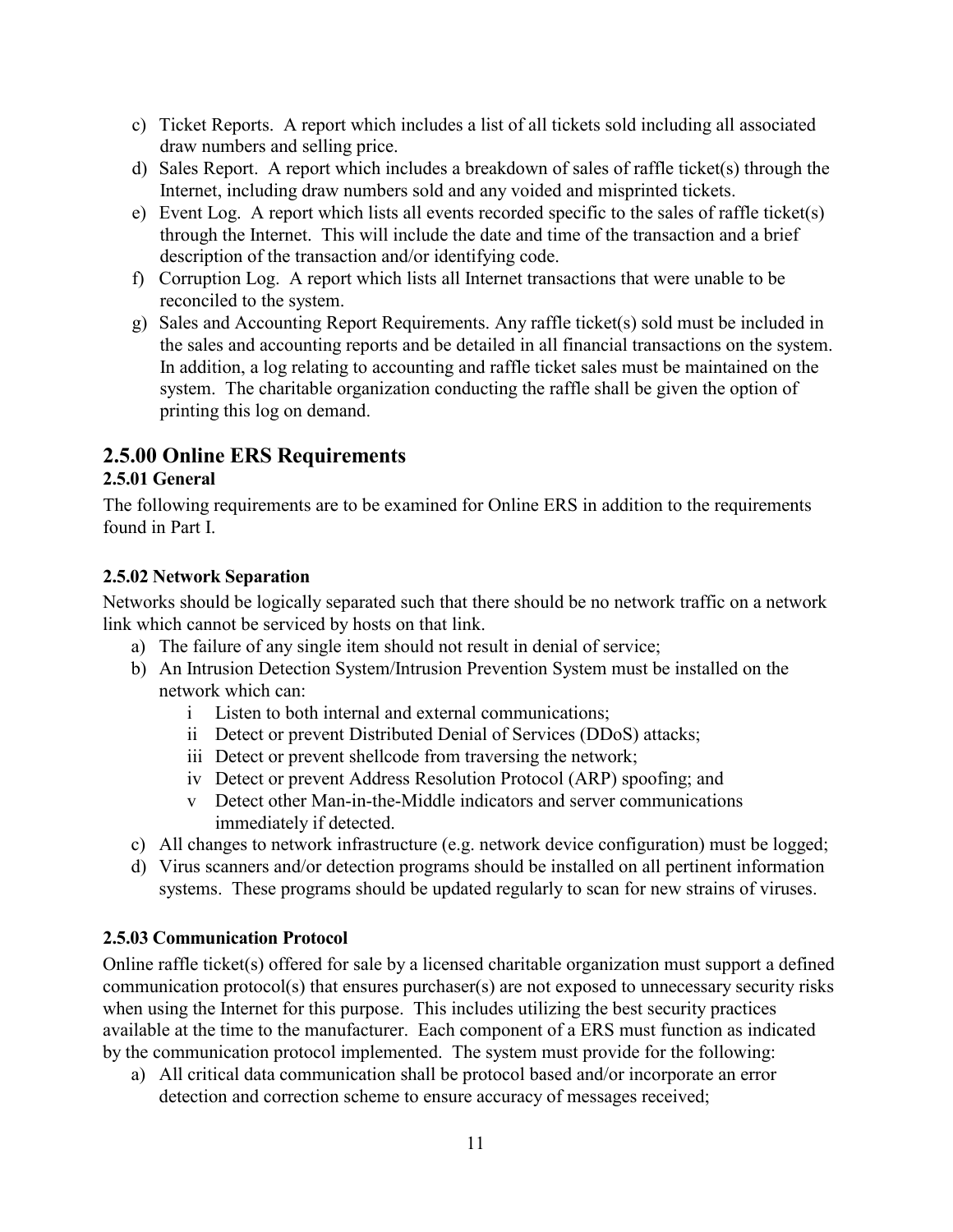- b) All critical data communication shall employ encryption. The encryption algorithm shall employ variable keys, or similar methodology to preserve secure communication;
- c) Communication between all system components must provide mutual authentication between the component and the server;
- d) All protocols must use communication techniques that have proper error detection and recovery mechanisms, which are designed to prevent eavesdropping and tampering. Any alternative implementations are to be reviewed on a case-by-case basis, with regulatory approval;
- e) All data communications critical to raffle ticket sales through the Internet shall employ encryption. The encryption algorithm shall employ variable keys, or similar methodology to preserve secure communication.

### <span id="page-38-0"></span>**2.5.04 Bi-Directional Requirements**

Significant emphasis shall be placed on the integrity of the communication system for bidirectional data. With the requirement of "two-way communication" where personal/banking information is transferred bi-directionally through a communication link, the security of the system is paramount. Any system used to sell raffle ticket(s) through the Internet shall ensure that:

- a) The physical network is designed to provide exceptional stability and limited communication errors;
- b) The system is stable and capable of overcoming and adjusting for communication errors in a thorough, secure and precise manner; and,
- c) Information is duly protected with the most secure forms of protection via encryption, segregation of information, firewalls, passwords and personal identification numbers.

### <span id="page-38-1"></span>**2.5.05 Cryptographic Controls**

Cryptographic controls must be implemented for the protection of information.

- a) Any sensitive or personally identifiable information should be encrypted if it traverses a network with a lower level of trust;
- b) Data that is not required to be hidden but must be authenticated must use some form of message authentication technique;
- c) Authentication must use a security certificate from an approved organization;
- d) The grade of encryption used should be appropriate to the sensitivity of the data;
- e) The use of encryption algorithms must be reviewed periodically by qualified management staff to verify that the current encryption algorithms are secure;
- f) Changes to encryption algorithms to correct weaknesses must be implemented as soon as practical. If no such changes are available, the algorithm must be replaced; and
- g) Encryption keys must not be stored without themselves being encrypted through a different encryption method and/or by using a different encryption key.

### <span id="page-38-2"></span>**2.6.00 Online Purchaser Account Registrations**

### <span id="page-38-3"></span>**2.6.01 General**

The Online ERS must employ a mechanism to collect (either online or via a manual procedure approved by the SLGA) purchaser information prior to registration of a purchaser account. The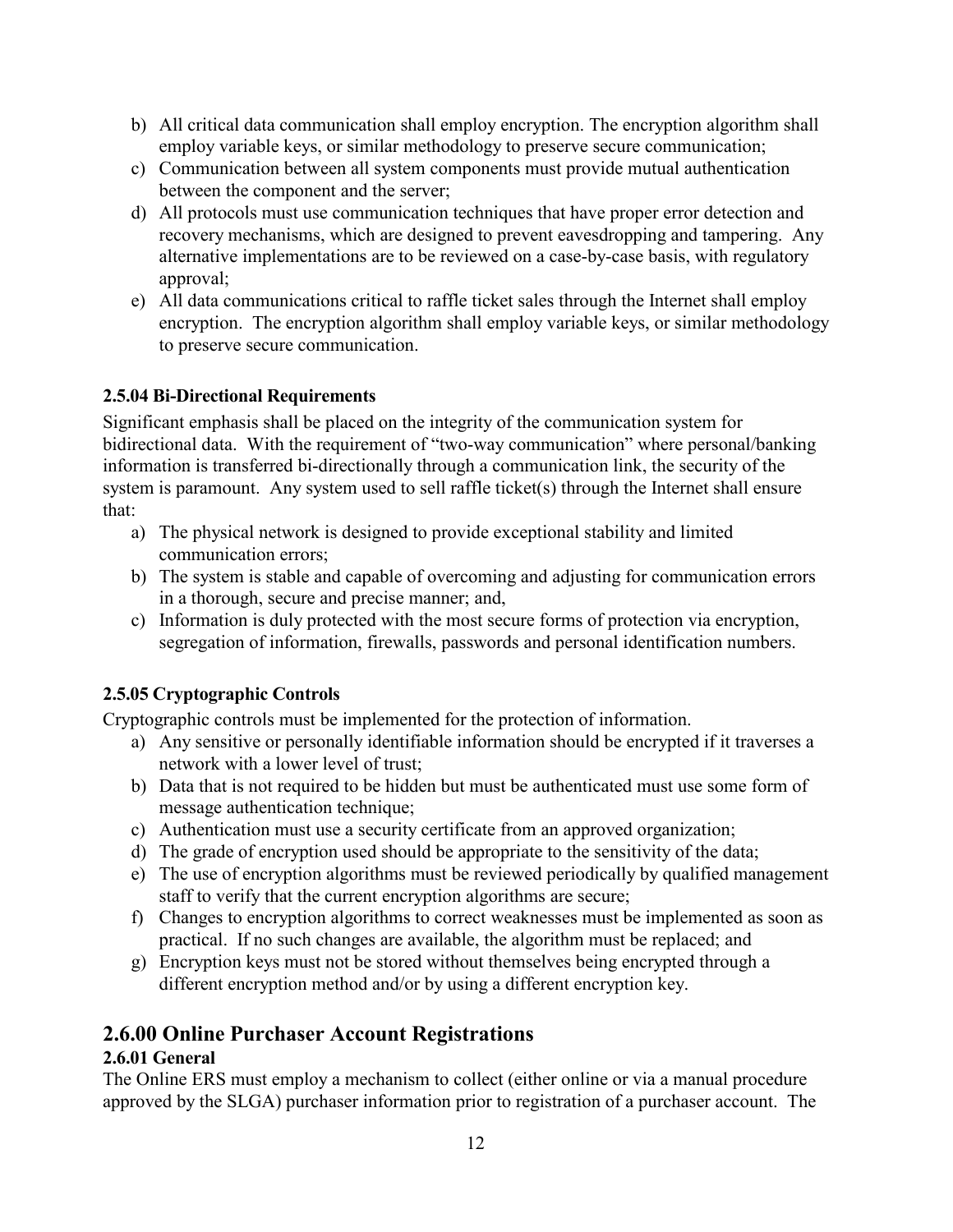purchaser must be fully registered and their account must be activated prior to permitting ticket purchases.

### <span id="page-39-0"></span>**2.6.02 Establishment of Purchaser Account**

Once the identity verification is successfully complete, and the purchaser has acknowledged all of the necessary privacy policies and the terms and conditions, the purchaser account registration is complete and the account can become active.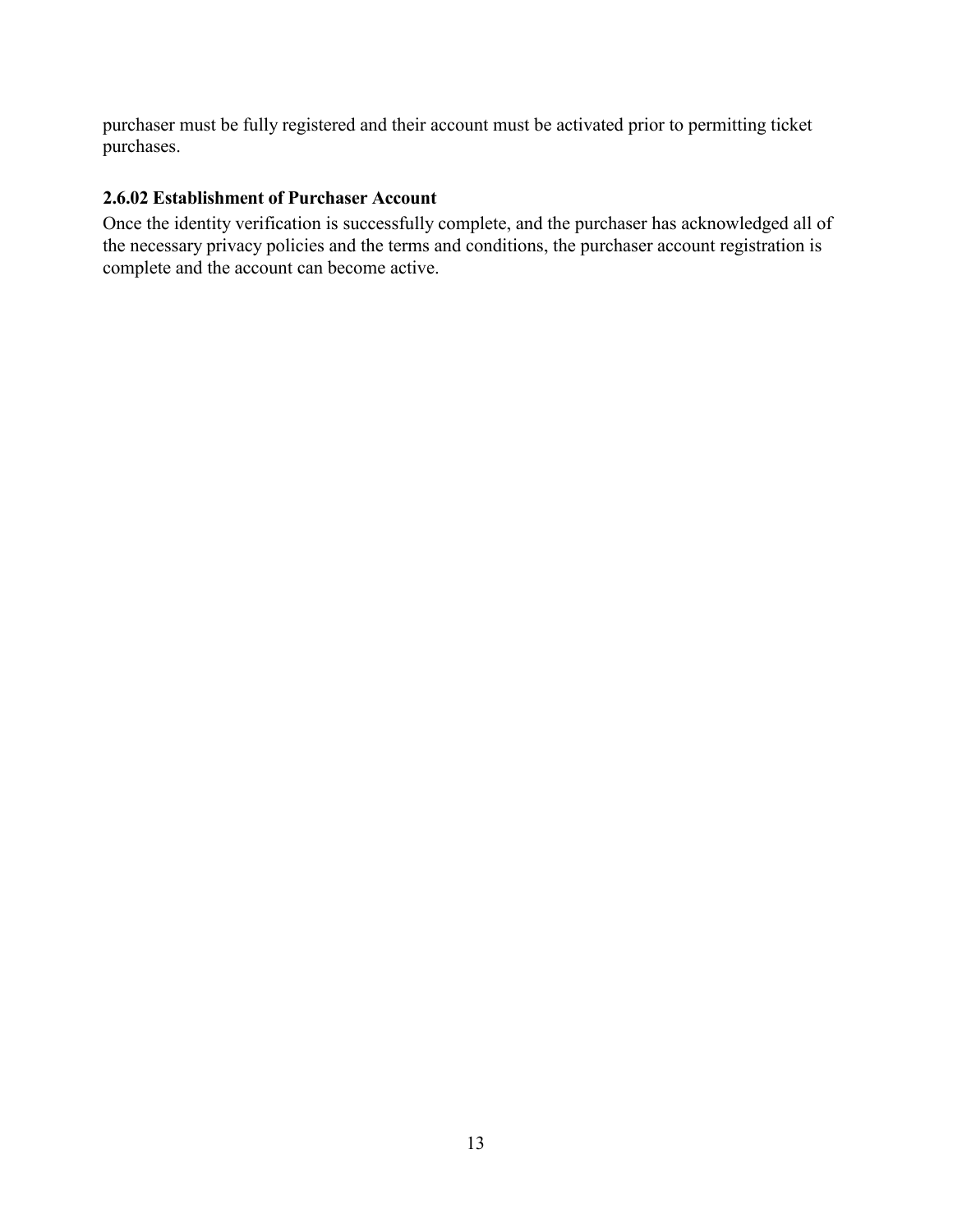### <span id="page-40-0"></span>**Part III 3.0.00 Random Number Generators**

### <span id="page-40-1"></span>**3.1.00 Requirements**

### <span id="page-40-2"></span>**3.1.01 General**

An RNG used in Venue-Based ERS and Online Raffle Ticket Sales systems is defined as a computational device designed to generate a random number or sequence of numbers that lack any pattern. The approved RNG will reside on a Program Storage Device (PSD) that is contained in the server(s) used to operate the ERS. The number(s) selected by the RNG for each raffle draw must be stored in the system's memory and be capable of being output to produce a winning number(s). At a minimum, RNG requirements are:

- a) All outcomes shall be available. All valid, sold raffle numbers must be available for random selection at the start of a raffle draw;
- b) Protection of RNG. Appropriate communication protocols must be used by the ERS to protect the RNG and the random selection process from any outside influences (i.e. associated system equipment);
- c) The RNG and random selection process must be impervious to influences from outside the ERS (i.e. electro-magnetic interference, electro-static interference, radio frequency interference, etc.).

### <span id="page-40-3"></span>**3.1.02 Period**

The period of the RNG, in conjunction with the methods of implementing the RNG outcomes, must be sufficiently large to ensure that all valid, sold numbers are available for random selection.

### <span id="page-40-4"></span>**3.1.03 Range**

The range of raw values produced by the RNG must be sufficiently large to provide adequate precision and flexibility when scaling.

### <span id="page-40-5"></span>**3.1.04 RNG Requirements**

The use of an RNG, in an ERS, results in the selection of a raffle outcome in which the selection must:

- a) Be statistically independent;
- b) Conform to the desired random distribution;
- c) Pass various recognized statistical tests; and
- d) Be unpredictable.

### <span id="page-40-6"></span>**3.1.05 Applied RNG Tests**

SLGA may employ the use of various recognized tests to determine whether or not the random values produced by the RNG pass the desired confidence level of 99%. The tests may include, but are not limited to:

- a) Chi-square test:
- b) Equi-distribution (frequency) test;
- c) Gap test;
- d) Overlaps test;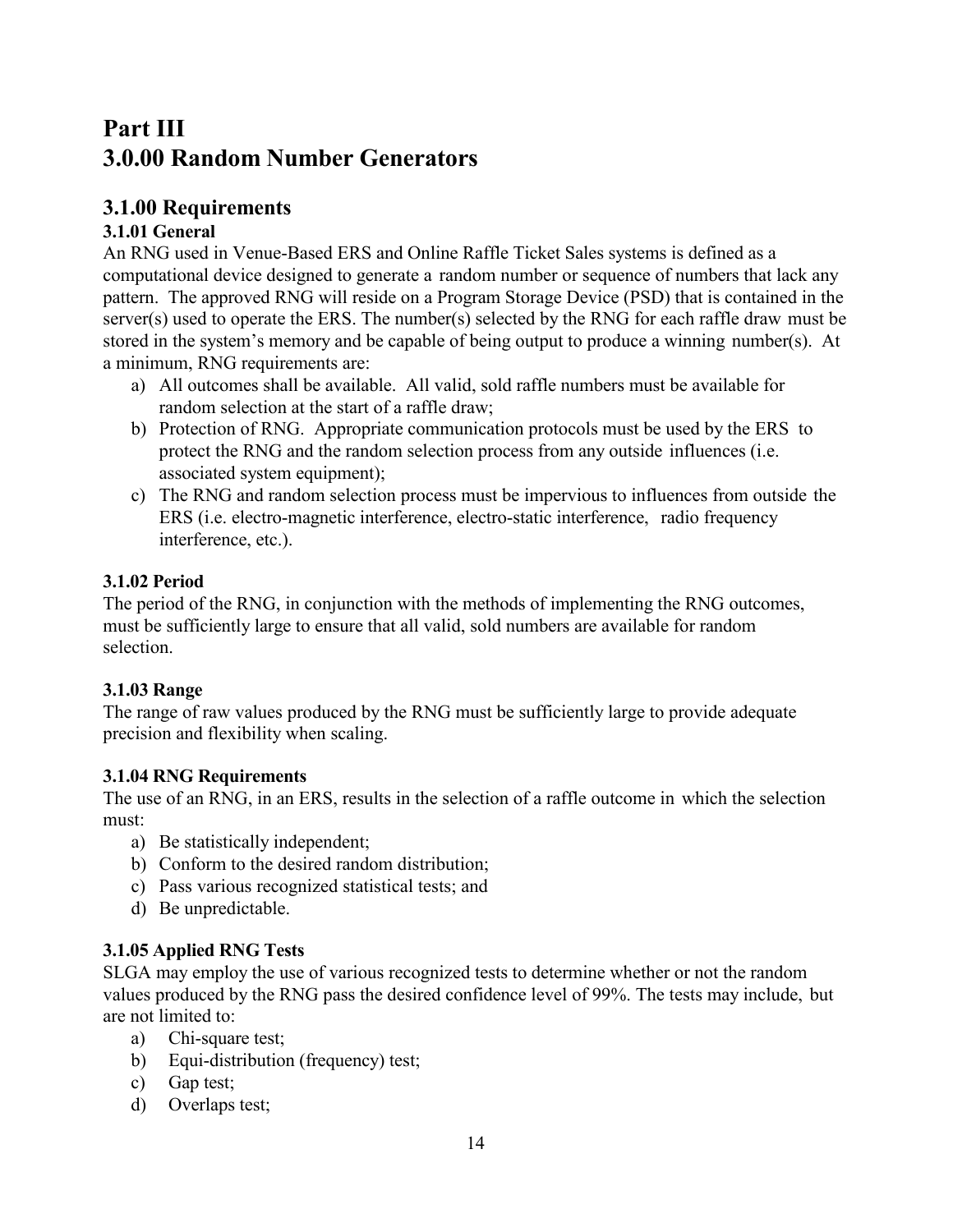- e) Poker test;
- f) Coupon collector's test;
- g) Permutation test;
- h) Kolmogorov-Smirnov test;
- i) Adjacency criterion tests;
- j) Order statistic test;
- k) Runs test (patterns of occurrences should not be recurrent);
- l) Interplay correlation test;
- m) Serial correlation test potency and degree of serial correlation (outcomes should be independent of the previous game);
- n) Tests on subsequences:
- o) Poisson distribution; and
- p) Any other tests deemed a requirement by SLGA.

### **3.1.06 Background RNG Activity Requirement**

In order to ensure that RNG outcomes cannot be predicted, the RNG shall be cycled continuously at a speed that cannot be timed unless specifically designed to work "on demand." If an interruption is necessary and the RNG cannot be cycled, these exceptions shall be kept to a minimum.

### <span id="page-41-0"></span>**3.1.07 RNG Seeding/Re-Seeding**

RNG seeding/re-seeding must result in outcomes that are not predictable:

- a) The first seed must be randomly determined by an uncontrolled event. If multiple draws have been approved, after every raffle ticket draw, there shall be a random change in the RNG process (i.e. new seed, random timer, etc.). This will verify that the RNG doesn't start at the same value every time. It is permissible not to use a random seed; however, the manufacturer must ensure that the selection process will not synchronize.
- b) Seeding and re-seeding must be kept to an absolute minimum.

### <span id="page-41-1"></span>**3.1.08 Winning Number Draw**

The winning raffle draw number shall be determined from the pool of sold raffle ticket numbers from the current raffle. If more than one (1) raffle draw is to occur during the time indicated on the licensee agreement, the winning number selection shall be produced only from sold raffle ticket numbers corresponding to the applicable raffle draw.

### <span id="page-41-2"></span>**3.1.09 Scaling Algorithms**

Scaling methods, converting raw RNG outcomes of a greater range into scaled RNG outcomes of a lesser range, must not introduce any patterns or be predictable.

- a) If a random number with a range shorter than that provided by the RNG is required for some purpose within the ERS, the method of re-scaling, (i.e. converting the number to the lower range), is to be designed in such a way that all numbers within the lower range are equally probable;
- b) If a particular random number selected is outside the range of equal distribution of rescaling values, it is permissible to discard that random number and select the next in sequence for the purpose of re-scaling.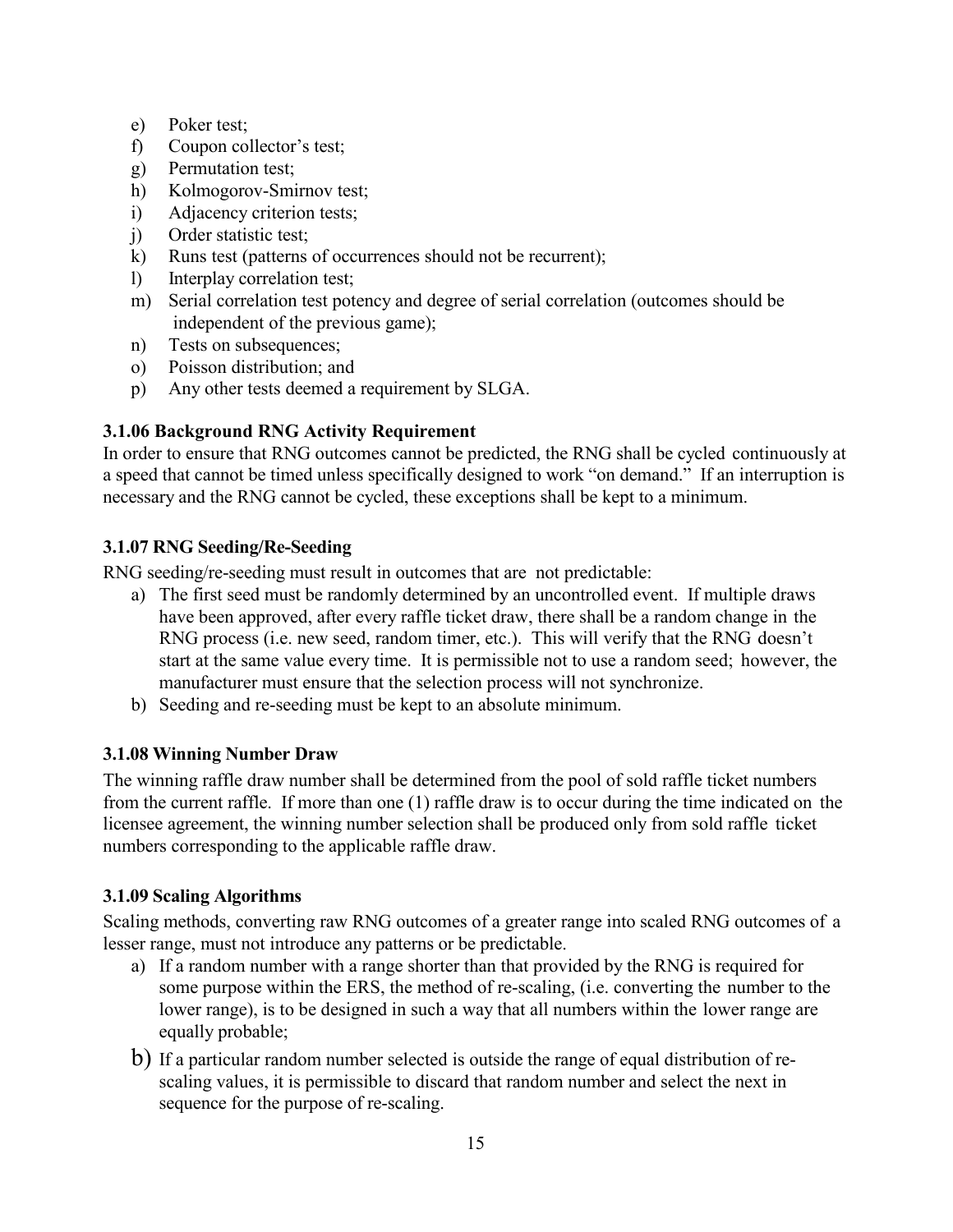### <span id="page-42-0"></span>**Part IV 4.0.00 Venue-Based Raffle Ticket Sales**

### <span id="page-42-1"></span>**4.1.00 Management**

### <span id="page-42-2"></span>**4.1.01 Prize Limitations**

Software used in the Venue-Based ERS must be capable of being configured to set a limit on the maximum amount that may be won.

### <span id="page-42-3"></span>**4.1.02 Time Limits**

The Venue-Based ERS must have the ability to set time limits within which raffle tickets can be purchased for the raffle draw.

### <span id="page-42-4"></span>**4.1.03 System Configuration Changes**

Once a raffle has commenced, configuration settings for the raffle cannot be changed or altered until completion of the raffle.

### <span id="page-42-5"></span>**4.2.00 Tickets**

### <span id="page-42-6"></span>**4.2.01 Raffle Sales Unit (RSU)-Generated Tickets**

All tickets must, at a minimum, contain the following information, which is retained by the system:

- a) Draw number(s) for each purchased ticket;
- b) Value or cost of the ticket;
- c) Date and time the ticket was issued in twenty-four (24) hour format showing hours and minutes:
- d) RSU identifier from which the ticket was generated;
- e) Unique validation number or barcode;
- f) Name of licensee;
- g) Licensee license number; and
- h) Contact information of licensee (phone number or website).

### <span id="page-42-7"></span>**4.2.02 Raffle Ticket Validation Numbers**

The algorithm or method used by the Venue-Based ERS to generate ticket validation numbers must be unpredictable and ensure that duplicate validation numbers will not be re- generated for the raffle currently in progress.

### <span id="page-42-8"></span>**4.2.03 Voiding a Raffle Ticket**

If a raffle ticket is voided, the Venue-Based ERS must:

- a) Record the draw number and validation number pertaining to the voided ticket for the raffle in progress or the raffle that has concluded;
- b) Recognize the voided raffle ticket information, ensuring that a voided ticket will not affect the outcome of a valid raffle win; and
- c) Record an acknowledgement from authorized licensee personnel that voided tickets have been reconciled before permitting a winning number to be entered into the system.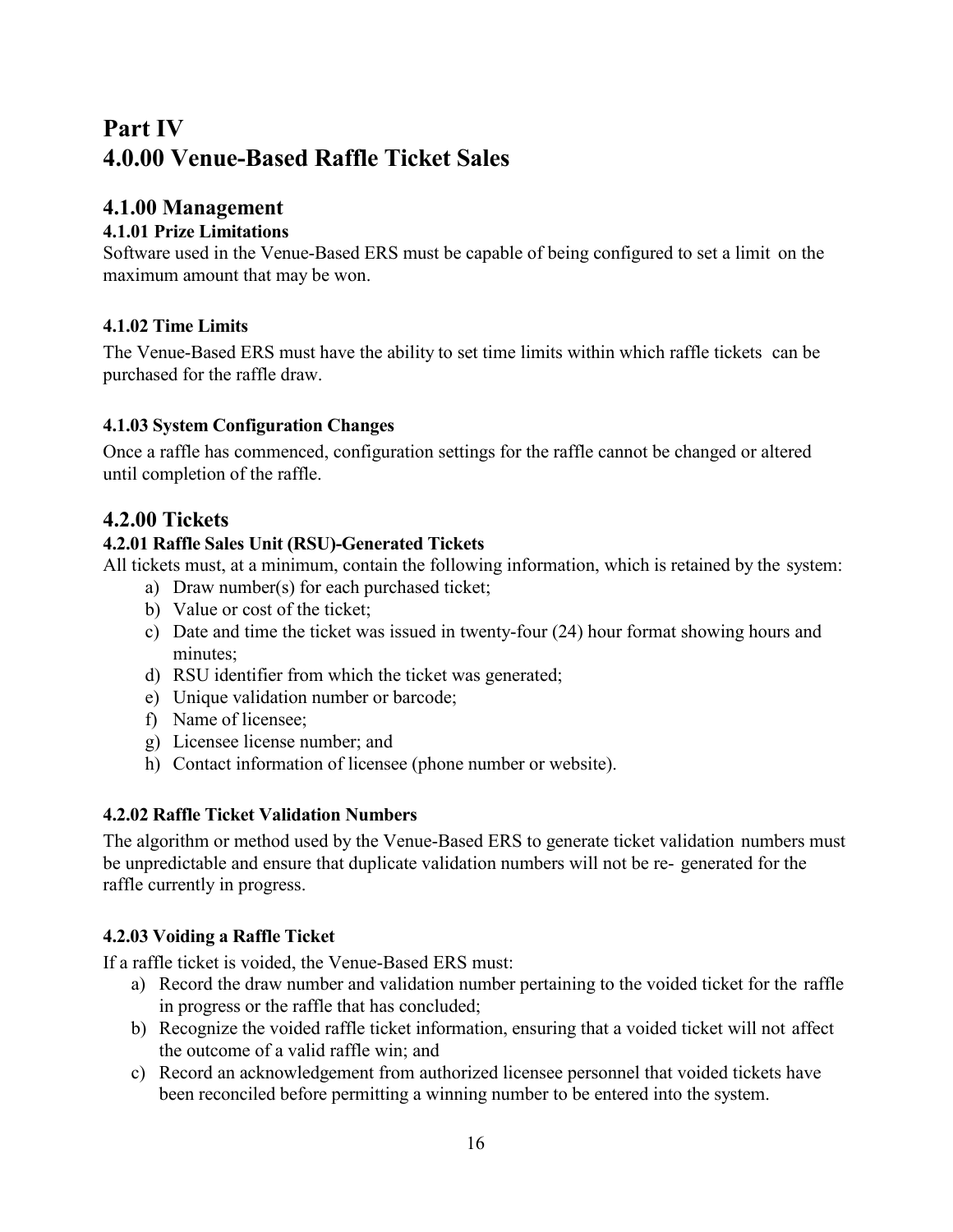### <span id="page-43-0"></span>**4.2.04 Sample or "Test" Raffle Tickets**

If the RSU has the functionality to test the quality, performance, or reliability of a ticket by producing a sample or "test" ticket, then the ticket must have an obvious marking prominently displayed upon the ticket face so as to be easily discernable from a valid ticket. The ticket shall clearly indicate that there is no value associated with the test ticket.

### <span id="page-43-1"></span>**4.2.05 Counterfoil Requirements**

If an electronic RNG is not used to determine the winner(s) of a raffle, a counterfoil ticket must be used. A counterfoil ticket shall be printed or stored electronically for each draw number purchased for the raffle. The counterfoil ticket must identify the draw number that has been issued to the purchaser. In addition to the draw number, the following information must be available either printed on the counterfoil ticket, or stored electronically within the system:

- a) Event identifier or location;
- b) Additional contact information collected at the time of sale;
- c) Date and time the ticket was issued in twenty-four (24) hour format showing hours and minutes;
- d) Cost of the raffle ticket; and
- e) Unique validation or barcode number.

### <span id="page-43-2"></span>**4.2.06 Counterfoil Printer Error Conditions**

If printed counterfoil tickets are required, the printer(s) used must be able to indicate the following error conditions:

- a) Out of paper;
- b) Memory error;
- c) Printer jam/failure; and
- d) Printer disconnected.

### <span id="page-43-3"></span>**4.3.00 Raffle Prize Display**

### <span id="page-43-4"></span>**4.3.01 General**

For Venue-Based ERS that support a monetary prize display intended to be viewed by participants of the raffle, the display shall indicate the raffle prize in Canadian funds using a calculation deemed acceptable by SLGA, and that shows progression of the prize amount, if applicable.

*Note: It is accepted that communication delays can exist, dependent on vendor product and configuration, and the displayed prize amount may temporarily be different from the amount recognized in the system.*

### <span id="page-43-5"></span>**4.3.02 Winning Raffle Ticket Display**

Once the winning draw number for the raffle has been determined, all raffle prize displays shall display the winning number in the location of the raffle for all participants to view.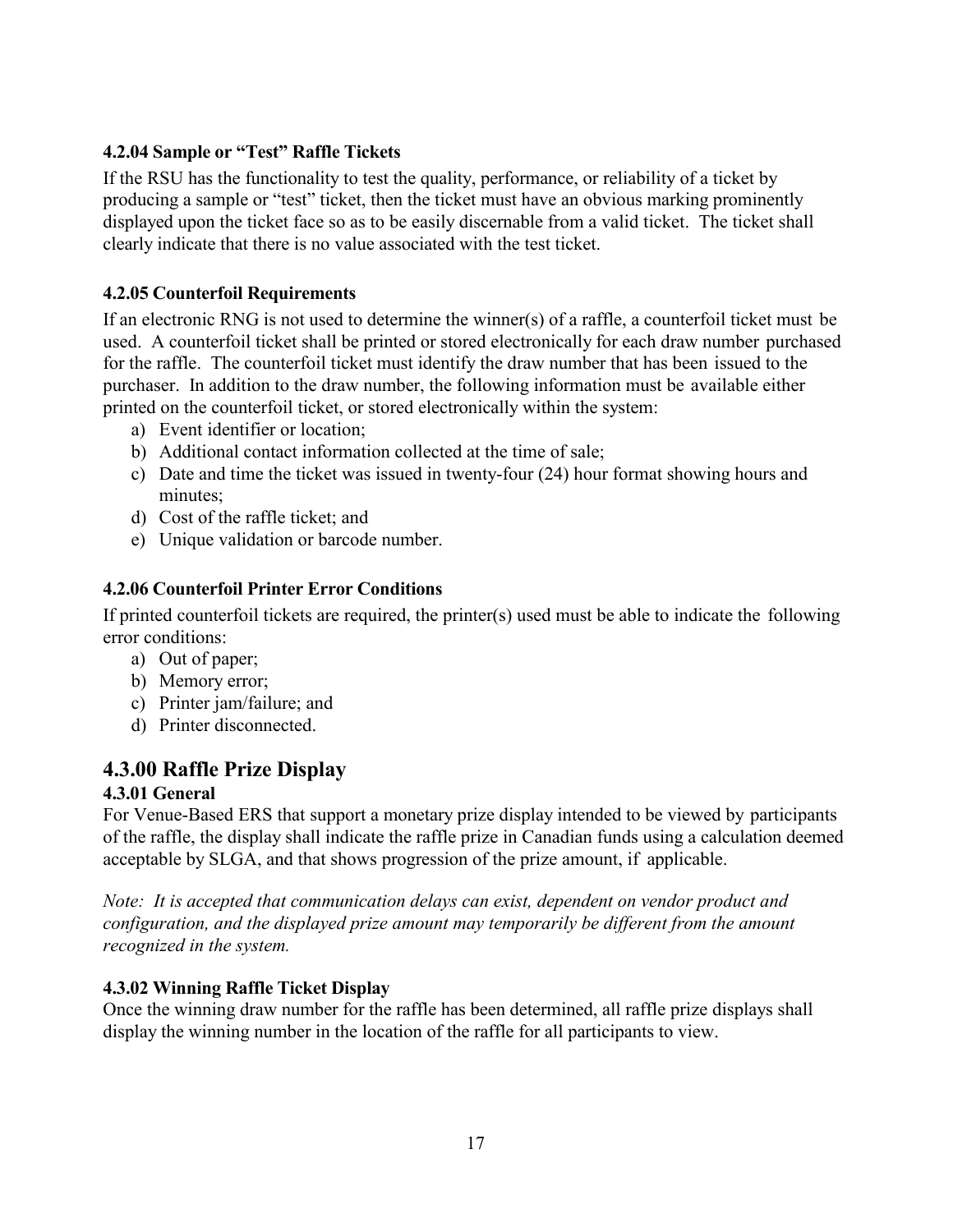### <span id="page-44-0"></span>**4.4.00 Raffle Drawing Requirements**

### <span id="page-44-1"></span>**4.4.01 Closing the Raffle Purchase Period**

The licensee will determine the closing time for the sale of raffle tickets for a given raffle and the Venue-Based ERS used must be capable of ceasing raffle ticket sales at this pre- determined time. A raffle draw shall be conducted only after:

- a) The close of the raffle; and
- b) All sold and voided tickets have been reconciled for the particular raffle purchase period.

### <span id="page-44-2"></span>**4.4.02 Winner Determination**

The licensee shall conduct a manual draw or initiate an electronic draw procedure which ensures a randomly selected draw number is chosen from all tickets sold for that raffle. Voided tickets must not impact the outcome of the raffle draw.

### <span id="page-44-3"></span>**4.4.03 Winning Ticket Verification**

The Venue-Based ERS must be capable of verifying the winning draw number either manually or through the use of a barcode scanning device capable of reading the code on the raffle ticket.

### <span id="page-44-4"></span>**4.5.00 Venue-Based Accounting Reports**

### <span id="page-44-5"></span>**4.5.01 Reports**

The Venue-Based ERS must be capable of producing exportable general accounting and exception reports, which will include:

a) Information required for each raffle conducted:

- i. Date and time of event;
- ii. Licensee running the event;
- iii. Sales information including total sales, refunds, voids, etc.;
- iv. Prize distribution (total raffle sales vs. prize awarded to participant);
- v. Number of draw numbers in play; and
- vi. Winning number(s) drawn.
- b) Exception Report identifying changes to the Venue-Based ERS including:
	- i. System parameters;
	- ii. Corrections;
	- iii. Overrides; and
	- iv. Voids.
- c) The system must be able to generate a report that contains information collected by the RSU attendant at time of sale.
- d) Sales-by-RSU Report that includes the following:
	- i. Breakdown of individual RSU total sales;
	- ii. Record of each RSU operator;
	- iii. Breakdown of draw numbers sold using each RSU; and
	- iv. Any voided and misprinted tickets.
- e) Voided Draw Number Report that includes a list of all draw numbers that have been voided including validation numbers.
- f) RSU Event Log that lists events recorded for each RSU. This includes:
	- i. Date and time; and
	- ii. Brief description of event (codes may be used for event identification).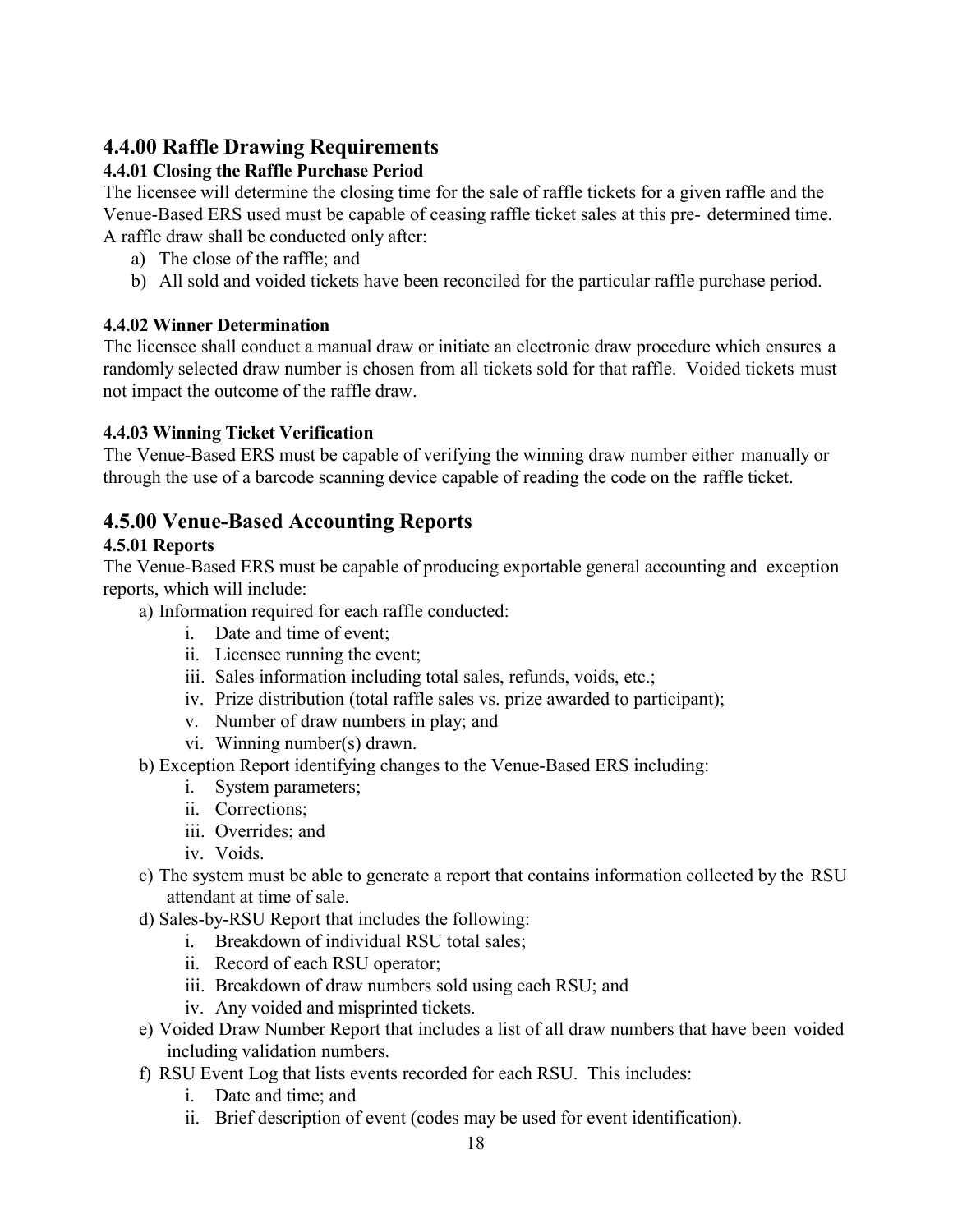g) RSU Corruption Log that lists all RSUs unable to reconcile to the system. This includes RSU identifier, RSU operator and money collected.

### <span id="page-45-0"></span>**4.6.00 RSU Requirements**

### <span id="page-45-1"></span>**4.6.01 Attendant-Operated RSU**

An RSU relies on hardware and software configurations to provide a purchaser with a raffle ticket when a fee is paid. The two (2) types of RSUs commonly used with a Venue-Based ERS are known as an attendant-operated RSU and a player-operated RSU. **Only Attendant-Operated RSUs are allowed in Saskatchewan.** An attendant-operated RSU requires a purchaser to pay a raffle ticket fee to an attendant. Upon receiving the payment the attendant will, using the RSU, print a ticket for the raffle which will be presented to the purchaser.

### <span id="page-45-2"></span>**4.6.02 Access Controls**

Access to raffle sales software shall be controlled by a secure logon procedure. The software must have the ability to lock up or logoff after a configurable amount of inactivity.

### <span id="page-45-3"></span>**4.6.03 Touch Screens**

Touch screens associated with the RSUs shall be accurate and if calibration is required, touch screen accuracy shall remain for the manufacturer's recommended maintenance period following the re-calibration.

### <span id="page-45-4"></span>**4.6.04 Communications**

RSU configuration will allow for the connection to and interaction with the Venue-Based ERS. An RSU must be designed or programmed such that it will only communicate with authorized Venue-Based ERS components.

### <span id="page-45-5"></span>**4.6.05 Wireless Raffle Sales Units**

Communication or data transfer must occur between the RSU and the Venue-Based ERS only through authorized access points.

### <span id="page-45-6"></span>**4.6.06 Attendant Input**

For raffles running longer than one day, the RSU shall have the capability to accept attendant input of information. The ability to enable or disable this functionality shall be managed in a controlled and auditable manner. **The RSU shall have, at minimum, the capability to acquire a ten-digit phone number of the purchaser.**

### <span id="page-45-7"></span>**4.6.07 Critical Memory**

Critical memory is used to store all data that is considered necessary to the operation of the RSU. Critical memory shall be maintained for the purpose of storing and preserving this data. This includes, but is not limited to:

a) Recall of all tickets sold including, at a minimum, draw numbers and validation numbers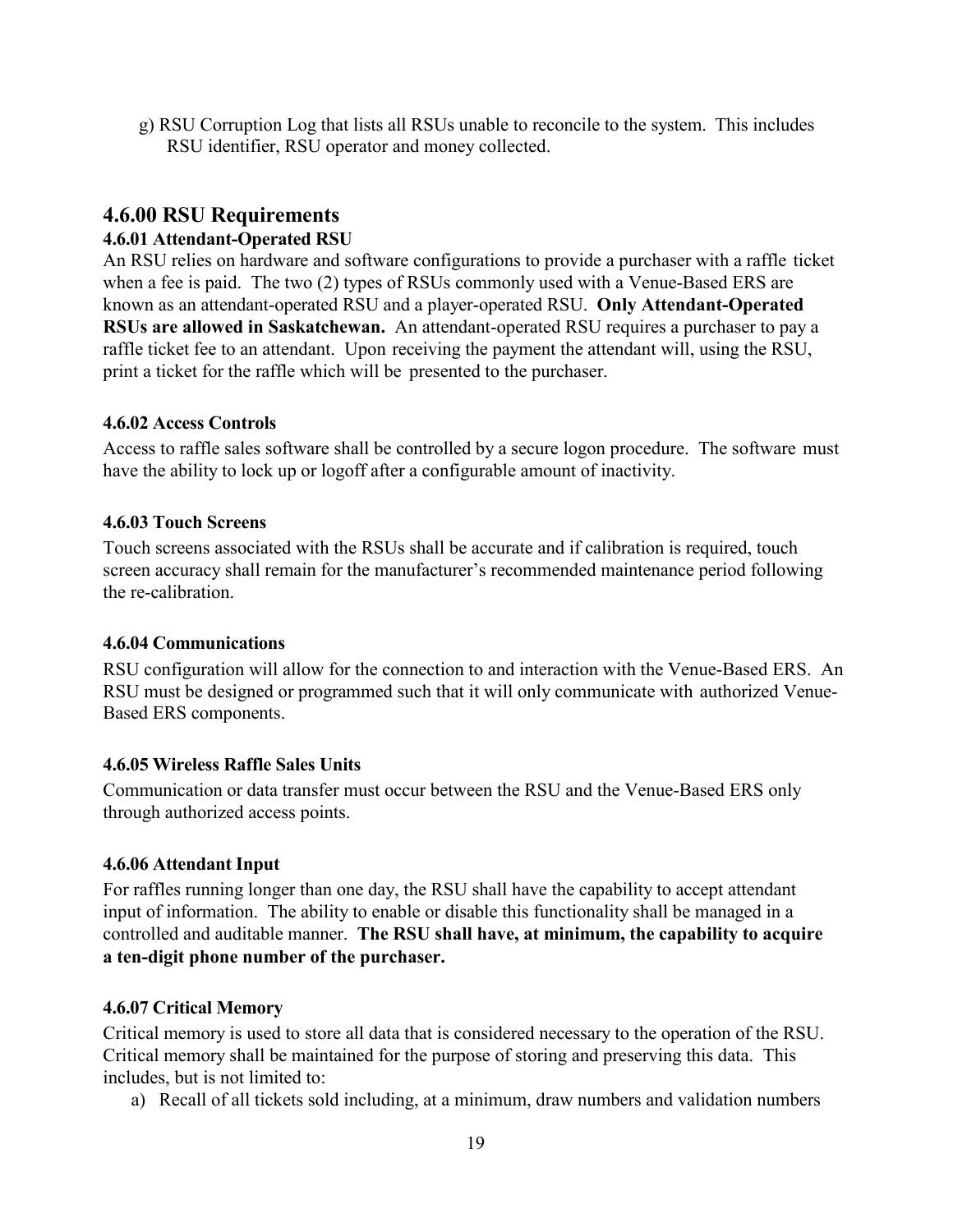when not communicating with the system; and

b) RSU configuration data.

*Note: Critical memory may be maintained by any component of the Venue-Based ERS.*

### <span id="page-46-0"></span>**4.6.08 Maintenance of Critical Memory**

Critical memory storage must be maintained by a logical process that enables errors to be identified. This process may involve signatures, checksums, partial checksums, multiple copies, time stamps and/or use of validity codes.

### <span id="page-46-1"></span>**4.6.09 Comprehensive Checks**

Comprehensive checks of critical memory shall be made on start-up and shall detect failures with a high level of accuracy.

### <span id="page-46-2"></span>**4.6.10 Unrecoverable Critical Memory**

An unrecoverable corruption of critical memory shall result in an error, which upon detection will cause the RSU to become inoperable.

### <span id="page-46-3"></span>**4.6.11 Backup Requirements**

Should a failure occur, the RSU must have a backup or archive feature or device which allows for the recovery of critical data.

### <span id="page-46-4"></span>**4.6.12 RSU Program Requirements**

All software programs shall contain sufficient information to be identified including the revision level of the information stored on the RSU. This may be displayed via a display screen. The software programs shall not be adversely affected by simultaneous activations of various inputs or outputs which might, whether intentionally or not, cause malfunctions.

### <span id="page-46-5"></span>**4.6.13 Detection of Corruption**

RSU software programs shall be capable of detecting program corruption and cause the RSU to cease operation until corrected.

### <span id="page-46-6"></span>**4.6.14 Verification of Updates**

Software updates must be successfully authenticated on the RSU prior to execution of the software update.

### <span id="page-46-7"></span>**4.6.15 RSU Validation**

The Venue-Based ERS must have the ability to identify and validate those RSUs that are in use for a raffle. This process confirms those RSUs issued and recognized by the system for the raffle.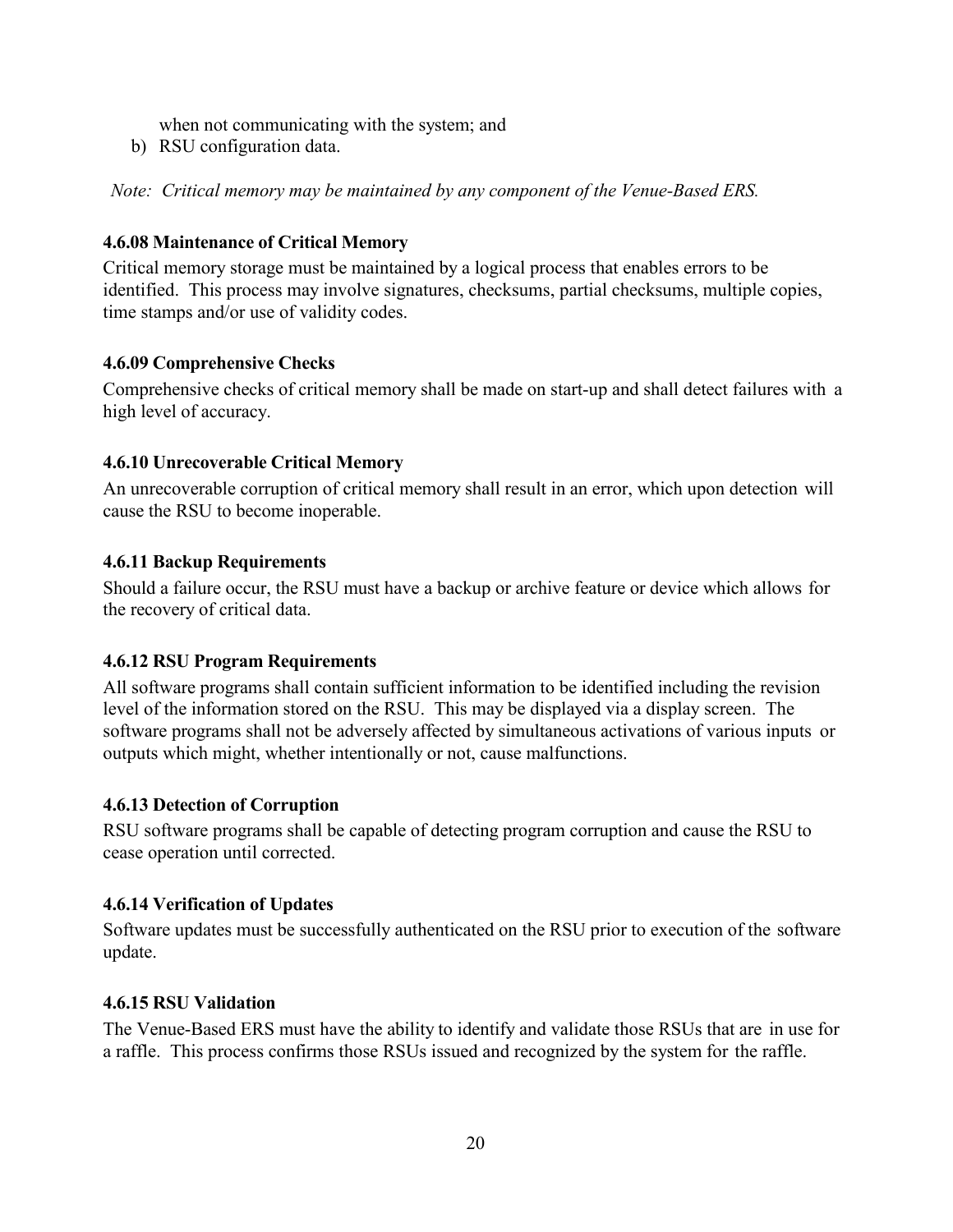### <span id="page-47-0"></span>**4.7.00 Venue-Based ERS Servers**

### <span id="page-47-1"></span>**4.7.01 General**

The following requirements are to be examined for Venue-Based ERS in addition to the requirements found in Part I

### <span id="page-47-2"></span>**4.7.02 Security**

The Venue-Based ERS Server(s) must be located within the facility. If the server(s) are intended to be housed outside the boundaries of the raffle, remote location of the server(s) will require SLGA approval. Access to the server(s) must be limited to authorized personnel.

### <span id="page-47-3"></span>**4.7.03 Server Programming**

The Venue-Based ERS must not allow the user to conduct programming on the server that may result in modifications to the database. It is acceptable for Network Administrators to perform authorized network infrastructure maintenance or troubleshooting.

### <span id="page-47-4"></span>**4.7.04 Synchronization Feature**

If multiple clocks are supported, the system shall have a facility to synchronize clocks within all system components.

### <span id="page-47-5"></span>**4.7.05 RSU Management**

A Venue-Based ERS must have a master list of each authorized RSU in operation with the following information being included at a minimum for each entry:

- a) A unique RSU identification number or corresponding hardware identifier (i.e. MAC address);
- b) Operator identification; and
- c) Tickets issued for sale, if applicable.

### <span id="page-47-6"></span>**4.7.06 RSU Validation**

It is recommended that each RSU be validated at pre-defined time intervals with at least one method of authentication. This time interval shall be configurable based on SLGA review and requirements. The system shall have the ability to remotely disable the RSU after the threshold of unsuccessful validation attempts has been reached.

### <span id="page-47-7"></span>**4.7.07 Significant Events**

Significant events must be communicated and logged on the Venue-Based ERS server(s) and may include:

- a) Connection/disconnection of an RSU or any component of the system;
- b) Critical memory corruption of any component of the system;
- c) Counterfoil printer errors:
	- i. Paper low;
	- ii. No paper;
	- iii. Printer failure;
	- iv. Printer disconnect; and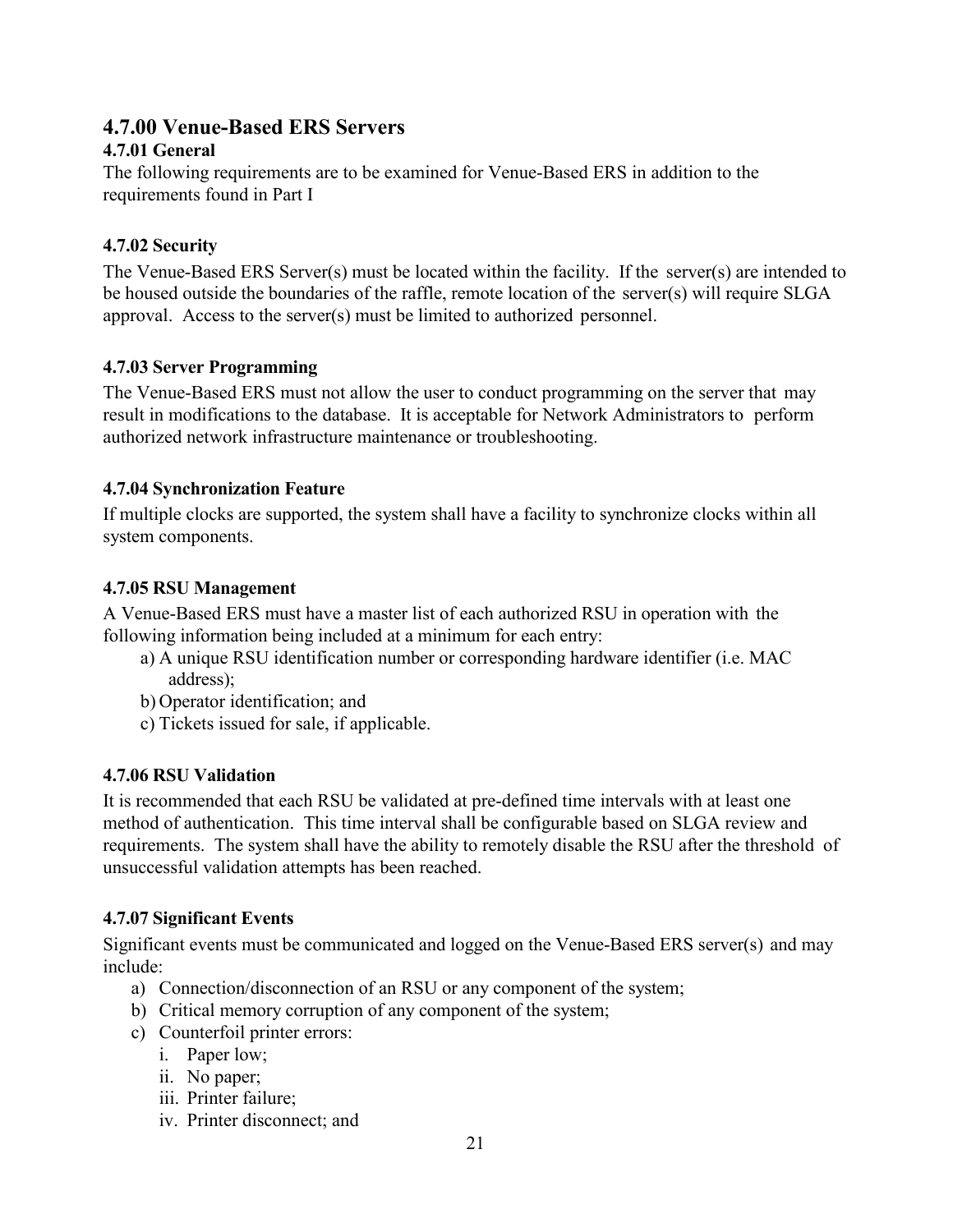v. Memory error(s);

- d) Establishment and failure of communications between sensitive Venue-Based ERS components;
- e) Significant event buffer full;
- f) Program error or authentication mismatch;
- g) Firewall audit log full (if supported); and
- h) Any other significant events or any event specified by SLGA.

### <span id="page-48-0"></span>**4.7.08 Surveillance or Security Functionality**

A Venue-Based ERS shall provide a facility that enables online searching of significant events through recorded data based on one or more of the following criteria:

- a) Date and time range;
- b) Unique component identification number; and
- c) Significant event identifier.

### <span id="page-48-1"></span>**4.8.00 Venue-Based Sales Communication Requirements**

### <span id="page-48-2"></span>**4.8.01 Communication Types**

The Venue-Based ERS may use various methods of communication that may include, but are not limited to:

- a) Ethernet connections;
- b) Wireless communications protocol;
- c) Bluetooth;
- d) Cellular; and
- e) Infrared.

The requirements that follow shall also apply if communications are performed across a public or third-party network as approved by SLGA.

### <span id="page-48-3"></span>**4.8.02 Communication Protocol**

Each component of a Venue-Based ERS must function as indicated by the communication protocol implemented and provide for the following:

- a) Mutual authentication between any system component and the server(s);
- b) All protocols used must offer communication techniques that have proper error detection and recovery mechanisms which are designed to prevent eavesdropping and tampering. Any alternative implementations will be reviewed on a case-by-case basis by SLGA;
- c) Encryption methods shall be employed on all data communication critical to the raffle. The encryption algorithm shall employ variable keys or similar methodology to preserve secure communication.

### <span id="page-48-4"></span>**4.8.03 Connectivity**

Only authorized devices shall be permitted to establish connection/communication between any Venue-Based ERS components. The Venue-Based ERS shall provide a method to:

- a) Verify that the system component is being operated by an authorized user;
- b) Enroll and un-enroll system components;
- c) Enable and disable specific system components;
- d) Ensure that only enrolled and enabled system components participate in the raffle; and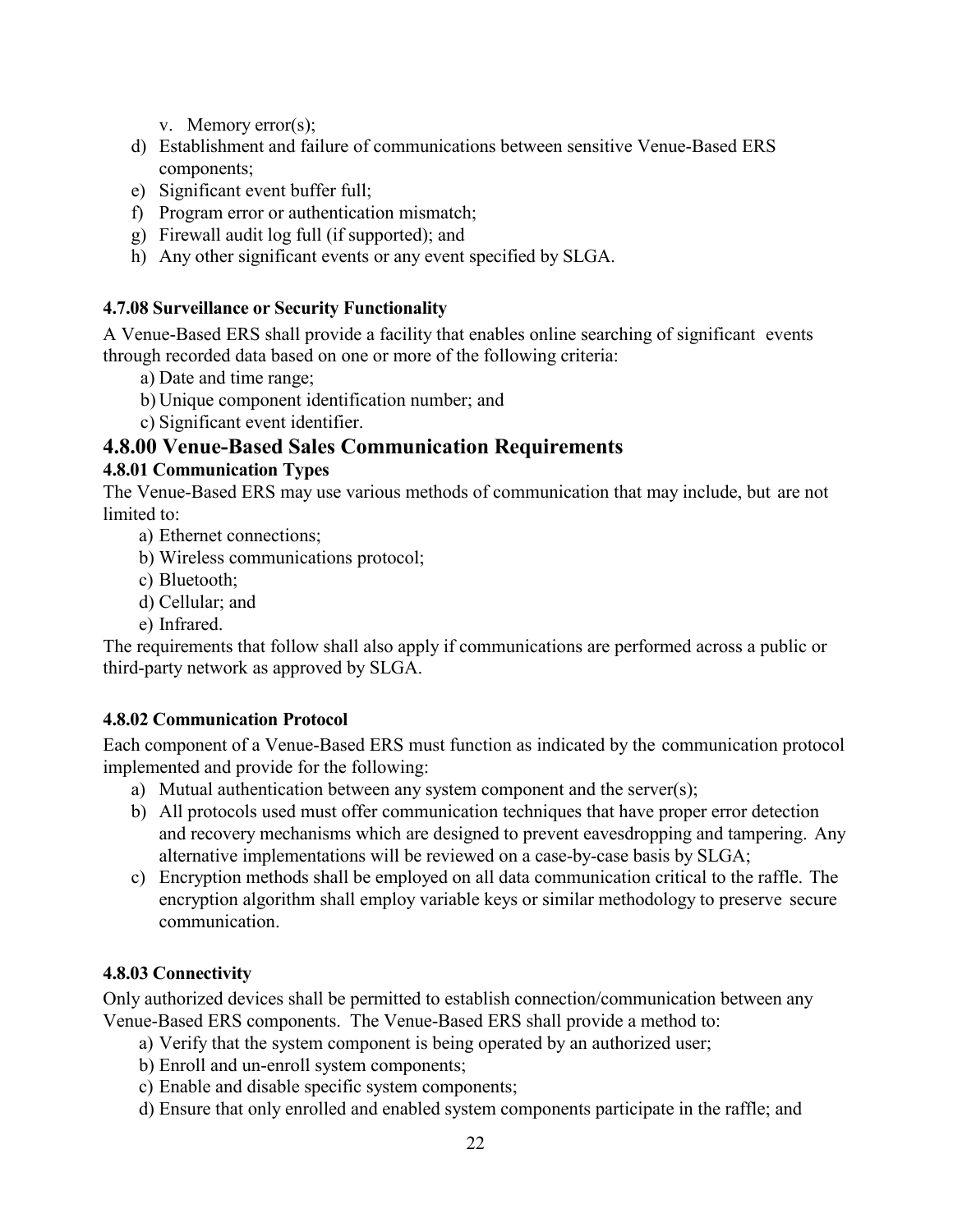e) Ensure that the default condition for components shall be un-enrolled and disabled.

### <span id="page-49-0"></span>**4.8.04 Loss of Communication**

If loss of communication occurs between an RSU and the Venue-Based ERS server(s) during the course of a raffle, the following is acceptable:

- a) An RSU may continue to sell tickets when not in communication with the system and must synchronize at the earliest opportunity;
- b) Raffle ticket sales taking place on the RSU during a loss of communication with the system shall be logged on the device;
- c) If the RSU detects a buffer overflow limit during communication loss, the device(s) shall deactivate and remain in this state until the re-establishment of connection/communication to the system has occurred;
- d) When the RSU has re-established connection/communication with the system, the RSU shall re-authenticate with the system server(s); and
- e) Loss of communication shall not affect the integrity of the critical memory.

### <span id="page-49-1"></span>**4.8.05 Wide Area Network (WAN) Communications**

Generally, WAN communications are not allowed in Saskatchewan. A supplier may make a specific request for consideration on a case-by-case basis.

### <span id="page-49-2"></span>**4.8.06 Wireless Local Area Network (WLAN) Communications**

A WLAN provides connectivity to wireless devices within defined boundaries. Components of the WLAN that allow for communication are the host server and access points that serve as bridges between wired and wireless configurations. At a minimum, the following communication control applications should be used with a WLAN:

- a) SSIDs should be hidden to prevent any attacks on the system;
- b) WPA2 or higher encryption protocols;
- c) MAC address filtering;
- d) Segregation of network traffic; and
- e) Other alternative wireless implementations which will be reviewed on a case-by-case basis by SLGA.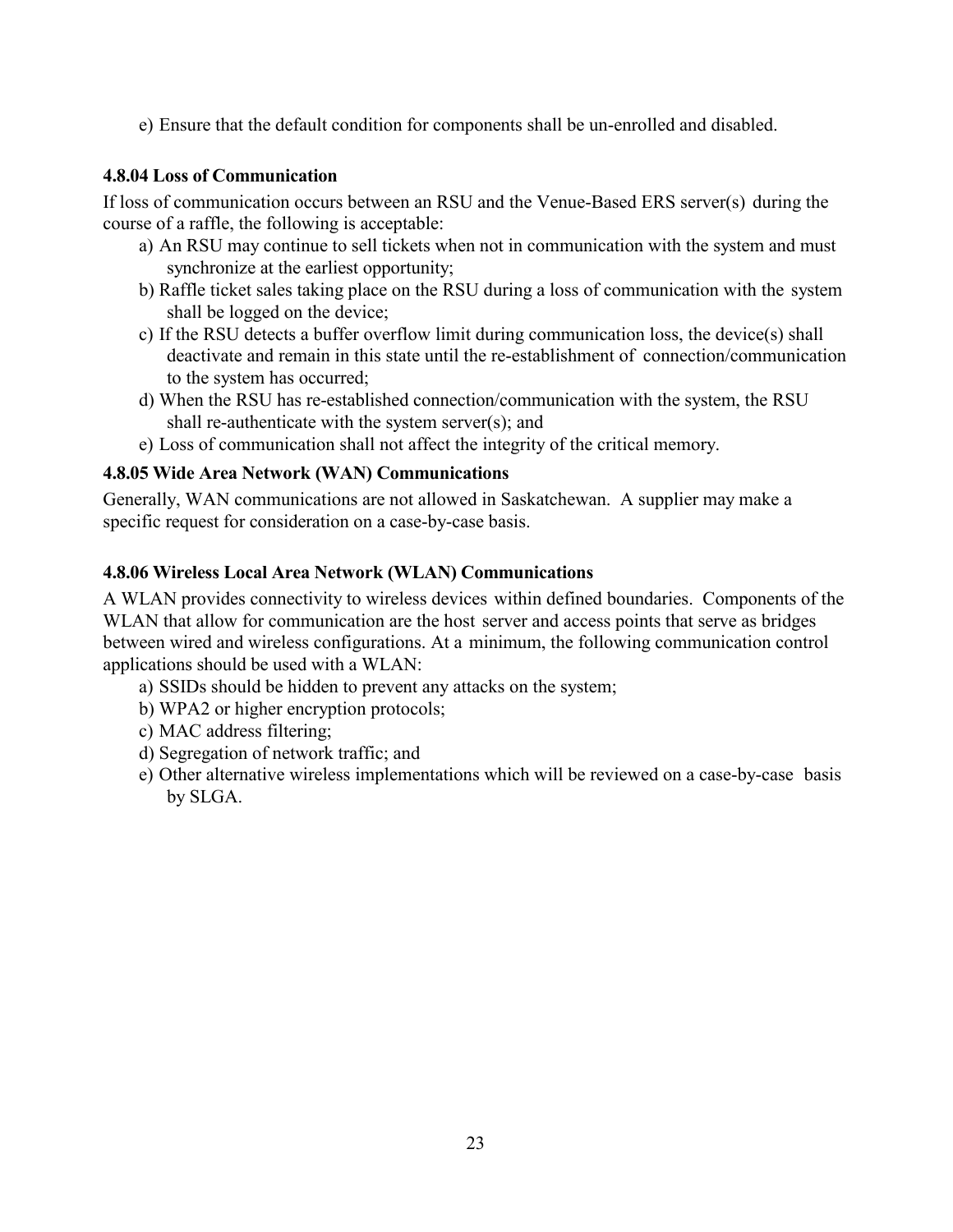### <span id="page-50-0"></span>**Part V 5.0.00 Online Prize Payments**

### <span id="page-50-1"></span>**5.1.00 Management**

### <span id="page-50-2"></span>**5.1.01 Prize Limits**

SLGA reserves the right to restrict the total prize value of any raffle. The ERS shall have the capability to configure prize payout amounts.

### <span id="page-50-3"></span>**5.1.02 Payments**

Ticket purchasers have the option to have winnings paid directly through a payment gateway that is regulated by Canadian banking and credit card industries, e.g. PCI Data Security Standard. Payments will be allowed only if a way of ensuring financial accountability is possible by the ERS as follows:

- a) A transaction can produce a sufficient audit trail and must not be processed until such time as the funds are received from the issuer or the issuer provides an authorization number indicating that the purchase has been authorized;
- b) There must be a clear notification that the payment has been processed by the system and the details of the payment must be provided to the recipient once the payment is accepted;
- c) Payment confirmation must include the amount processed by the ERS.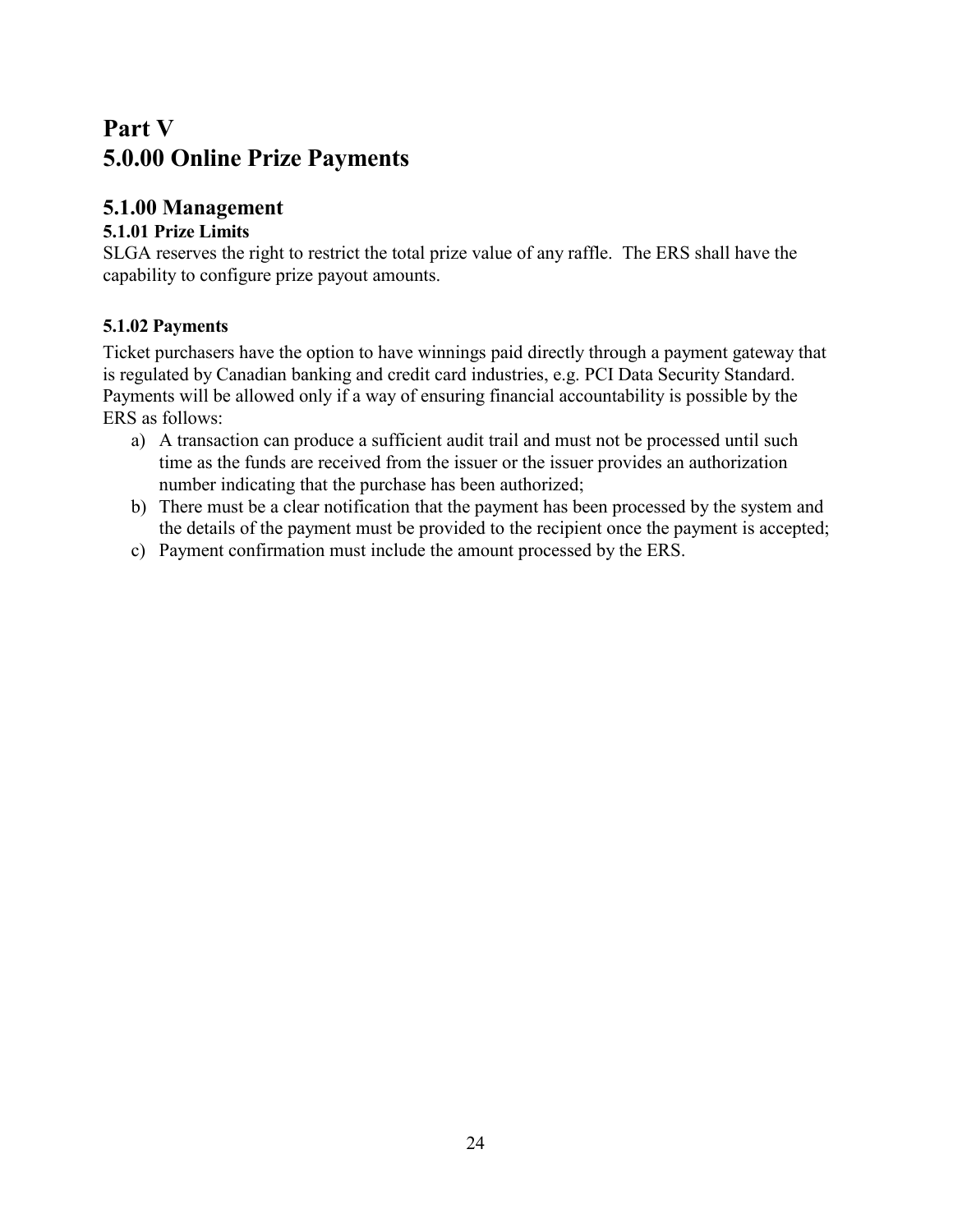### **Definitions**

**Address Resolution Protocol (ARP)** is the protocol used to translate IP addresses into MAC addresses to support communication on a wireless or wired local area network. The Address Resolution Protocol is a request and reply protocol and it is communicated within the boundaries of a single network, never routed across Internetwork nodes (connection points, either a redistribution point or an end point for data transmissions).

**Algorithm** is a finite set of unambiguous instructions performed in a prescribed sequence to achieve a goal, especially a mathematical rule or procedure used to compute a desired result. Algorithms are the basis for most computer programming.

**Authentication** is a security measure designed to protect a communications system against acceptance of a fraudulent transmission or simulation by establishing the validity of a transmission, message or originator.

**Bi-Directional** is the ability to move, transfer or transmit in both directions

**Bluetooth** is a standard for the short-range wireless interconnection of cellular phones, computers and other electronic devices.

**Buffer Overflow** is the condition where the data transferred to a buffer (a temporary storage area) exceeds the storage capacity of the buffer and some of the data overflows into another buffer which could result in corruption of data.

**Counterfoil** is an electronic record or paper ticket stub, also known as a barrel ticket, which will be drawn to determine a winner and contains a player's draw number matching the basic ticket purchased and may, depending on the type of raffle, contain the name, address and/or telephone number of the player.

**Crypto-analytic** is an attack against the encryption key (refer to definition of encryption key).

**Cryptographic** is anything written in a secret code, cipher, or the like.

**Distributed Denial of Service (DDoS)** is a type of DoS attack where multiple compromised systems, usually infected with a destructive software program, are used to target a single system. Victims of a DDoS attack consist of both the end targeted system and all systems maliciously used and controlled by the hacker in the distributed attack.

**Domain** Used to identify one or more IP addresses. A domain name is used in a URL (Uniform Resource Locator) to identify particular Web pages.

**Draw Numbers** are defined as a number that is provided to the purchaser which may be selected as the winning number of the raffle.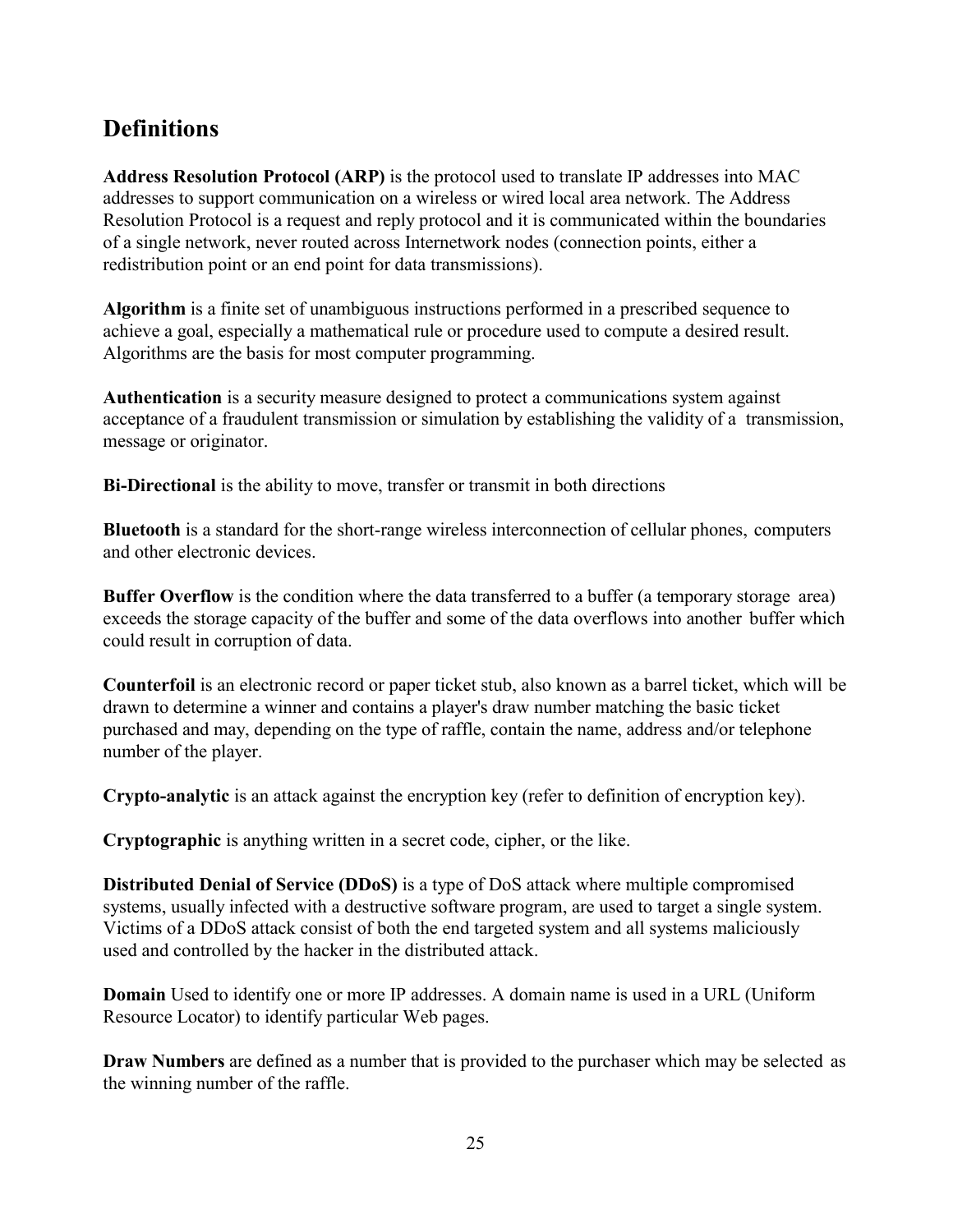**Electronic Raffle System (ERS)** is defined as any website, computer software, and/or related equipment used by raffle licensees for any or all of the following: sell tickets, account for sales, facilitate the selection of winners (and associated tasks); pay prizes.

**Encryption** is the reversible transformation of data from the original (the plaintext) to a difficultto-interpret format (the cipher text) as a mechanism for protecting its confidentiality, integrity and sometimes its authenticity.

**Encryption Key** is a sequence of numbers used to encrypt or decrypt (to decode/decipher) data.

**Ethernet** is defined as a system of connecting a number of computer systems to form a network, with protocols to control the passing of information and to avoid simultaneous transmission by two or more systems.

**Firewall** is any number of security schemes that prevent unauthorized users from gaining access to a computer network or that monitor transfers of information to and from the network.

**Geolocation** refers to identifying the real-world geographic location of an Internet connected computer, mobile device, or website visitor.

**Host** refers to a computer system that is accessed by a user working at a remote location. Typically, the term is used when there are two computer systems connected by modems and telephone lines. The system that contains the data is called the host, while the computer at which the user sits is called the remote terminal.

**Infrared** is a wireless mobile technology for device communication over short ranges. Infrared communication requires line-of-sight configurations, has a short transmission range and is unable to penetrate walls.

**Internet** is an interconnected system of networks that connects computers around the world via Transmission Control Protocol*/*Internet Protocol*,* the suite of communications protocols used to connect hosts on the Internet.

**Intrusion Detection System (IDS)/Intrusion Prevention System (IPS)** inspects all inbound and outbound network activity and identifies suspicious patterns that may indicate a network or system attack from someone attempting to break into or compromise a system. Used in computer security, intrusion detection refers to the process of monitoring computer and network activities and analyzing those events to look for signs of intrusion in your system.

**IP Address** is short for Internet Protocol address and is an identifier for a computer or device on a TCP/IP network.

**Licensee** is an entity such as a person, business or organization that holds an approved license to conduct an activity.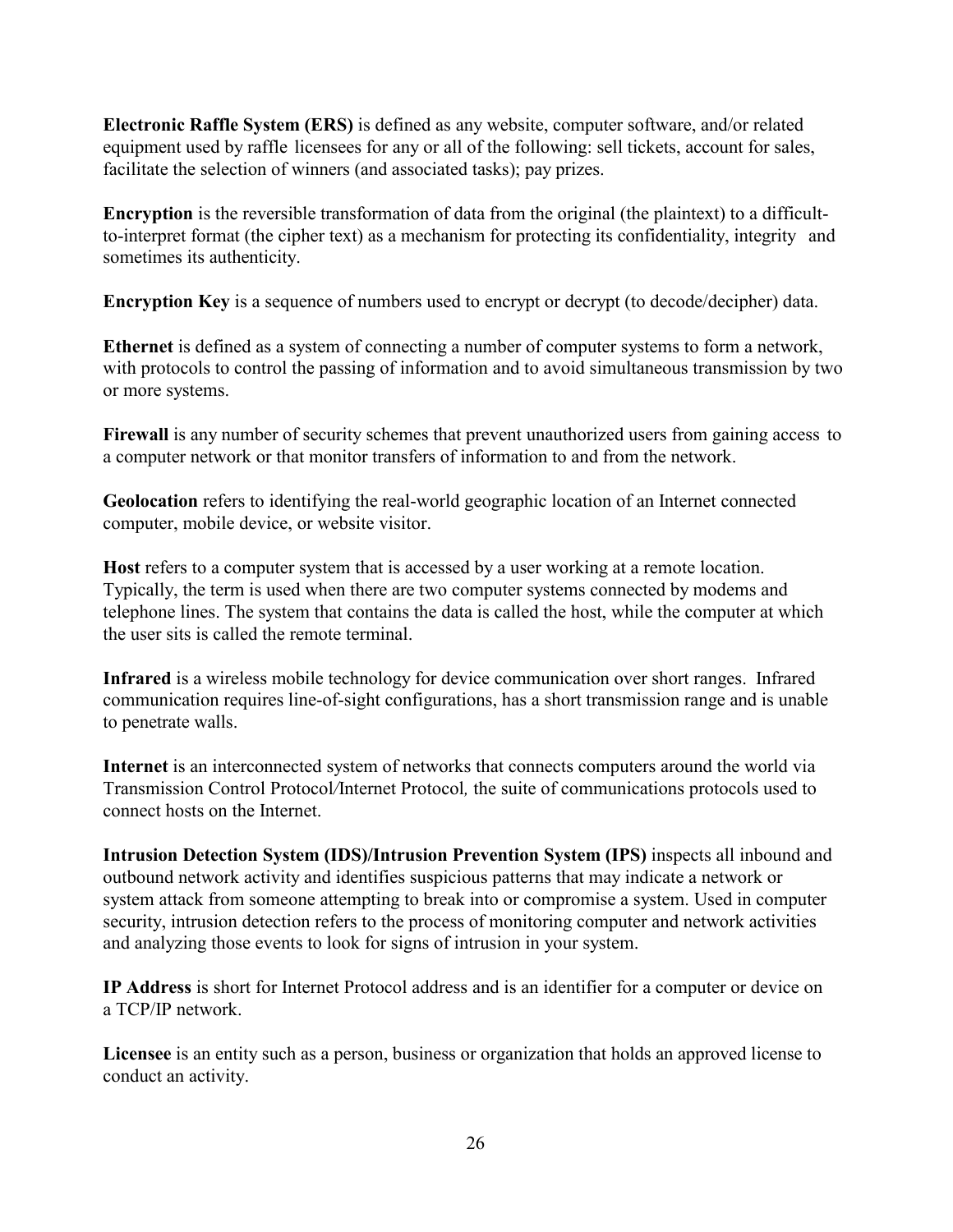**Man-in-the-Middle (MITM)** is an active Internet attack where the person attacking attempts to intercept, read or alter information moving between two computers.

**Message Authentication** is a security measure designed to establish the authenticity of a message by means of an authenticator within the transmission derived from certain predetermined elements of the message itself.

**Online** refers to being connected to the Internet.

**Protocol (Communication)** is a set of formal rules describing how to transmit or exchange data, especially across a network. TCP/IP is the standard communications protocol of the Internet and most internal networks.

**Raffle** a form of lottery in which a number of persons buy one or more chances to win a prize.

**Raffle Sales Unit (RSU)** is defined as a portable or wireless device, a remote hard-wired connected device or a stand-alone cashier station that is used as a point of sale for raffle tickets.

**Random Number Generator (RNG)** is defined as a computational or physical device designed to generate a sequence of numbers or symbols that lack any pattern.

**SHA-2 (Secure Hash Algorithm)** is a cryptographic hash function (an algorithm that maps data of variable length to data of a fixed length) designed by the United States National Security Agency and is used for the protection of sensitive unclassified information. The SHA-2 algorithm takes an arbitrary block of data and returns a fixed-size bit string, the (cryptographic) hash value, such that any (accidental or intentional) change to the data will (with very high probability) change the hash value.

### **Shellcode**

In hacking, a shellcode is a small piece of code used as a payload in the exploitation of a software vulnerability.

**Security Certificate** is information, often stored as a text file that is used by the TSL (Transport Socket Layers) Protocol to establish a secure connection. A Security Certificate contains information about whom it belongs to, who it was issued by, valid dates, a unique serial number or other unique identification that can be used to verify the contents of the certificate. In order for an TSL connection to be created, both sides must have a valid Security Certificate, which is also called a Digital ID.

**SSID (Service Set Identifier)** is a type of WLAN. All wireless devices on a WLAN must employ the same SSID in order to communicate with each other.

**Validation Numbers** are defined as a unique number which may represent one or more draw numbers that will be used to validate the winning number for the raffle.

**WPA2 (Wireless Protected Access 2)** is a security technology commonly used on Wi-Fi wireless